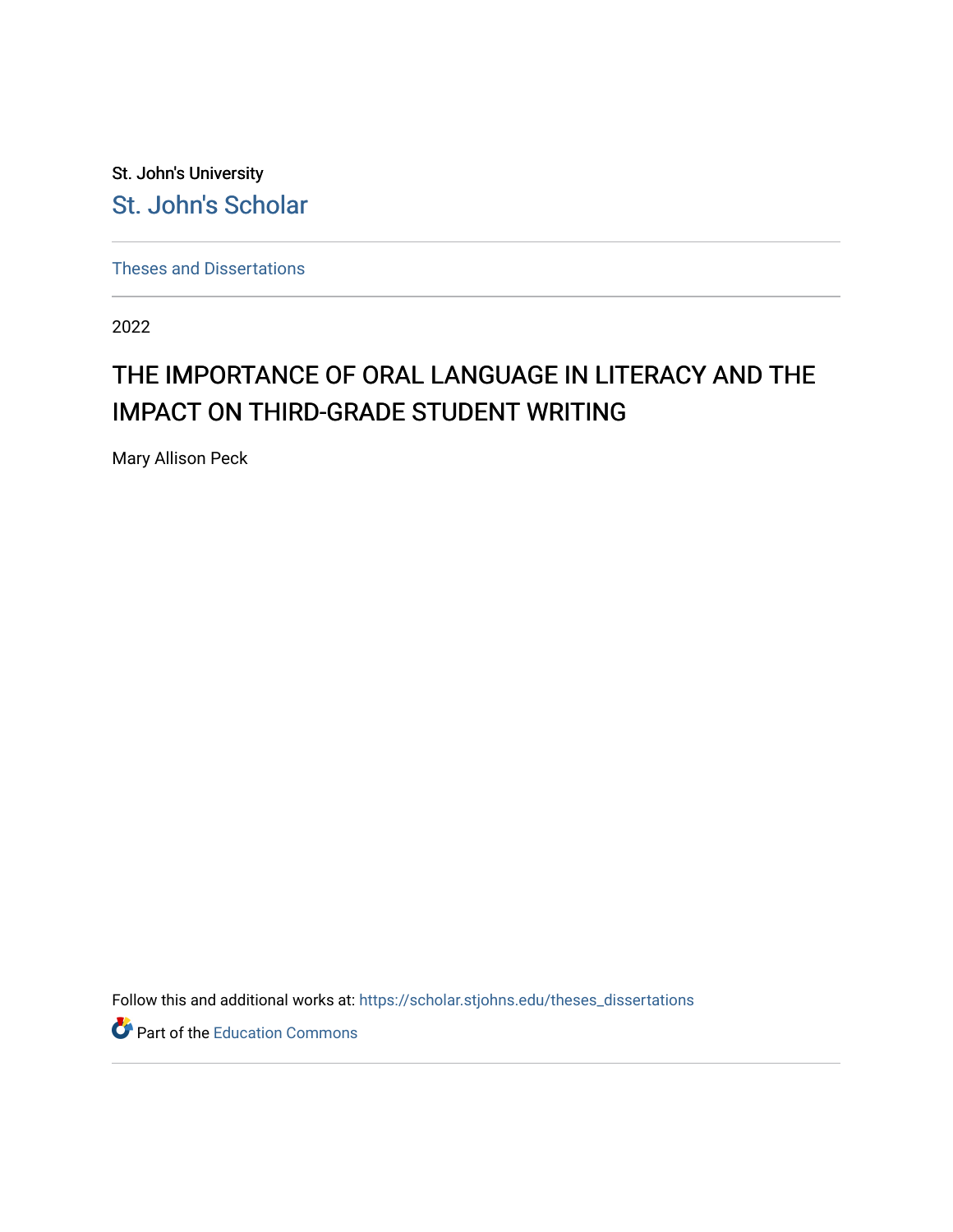# THE IMPORTANCE OF ORAL LANGUAGE IN LITERACY AND THE IMPACT ON THIRD-GRADE STUDENT WRITING

A dissertation submitted in partial fulfillment of the requirements for the degree of

DOCTOR OF PHILOSOPHY

to the faculty of the

# DEPARTMENT OF EDUCATION SPECIALTIES

of

# THE SCHOOL OF EDUCATION

at

# ST. JOHN'S UNIVERSITY

New York

by

Mary Allison Peck

 $\overline{\phantom{a}}$  , and the contract of the contract of the contract of the contract of the contract of the contract of the contract of the contract of the contract of the contract of the contract of the contract of the contrac

Date Submitted \_\_10/20/2021\_\_\_ Date Approved \_\_1/31/2022\_\_\_

Mary Allison Peck Dr. Nikki Chamblee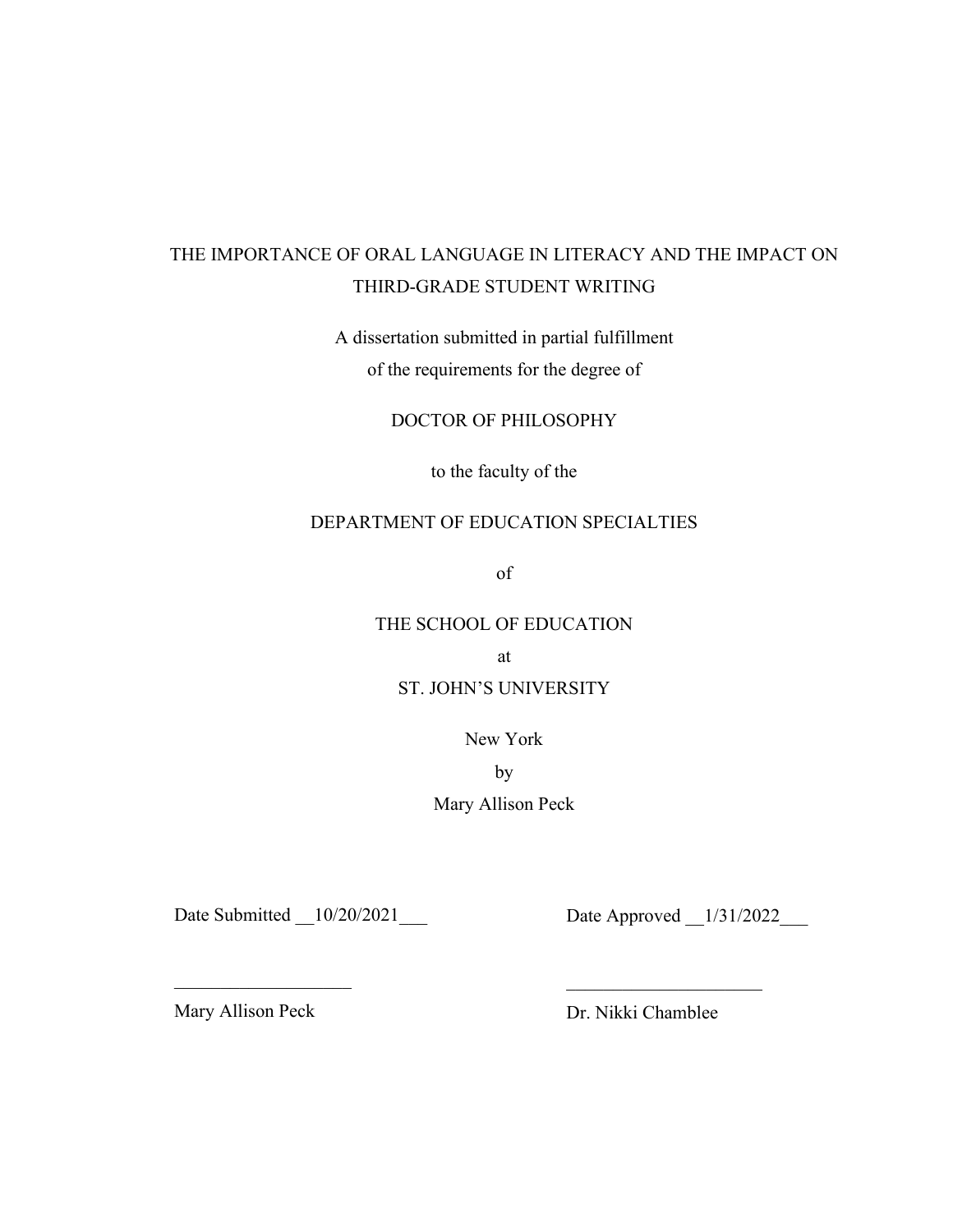**© Copyright by Mary Allison Peck 2022 All Rights Reserved**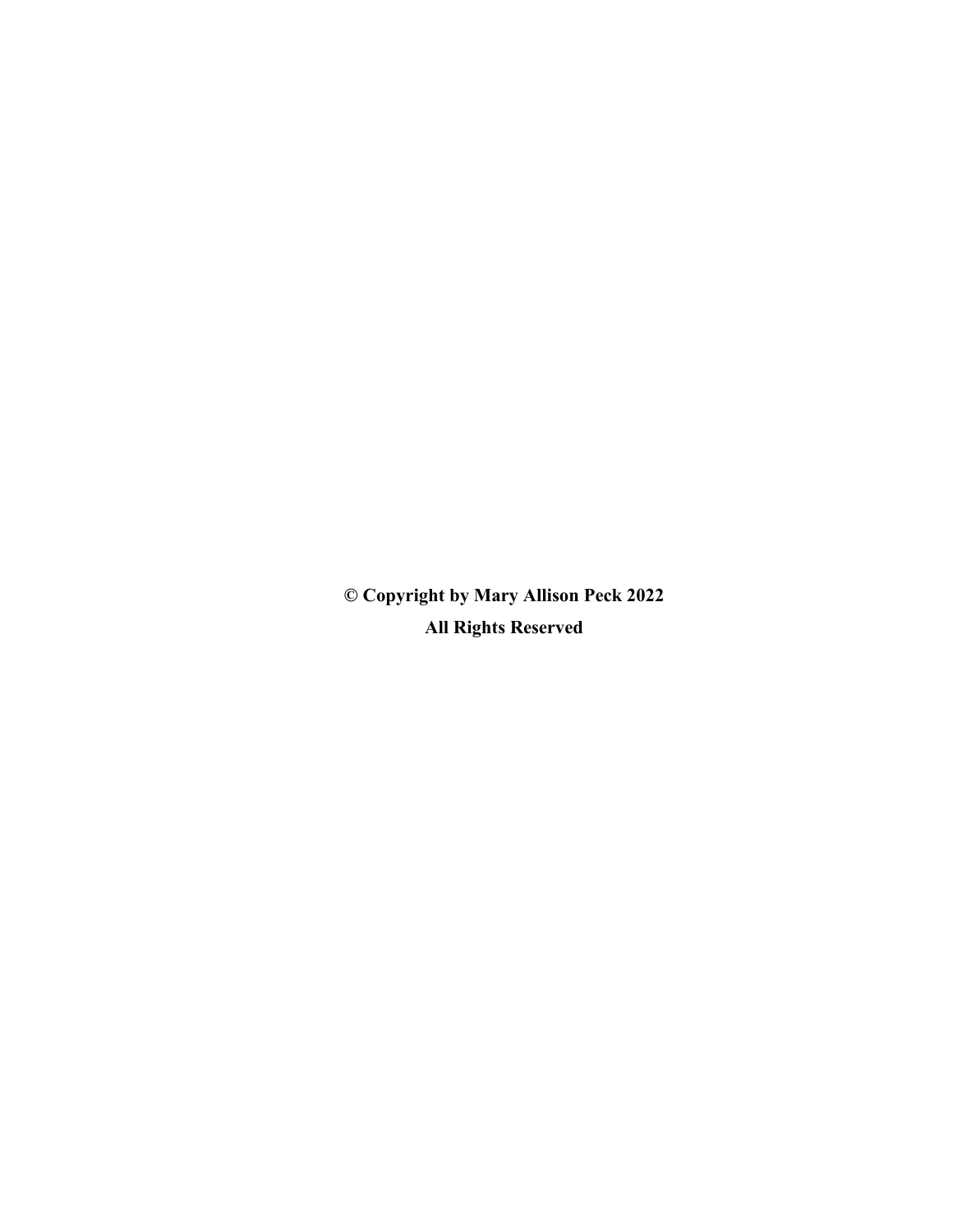#### **ABSTRACT**

# THE IMPORTANCE OF ORAL LANGUAGE IN LITERACY AND THE IMPACT ON THIRD-GRADE STUDENT WRITING

Mary Allison Peck

Writing is the highest developmental skill in the acquisition of literacy skills and a skill that is not easy to teach in the classroom. If students are unable to verbally express an idea, they are even less likely to be able to express it in writing. The pattern of students lacking ability in writing is one that has been tracked through the National Assessment of Education Progress in 2011 with 72% of fourth graders performing below the level of proficient (National Center for Education Statistics, 2012). This study was designed to look at the daily use of an oral language routine in the classroom that contained a focus on naming, describing, and listening to a story and answering simple and complex questions and practicing the retelling of the story and its direct impact on students' writing ability. The researcher tracked 42 English-speaking third-grade students in two different elementary schools in a large urban district in Texas. In this quasiexperimental study, the researcher administered the Test of Written Language-4th edition (TOWL-4) to the students, followed by the training and implementation of an oral language routine for the treatment classroom. At the end of a 3-month period, the researcher again administered the TOWL-4 to all students participating in the study and analyzed the results of the pre- and posttests using descriptive statistics and paired samples *t* tests to check for measured growth within the control group and the treatment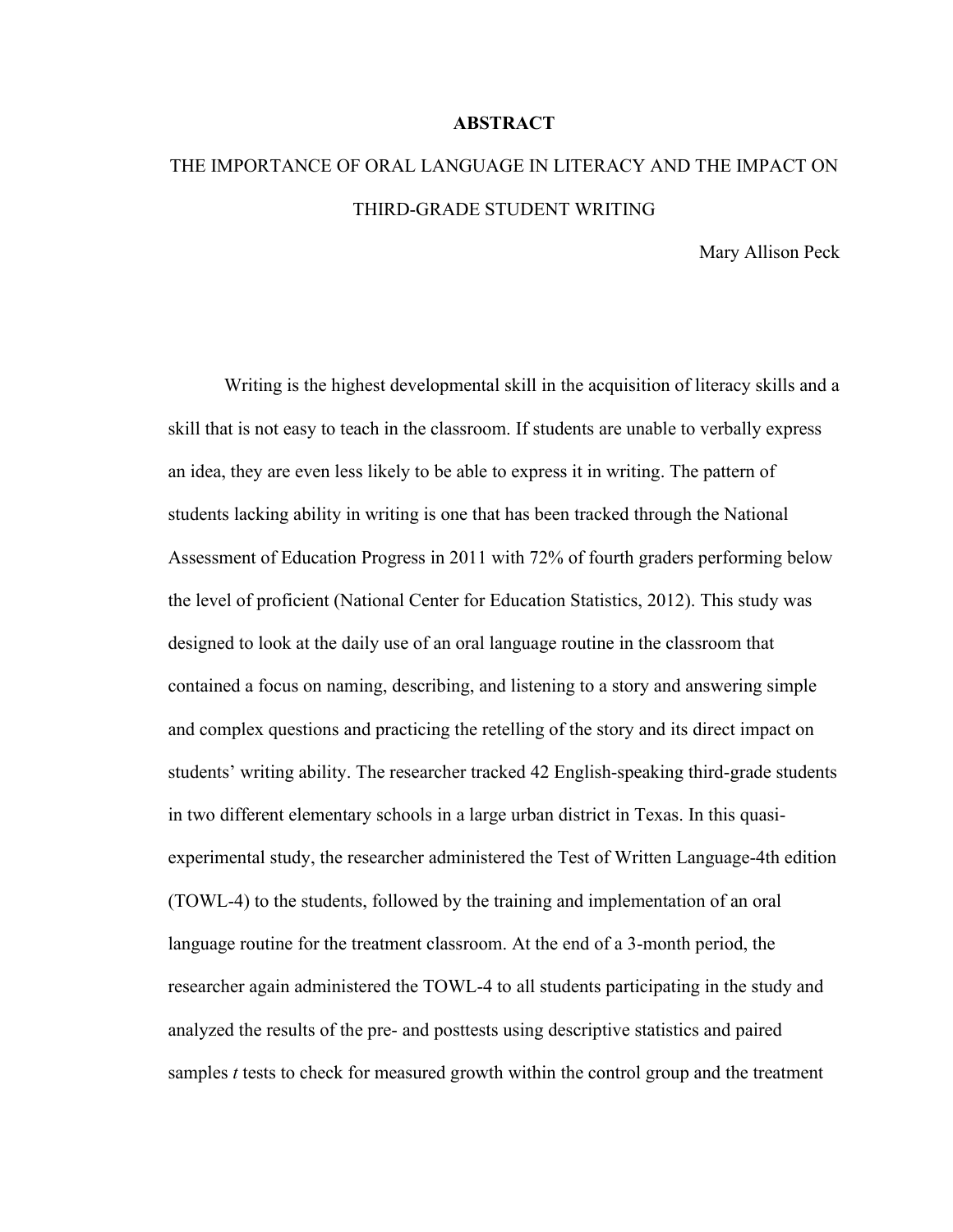group. The results support that the use of structured oral language in the classroom on a daily basis yielded higher results for writing ability, with the biggest student gains in spelling, writing logical sentences, and story composition. The implications for this study include increasing teachers' awareness of the need to engage students in structured oral language practice through organized and planned lessons and how this exposure can expand students' vocabulary and background knowledge to increase their literacy abilities in writing.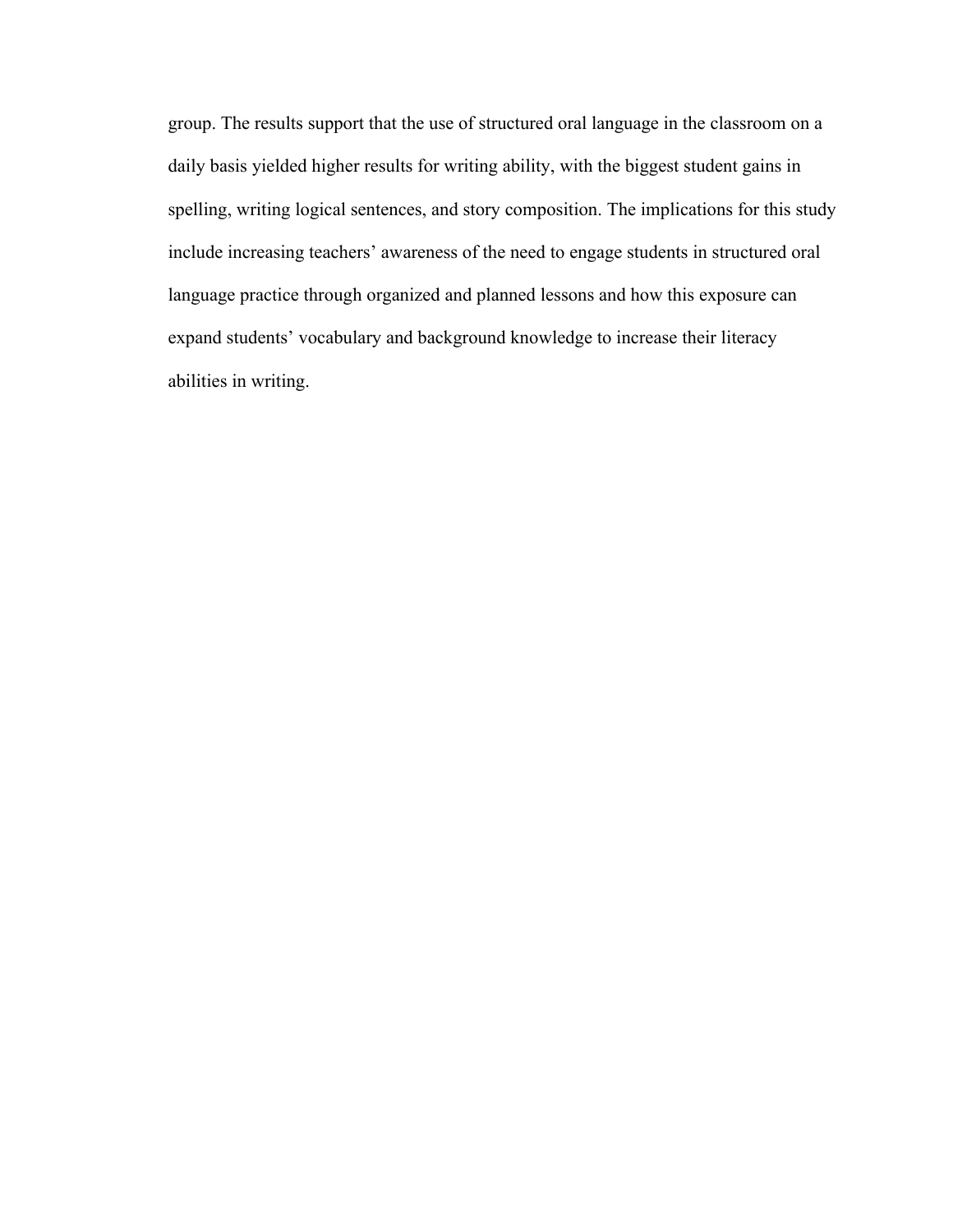# **DEDICATION**

<span id="page-5-0"></span>I would like to dedicate this to Stuart, Jeremy, and Emerson Peck to thank you all for your love and inspiration. I am made aware daily of how incredibly lucky I am that you are my people. I would also like to dedicate my work to Neuhaus Education Center as you welcomed me as a parent, then as an educator, and now as a team member. We are a powerful force as we work toward our mission of literacy success for all. And last, to Oliver. Your greatest assets as a super mutt include listening and napping on the blue chair next to my desk.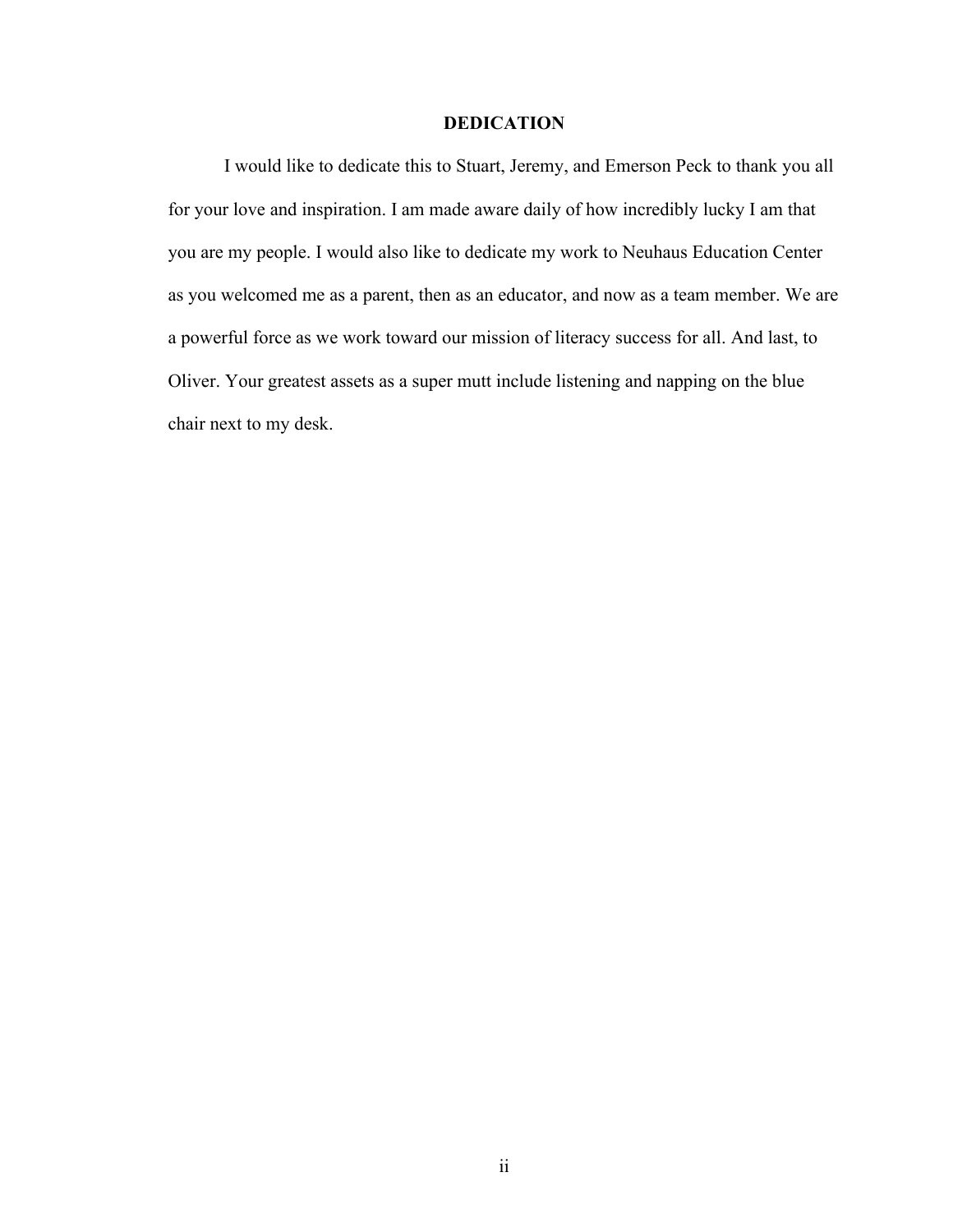# **ACKNOWLEDGEMENTS**

<span id="page-6-0"></span>I must acknowledge the amazing professors at St. John's University with whom I have come in contact while in the PhD Literacy program, especially Dr. Chamblee, who is fearless and tireless in her efforts to help every student succeed. I also need to acknowledge the SJU PhD Cohort of 2018. I have never met a more intellectual and interesting group of people in my life, and I hope we have forged a forever bond.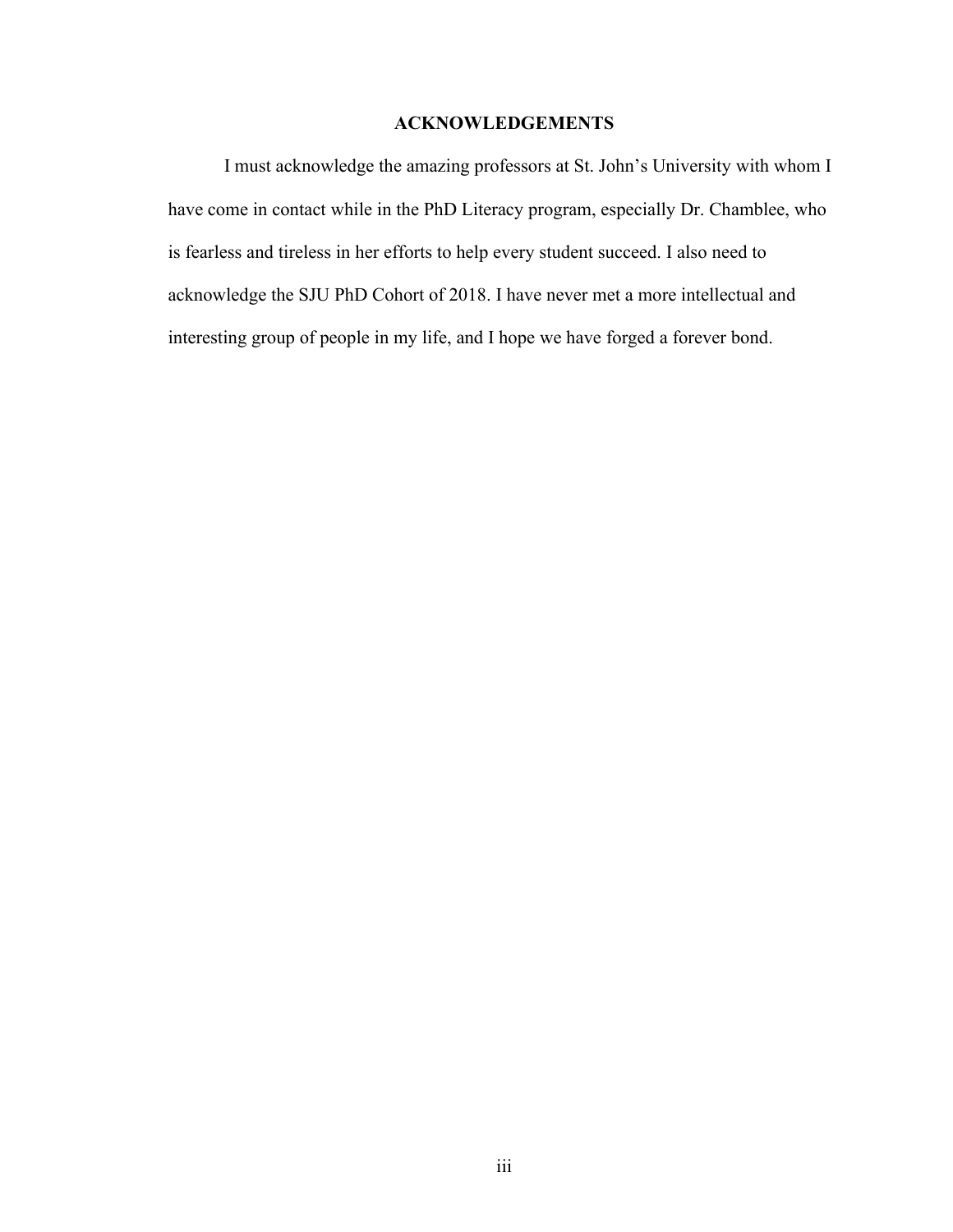| Listening to a Story and Answering Questions and Retelling of the Story  9 |
|----------------------------------------------------------------------------|
|                                                                            |
|                                                                            |
|                                                                            |
|                                                                            |
|                                                                            |
|                                                                            |

# **TABLE OF CONTENTS**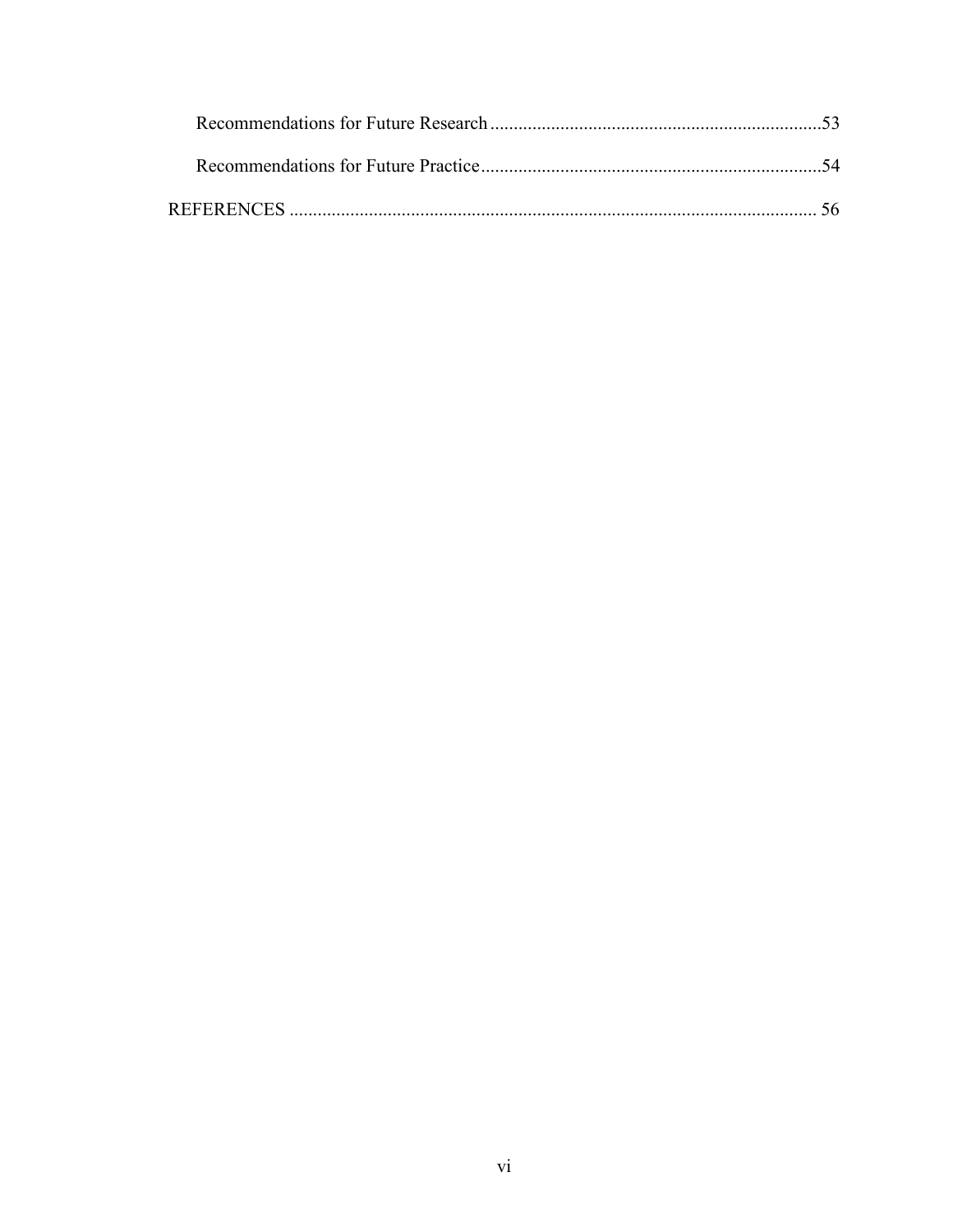# **LIST OF TABLES**

<span id="page-10-0"></span>

| Table 2 Independent Samples t Test Results for Pretest Between Sample Groups 39   |
|-----------------------------------------------------------------------------------|
| Table 3 Comparison of Pre- and Post-Composite Scores for Treatment and Control    |
|                                                                                   |
| Table 4 Means of Pre- and Post-Composite Scores for Treatment and Control         |
|                                                                                   |
|                                                                                   |
|                                                                                   |
| Table 7 Descriptive Look at the Means of the Variables in Control and             |
|                                                                                   |
| Table 8 Independent Samples t Test Results for Posttests Between Sample Groups 45 |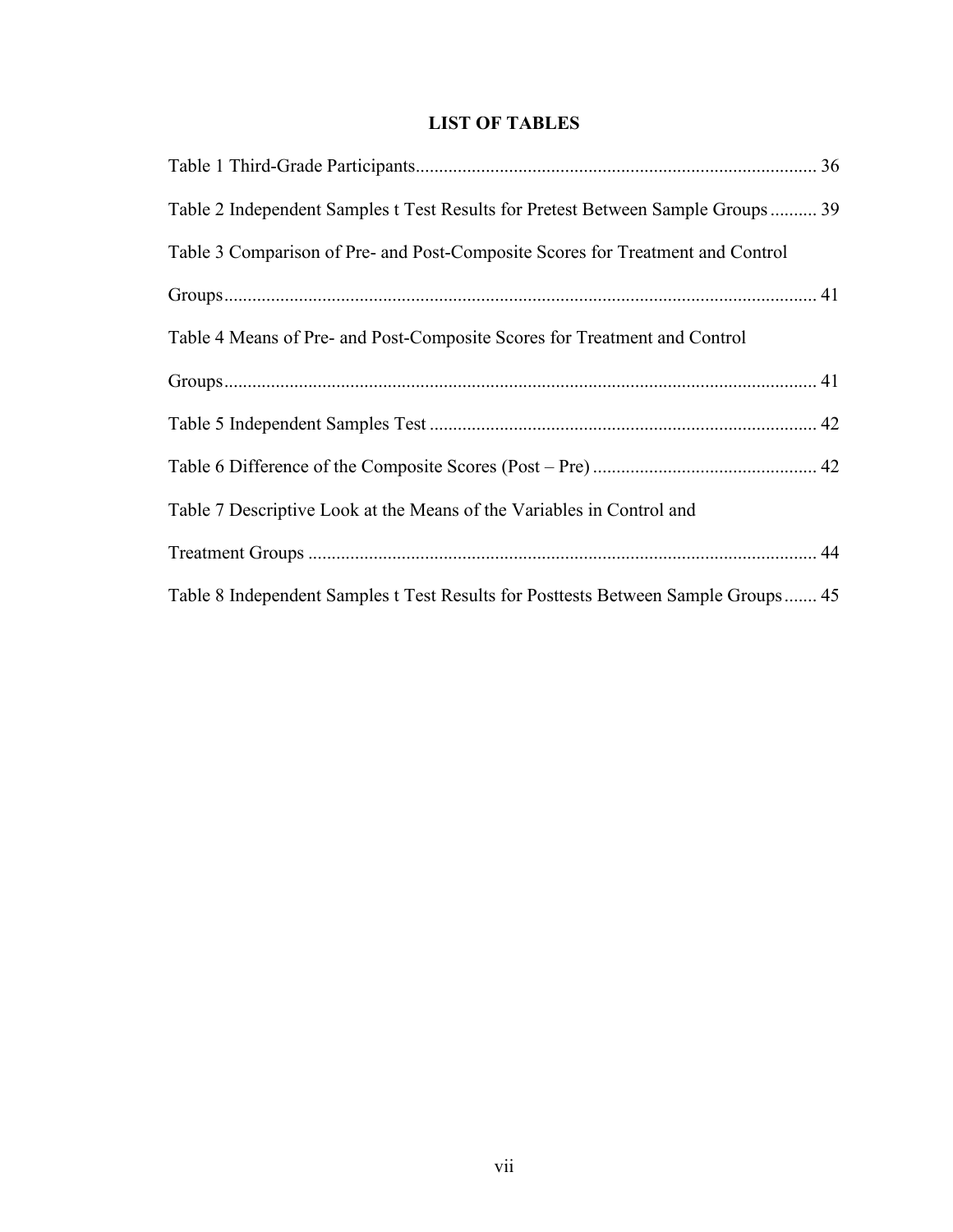# **LIST OF FIGURES**

<span id="page-11-0"></span>

| Figure 1 Quasi-Experimental Research Model With a Nonequivalent |  |
|-----------------------------------------------------------------|--|
|                                                                 |  |
|                                                                 |  |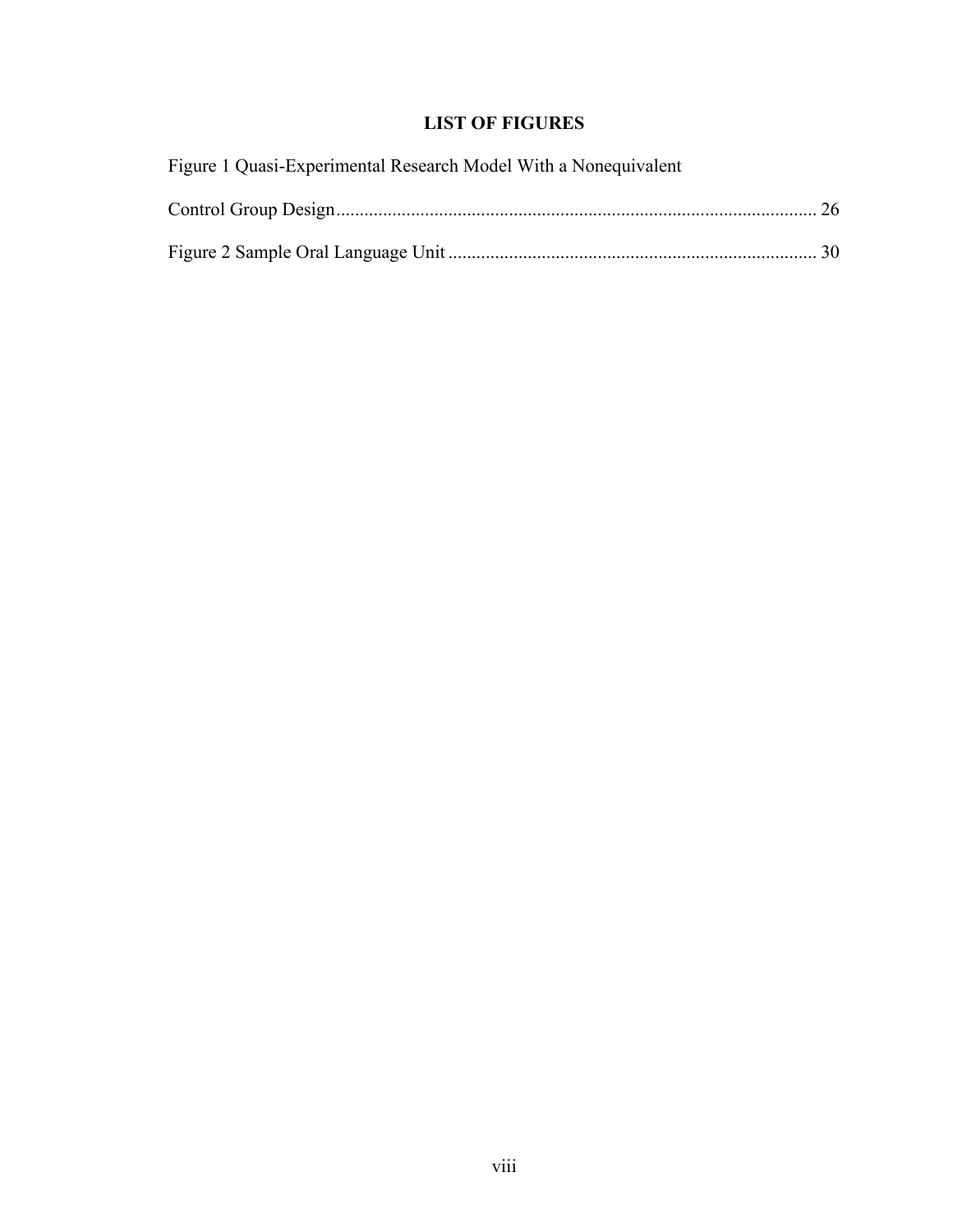## **CHAPTER 1: INTRODUCTION**

<span id="page-12-0"></span>"If they cannot say it, they cannot be expected to write about it." These words escaped my mouth in a quiet murmur of disbelief and frustration in response to a professional development meeting designed to help teachers prepare students for the upcoming state-mandated fourth-grade writing assessment. The scores from previous years were disheartening and trending downward. The pattern of students lacking ability in writing has been tracked through the National Assessment of Education Progress, as in 2011 results showed 72% of fourth graders performing below the level of proficient (National Center for Education Statistics, 2012). The State of Texas Assessments of Academic Readiness (STAAR) annual tests from the Spring of 2017, 2018, and 2019 showed 37%, 39%, and 35% of fourth-grade students had writing scores below the minimum (Texas Education Agency, 2021b). There was much lamenting among the teachers at this professional development meeting about how little students knew in reference to the given writing topics and how preparing students from a large urban school district to write about how to grow corn seemed like an insurmountable task. The students did not have the context, oral language, or background knowledge to make the topic their own. It was almost as if the educators attending this professional development session had started to accept the fact that their students were just not good writers. After this disparaging professional development experience, I decided to make it my personal quest to find a more positive way to approach writing in my own classroom. I scanned through my career as an educator and the reverberating commonality was that every student I had ever taught, from those in honors courses to severely learning-disabled students, seemed to struggle with writing.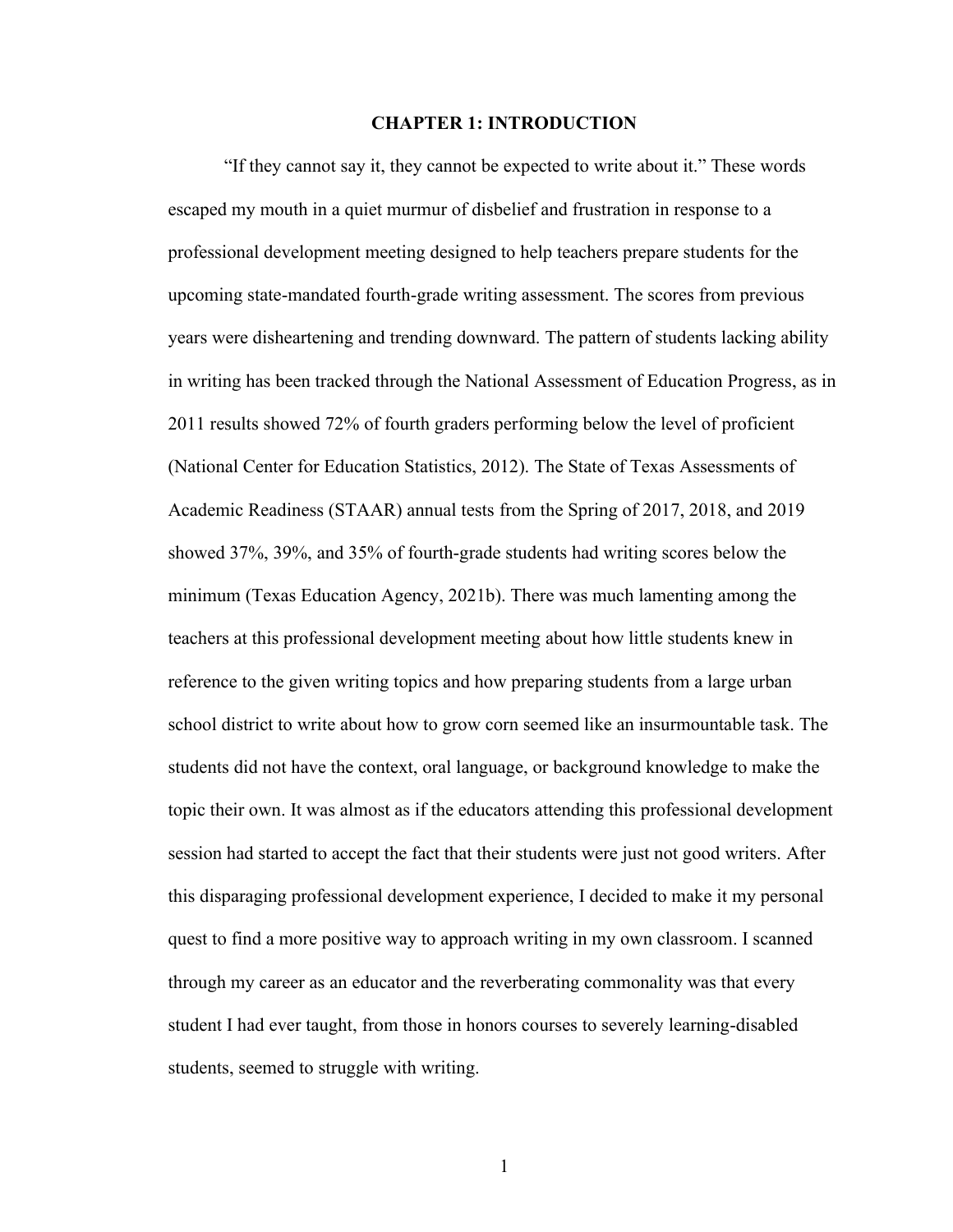I returned from the professional development with a resolve to approach writing with more intentionality in my classroom. I noticed the act of verbally walking students through simple activities in structured oral language (e.g., naming, describing, and listening to a story; answering questions; and retelling the story) as well as brainstorming out loud while asking students to use complete sentences made a positive impact on their writing. When I explored these exercises orally, especially just prior to a writing activity, students' depth of knowledge and understanding of vocabulary became more apparent in their writing products. The usual disdain for writing started to diminish and students began taking risks in their writing, such as by using powerful words such as "gigantic" instead of "big" or "abysmal" instead of "bad" because these words were becoming part of their inner voice. Educators must help students put empowering words into their vernacular by providing them opportunities to practice and use their oral language in the classroom. My goal in conducting this study was to ultimately demonstrate that if students can verbally express their ideas, they are better able to transcribe them onto paper.

In beginning to think about research in the area of oral language, it is important to understand that oral language has been established as a prerequisite to reading acquisition (Lawrence & Snow, 2010). The research is thick with the message that structured oral language skills in early literacy programs will lead to students having stronger literacy performance in later years. Lawrence and Snow (2010) went on to say that "skills in oral language are crucial to participating in instructional interactions that will lead to effective learning of vocabulary and comprehension skills" (p. 320). My study is unique in that it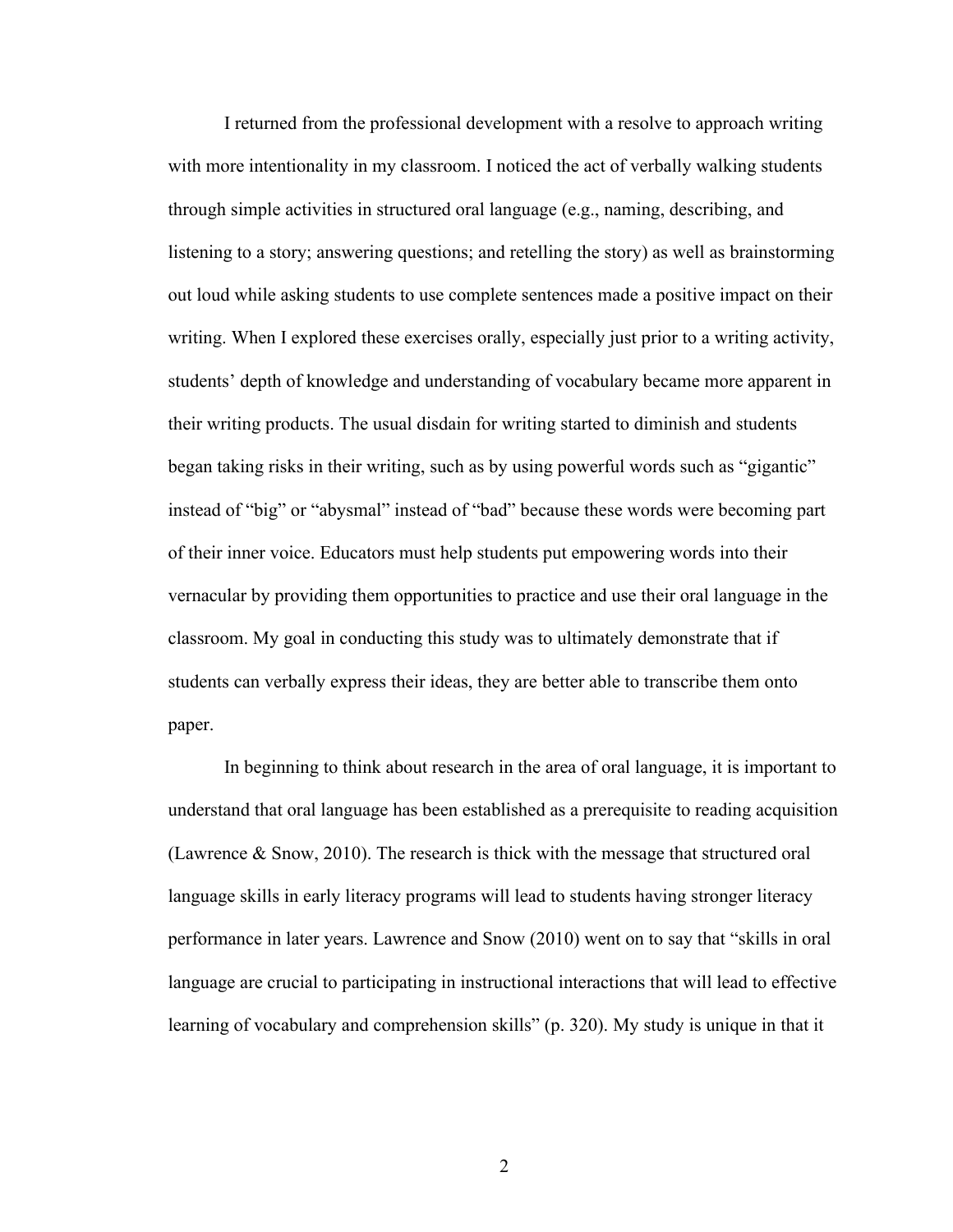reflects a developmental step past comprehension to look at the impact of intentional oral language practice in the classroom on students' writing abilities.

To understand how the skill sets of oral language and writing ability might be related, it is important to look at the research conducted by Johnson and Myklebust (1967) in organizing a ladder of language acquisition. Oral receptive language (or listening to gain information) happens first, followed by acquiring oral expressive language, or the ability to speak in order to communicate. The third step is written receptive language, or the ability to read to gain information, and the final step, and the hardest developmentally, is written expressive language, which is the ability to write. My project is based on the idea that students need to strengthen their oral receptive and expressive stages of acquisition, especially in the elementary grades, to be able to move to the highest level of communication, which is writing. This area of literacy research is underrepresented in the current educational journals and needs to be addressed.

#### <span id="page-14-0"></span>**Statement of the Problem**

Oral language has been established as a prerequisite to reading acquisition (Lawrence & Snow, 2010). It has been studied as an important method to ensure that students cultivate high levels of comprehension (Kim, Park, & Park, 2015), but less is known about the link between oral language and writing ability. The major research findings have shown "oral sentence generation contribute[s] directly to written sentence generation" (Connelly et al., 2012, p. 279) and "oral narration precedes the development of written narration" (Arfé et al., 2016, p. 509). Putting a structured oral language practice into place in a classroom and then monitoring students' writing progress can enable the tracking of any impact on students' writing ability. Establishing a link between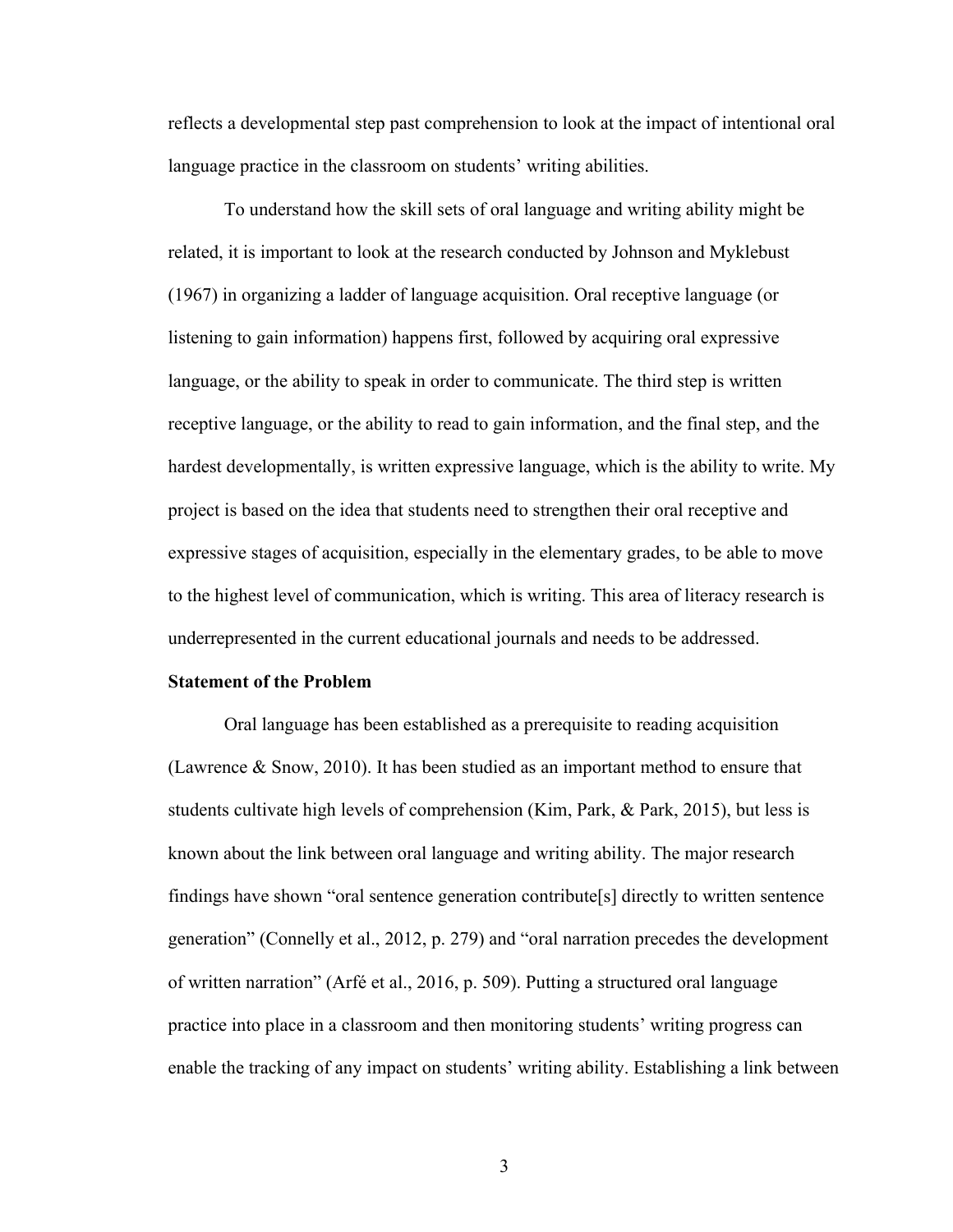using daily oral language practice in the classroom and improvements in writing transcends research into practical classroom practice.

## <span id="page-15-0"></span>**Theoretical Framework**

Studies with an emphasis on oral discourse within the classroom and its impact on writing ability have been grounded in cognitive theories, in which learning is positioned as an active and constructive process. According to the cognitive perspective, humans process information by forming mental representations of information and "applying cognitive processes to them [mental representations] which in turn, can result in the creation of new mental representations" (Mayer, 2012, p. 85). Knowledge is continually built based on personal experiences and hypotheses of the surrounding environment. In building a base of oral language and world knowledge, a student must first be exposed to new vocabulary and access their world knowledge in a continuous cycle of construction and reconstruction. Vygotsky (1962), through his cognitive development theory, stated social interaction precedes development and learning from other members of society as engaging in social interactions is what leads to continual knowledge building (Burkholder & Pelaez, 2000). Vygotsky believed adults in a society foster children's cognitive development in an intentional and systematic manner by engaging them in challenging and meaningful activities. This fits with my work in that students need to be able to express ideas via oral discourse, potentially during intentionally led teacher discussions before they can move further with their knowledge and capacity to continually construct relevant vocabulary and skills such as writing. Language can play a powerful role in shaping thought (Vygotsky, 1978). In starting with constructs as simple as naming and describing everyday objects such as clothing or kitchen utensils, students can find their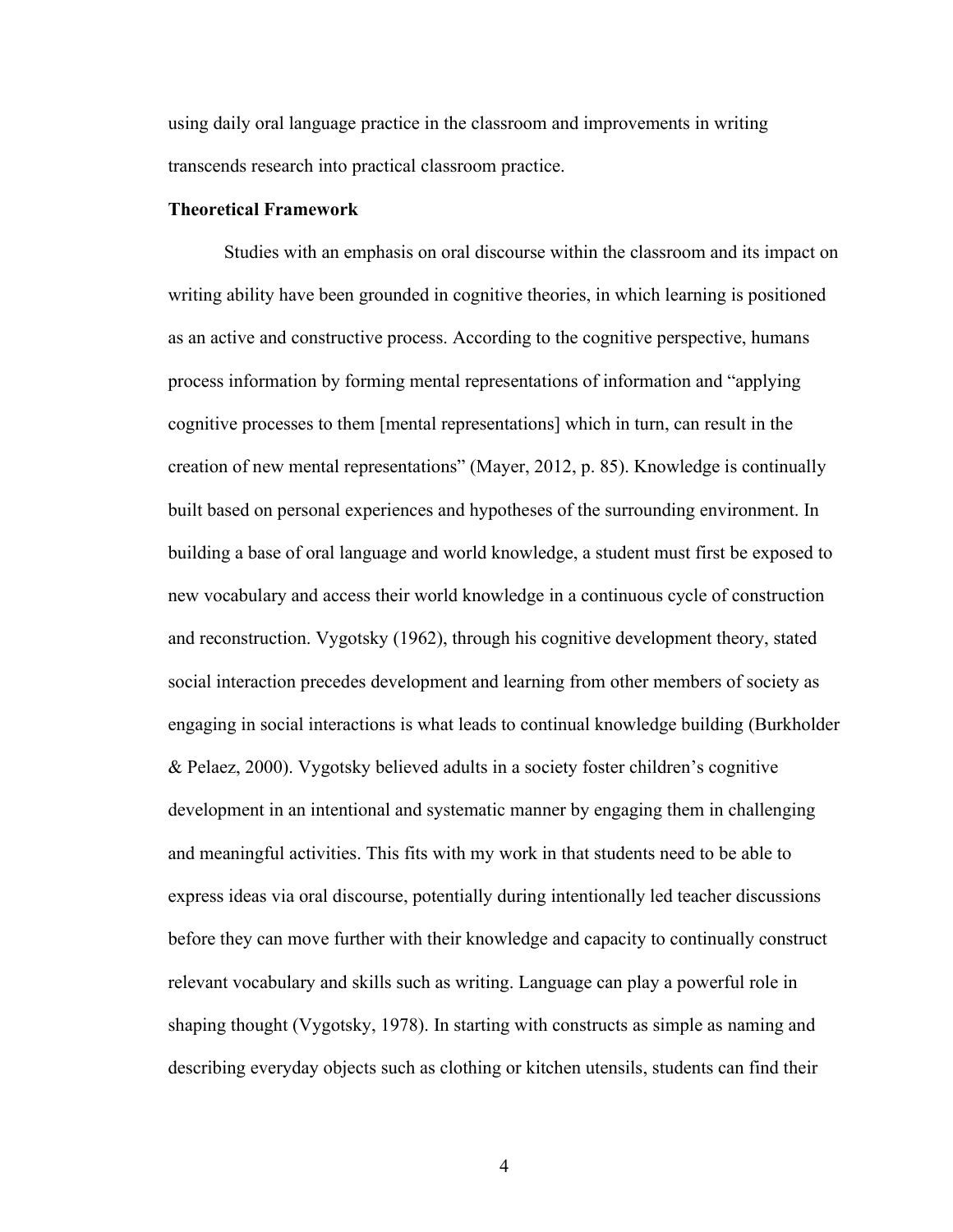voice to progress into the next phases of learning. Seminal research in the area of tracking student development of writing skills, which includes the importance of oral discourse (Arfé et al., 2016; Connelly et al., 2012; Lawrence & Snow, 2010), links back to Vygotsky's paradigm within the evolution that happens in writing from the prewriting or brainstorming phase of a written piece to the final version. Working through and understanding the phases of writing reflects the mental process of the student and therefore allows the educator to understand all the pieces to address in the classroom to enhance student writing (Graves, 1994). The goal of this study and the conceptual framework, as grounded in cognitive theory, was to understand further how structured oral language practice can have a positive impact on students' writing abilities.

#### <span id="page-16-0"></span>**Significance of the Study**

The purpose of this study was to look at the impact of implementing structured oral language practice daily in the classroom on students' writing ability. Students enter school with myriad experiences and language, and thus our job as educators is to ensure every student has access to activities designed to build their oral language and world knowledge. Students need practice in oral language activities, as these skills are the foundation of reading and writing. If we can better understand the connection between structured oral language and writing, then it will prove that the addition of structured oral language curriculum in the classroom will be easy to implement and can improve student scores and abilities in the communication system of writing. Vail (1996) stated "students do not get language from reading; they get reading because of language" (p. 86). Evaluating, trading, and taking pride in words come as students are starting to practice with their home language and build their inner voice, which is where, according to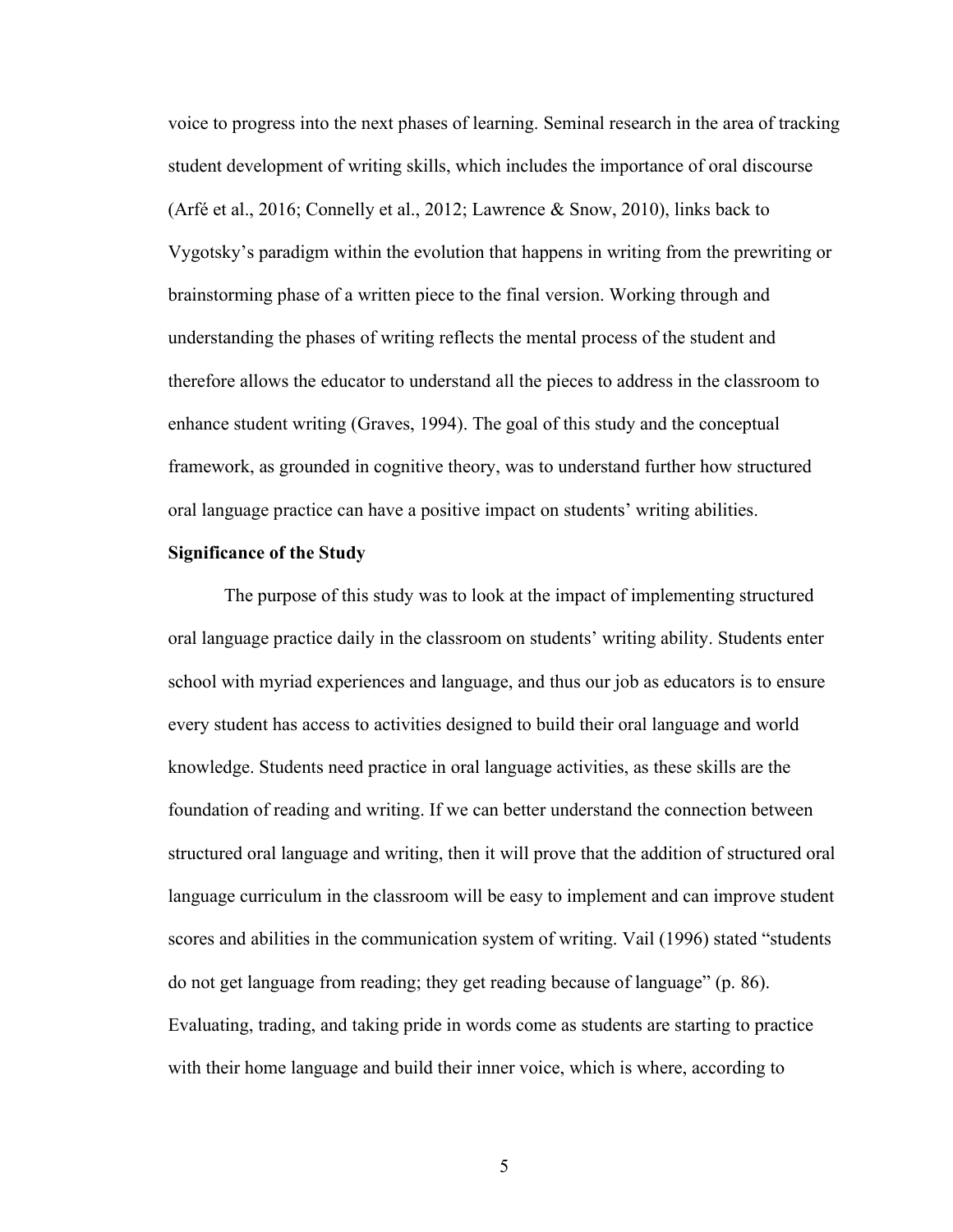Vygotsky (1962), a "thought becomes fused with language and thereafter they develop together" (p. 12). I designed this study to extend this theory of the importance of oral language in the classroom and explore the impact it can have on students' writing ability.

Oral language is prominent throughout the existing research on essential tools for literacy success, including being named one of the foundational skills uncovered by the National Early Literacy Panel (2008) that correlates to later student literacy success. The goal of this research was to make the connection between oral language and writing, and more specifically to promote the idea that oral language, when practiced regularly in the classroom, has a strong correlation to improved students' writing abilities. In the examination of current research, there is a pronounced need for a study using the theorybased application of oral language in literacy classrooms.

#### <span id="page-17-0"></span>**Research Questions**

The following questions guided this quasi-experimental research study:

- 1. Will using explicit structured oral language practice with students daily in the classroom have an impact on their overall writing skills? Hypothesis: There is a strong relationship between a third-grade student's oral language exposure and practice in the classroom and their writing ability.
- 2. Can structured oral language curriculum, practiced with fidelity 5–10 minutes a day in third-grade classrooms over the course of 3 months, improve student writing in the areas of vocabulary, spelling, punctuation, logical sentences, sentence combining, contextual conventions, story composition, or overall writing scores?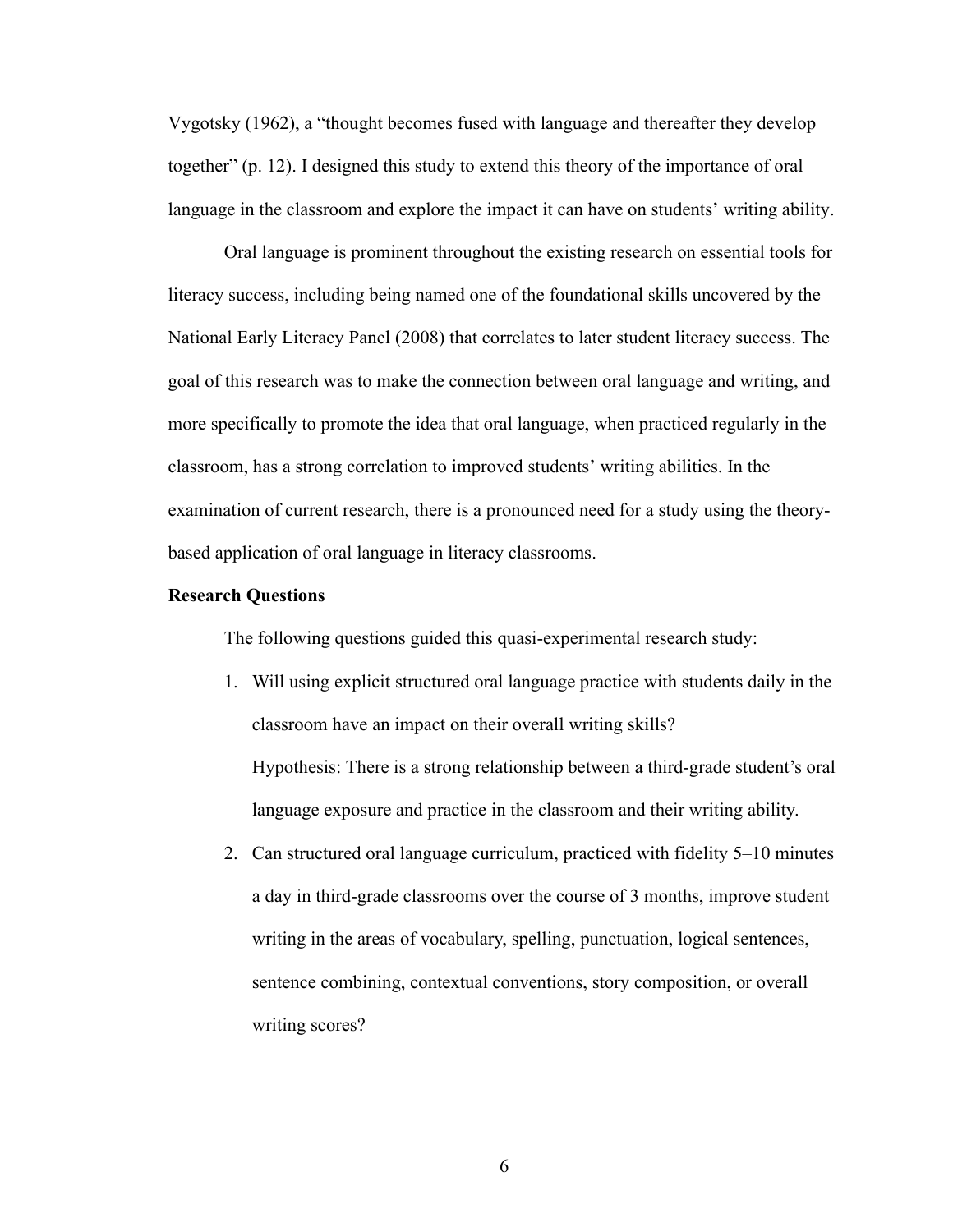Hypothesis: Third-grade students who have been exposed to a daily oral language curriculum over a 3-month period will have a statistically significant increase in one or more areas of vocabulary, spelling, punctuation, logical sentences, sentence combining, contextual conventions, story composition, and overall writing scores as opposed to their counterparts who do not receive daily oral language practice.

#### <span id="page-18-0"></span>**Definition of Terms**

# <span id="page-18-1"></span>*Oral Language*

Oral language is the system through which we use words to express ideas and knowledge and is made up of at least five key components that include phonological skills, pragmatics, syntax, morphological skills, and semantics (Moats, 2000). These components are necessary to communicate and learn through conversation and social discourse to lead to increased overall literacy skills. Moats (2000) went into detail to explain each piece of this skillset in that phonological skills are the awareness of sounds in words, such as rhymes and syllables, whereas syntax refers to the use of grammar and word order in sentences. Morphology is looking at words and understanding the individual word forms and parts that carry meaning. Pragmatics refers to the social use of language and semantics, or vocabulary, is the definition or meaning of words in phrases.

## <span id="page-18-2"></span>*Structured Oral Language Curriculum*

The skills listed above in the general definition of oral language are translated into structured oral language skills that can be practiced and rehearsed in the classroom through age-appropriate processes, as witnessed in the oral language curriculum teachers used in my study. The American Speech-Language-Hearing Association (ASHA) has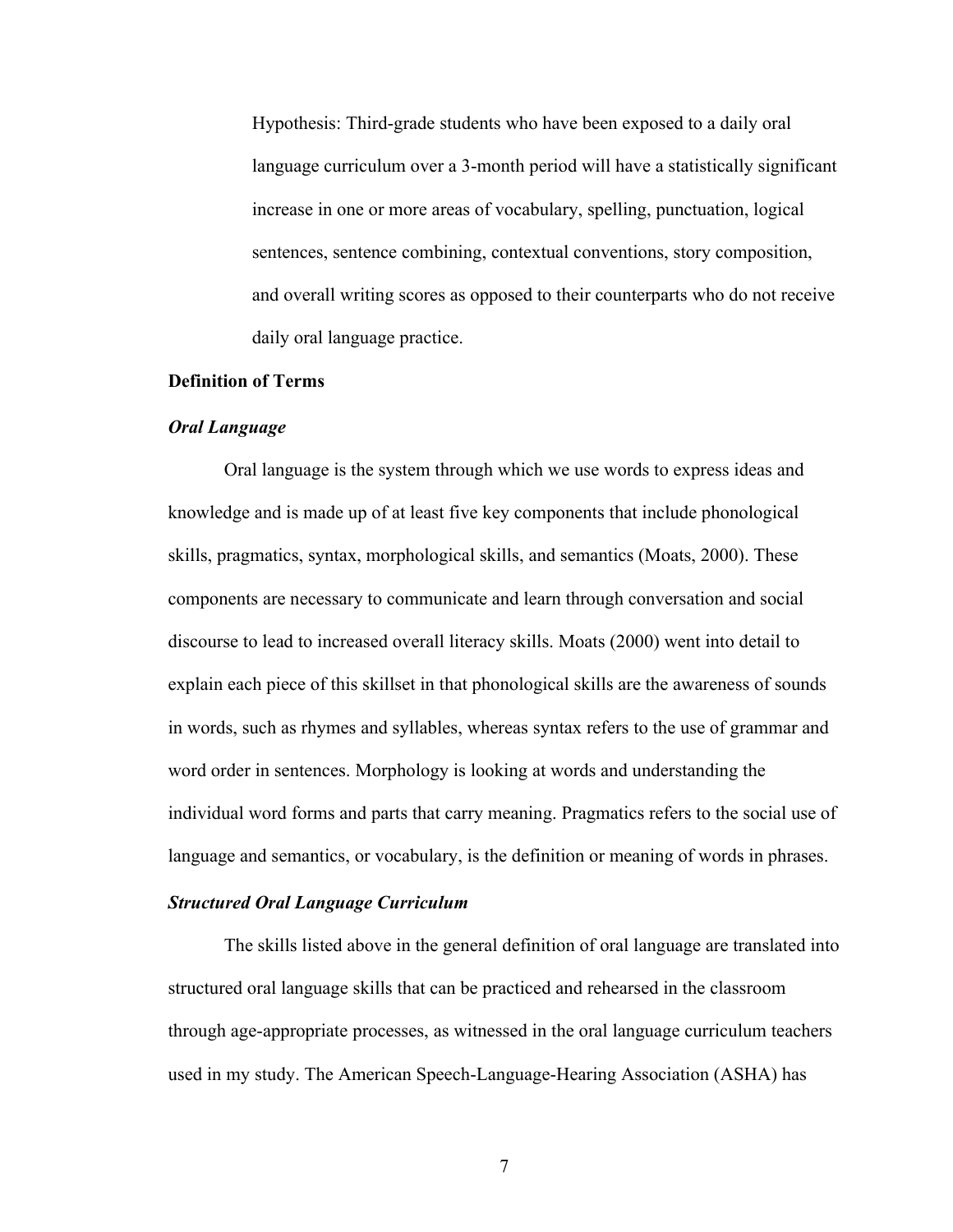compiled a list of children's typical development of skills in the areas of listening, talking, reading, and writing (Owre & Brennan, 2021) that are known to be best practices for kindergarten through fifth grade. The curriculum used in this study mimicked those ideas as seen in detail in the next paragraph.

Structured oral language in this research was tied to the idea that there was a specified part of each day during which teachers spent 5–10 minutes on activities that promote oral discourse to increase background knowledge, categorization skills, world knowledge, inferencing, and strategic thinking skills. This explicit daily skill work included naming, describing, listening to an oral story, and answering questions about the story and then the students practicing the skill of retelling the story. Foorman et al. (2015) used oral language in their study to mean listening comprehension, syntax, and vocabulary, which are variants found within each of the skills students were working on within this scope of research. A sample unit of study within the structured oral language curriculum is explained during the discussion of the treatment protocol.

# <span id="page-19-0"></span>*Naming*

This activity includes starting with very broad topics and then going to more narrow choices to build student knowledge about topics such as clothing, kitchen items, pets, animals, and others. Implementing the naming activity in the classroom is a totally oral activity, meaning that nothing is written down, and it is teacher led. Teachers use scaffolding as needed for their students, with things like pictures or real objects, to help enhance student knowledge and discussion about items.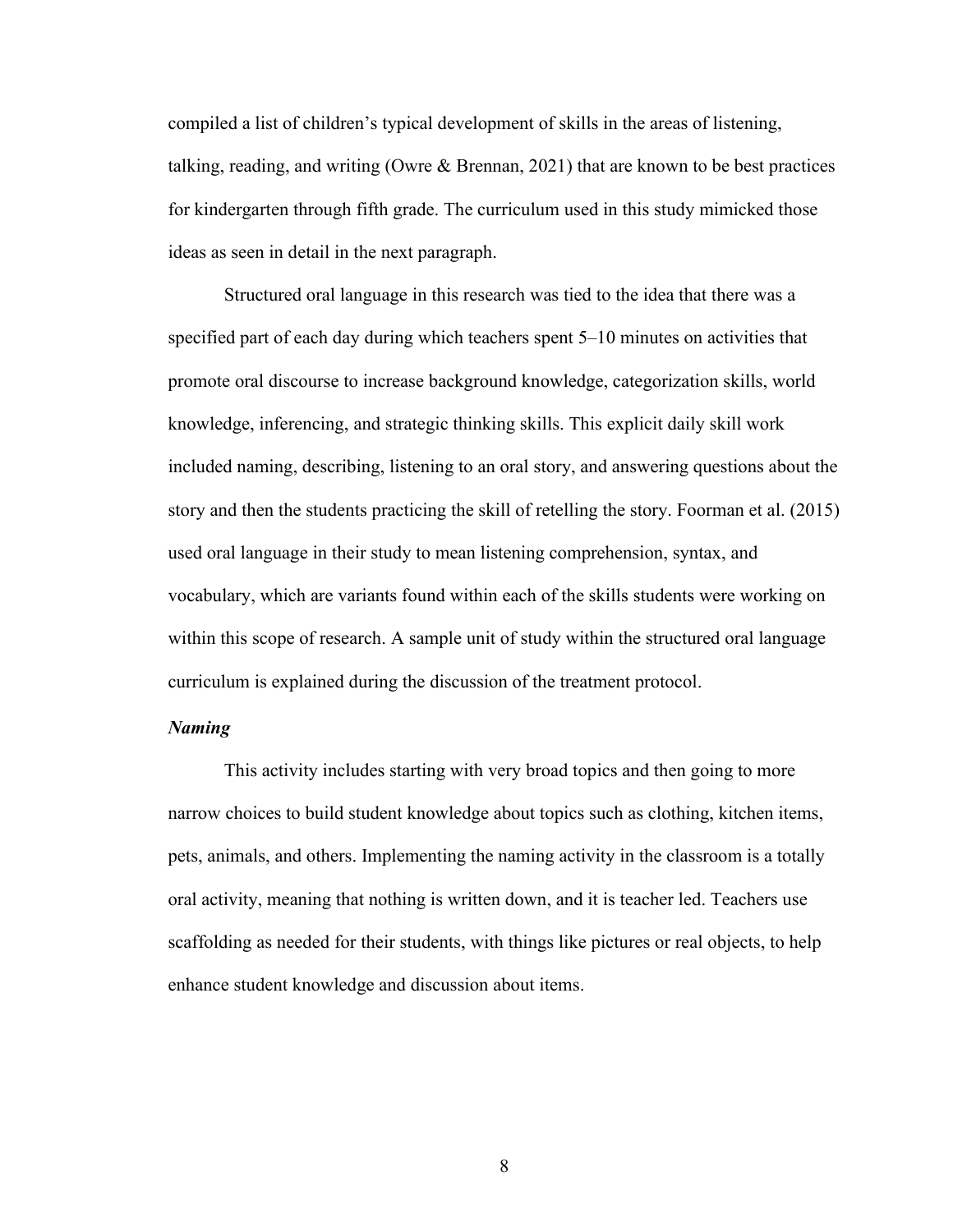# <span id="page-20-0"></span>*Describing*

This task is a specific way to address how to describe an item, such as a pair of cowboy boots, a stapler, or even a horse. First, the students name the item to be described and then discuss categories into which the item would fit, followed by listing attributes of the item. Attributes should include all of the sensory items (e.g., color, touch, taste, feel, etc.) and include adjectives and describing words that can lead to a final practice of comparing that item to something else while using similes and metaphors.

# <span id="page-20-1"></span>*Listening to a Story and Answering Questions and Retelling of the Story*

Kim, Park, and Park (2015) looked at listening comprehension and oral retelling as pieces of a larger puzzle in their examination of discourse-level oral language skills as related to reading comprehension. For the purpose of this study, students practiced their listening comprehension skills while listening to a story and then answered questions about the story. The questions ranged from simple to complex. The teacher modeled the retelling of the story to incorporate the important vocabulary words from the story and then students practiced the retelling with a partner.

# <span id="page-20-2"></span>*Writing Development*

For the purpose of this study, writing development was taken from the vantage point of trying to uncover the steps of growth a student must go through in order to become a competent writer. In my review of the existing literature, I visit the research done by Hayes and Flower (1980) as they gave credence to oral language in writing as they saw it emerge during the prewriting and transcription phases of writing development. If we were to focus on planning before writing happens, we would see a writer generating ideas, organizing thoughts, and setting goals, which would mean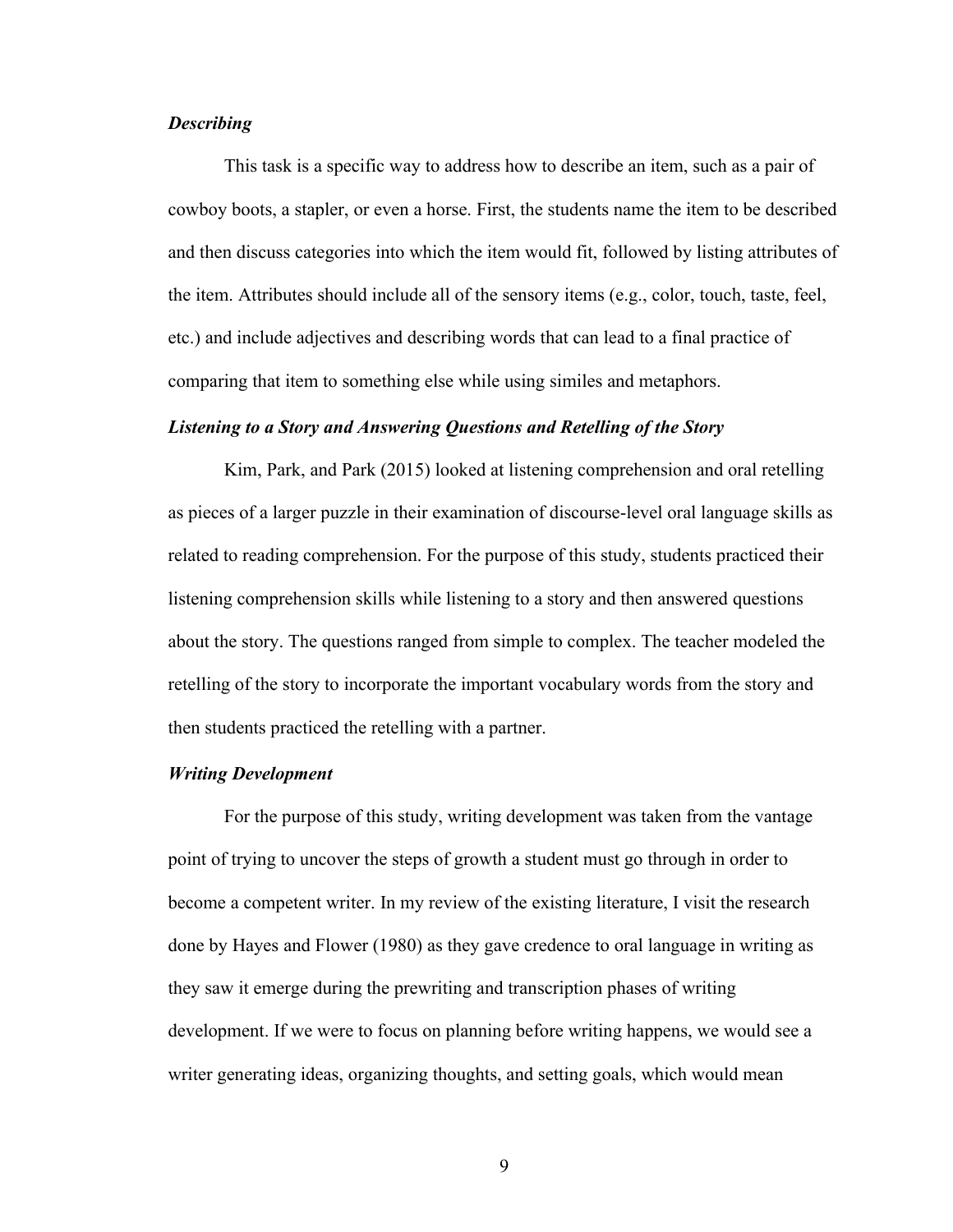accessing their oral language abilities in order to build their writing abilities, which served as the foundation of this research to connect oral language practice to writing.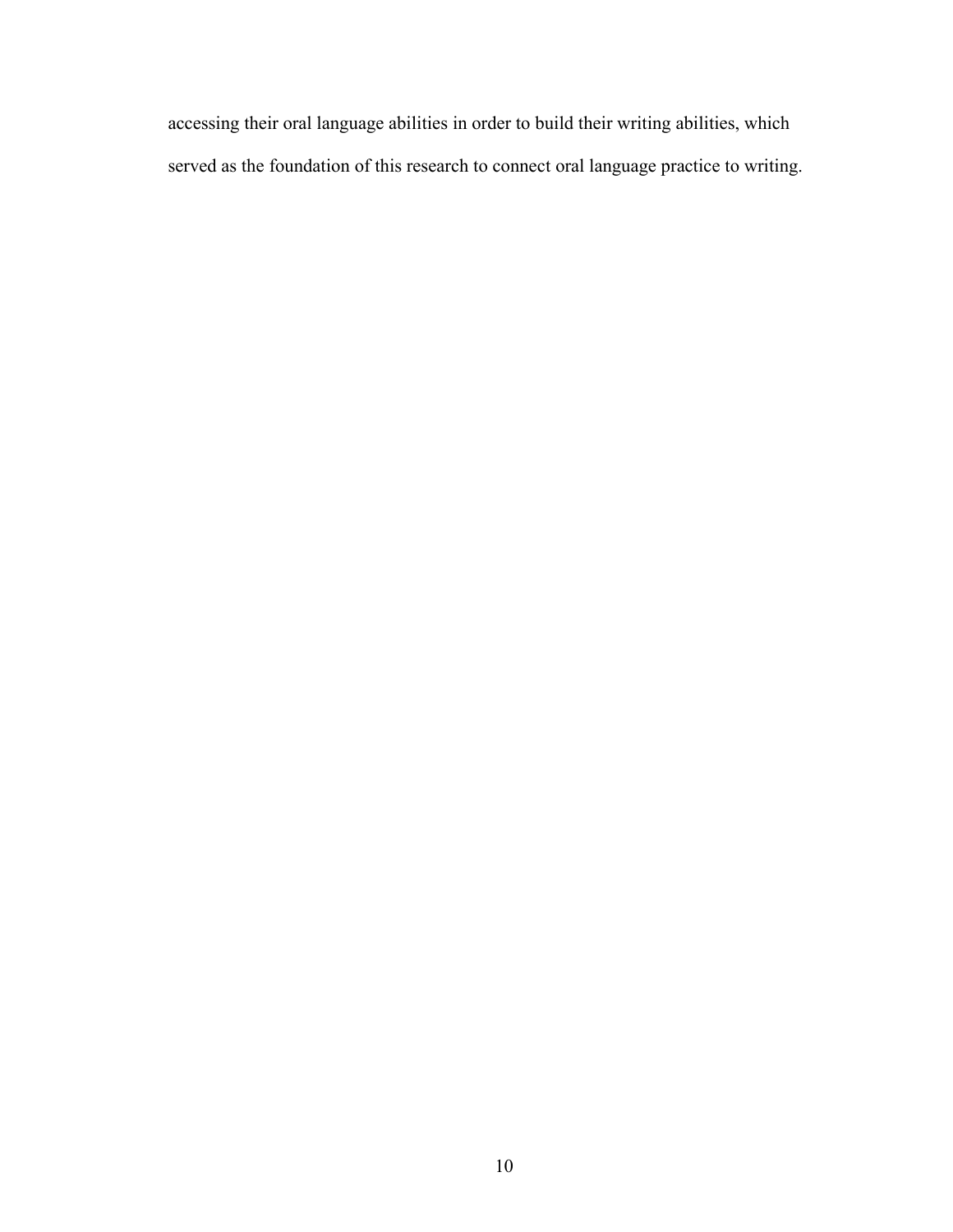#### **CHAPTER 2: REVIEW OF THE LITERATURE**

#### <span id="page-22-1"></span><span id="page-22-0"></span>**Theoretical Framework**

Britton (1983) stated "reading and writing float on a sea of talk" (p. 11), which supports the idea that language plays a powerful role in shaping thought (Vygotsky, 1978). In Vygotsky's philosophy, language plays a central role in the theory of human cognitive development. Language can play many roles in a person's development that include shaping their overt behavior as well as influencing their covert behavior, such as thinking and mind-mapping tasks. Language has been defined as a psychological tool that shapes other mental functions while at the same time being shaped itself according to society's needs (Kozulin, 1990). This fits into the cognitive theory framework and the tenet that assessing and valuing words occur as students are starting to practice with their home language and building their inner voice, which is where a "thought becomes fused with language and thereafter they develop together" (Vygotsky, 1962, p. 91).

Oral language holds an important role in literacy development as first detailed by Chomsky (1965) as an integral part of the theory of language development. This review covers oral language in terms of theory but then also in practical application and the existing research that focused on student "patterns of performance across measures of morphosyntax, vocabulary and semantics in relation to receptive and expressive measures" (Connelly et al., 2012, p. 281). This review provides a deeper look into different definitions of oral language in classrooms and the measures used to see student progression in certain forms, such as semantics.

In addition to looking at the definitions and measures of oral language seen across research studies, I will delve deeper into the development of writing as seen in the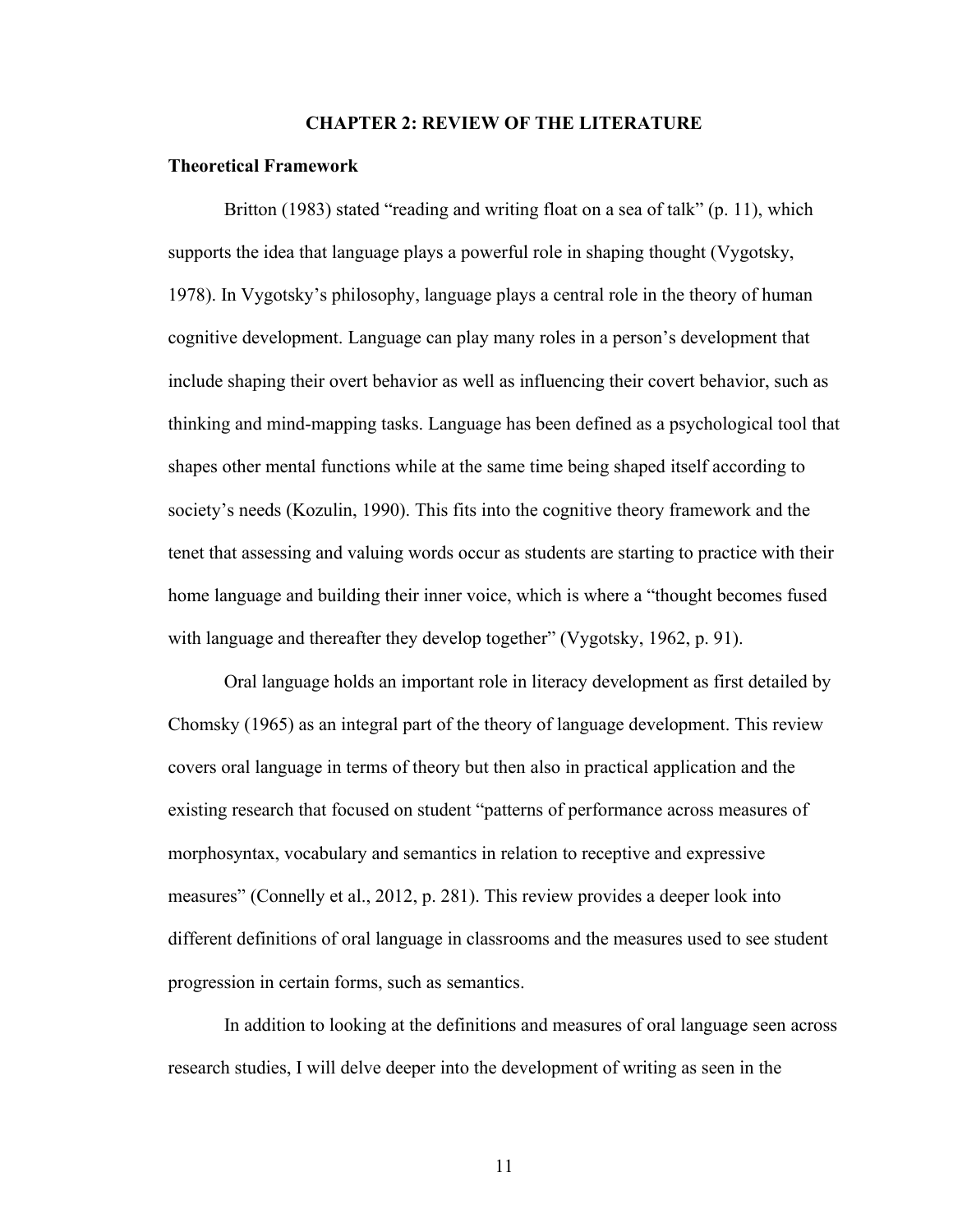literacy research to balance the importance of oral language as embedded in the skills hierarchy to be a capable writer, especially in the lower grades. Hayes and Flower (1980), in their cognitive process theory of writing, stated oral language emerges during the prewriting and transcription phases of development. This matches Vygotsky's (1962) idea that thinking is a process learned from the verbal community and learning to think is no different than language acquisition or other socially learned behavior.

The next formidable task is to connect oral language practice in the classroom to student writing in previous research. We start with the understanding that oral language has indeed been deemed an important piece of reading acquisition (Lawrence & Snow, 2010) and also has a strong link to higher levels of student comprehension (Kim, Park,  $\&$ Park, 2015), but there is less research on the link to students' writing ability. Spencer and Petersen (2018) did find students have the capability of learning oral language constructs that are transferable to written language. Thought and language were seen by Vygotsky (1962) as two interacting spheres where speech is involved in most thought and thought is involved in most speech. The goal of this study and the conceptual framework, as grounded in cognitive theory, was to understand further how oral language practice can have a positive impact on students' writing abilities.

#### <span id="page-23-0"></span>**Research on Oral Language**

The critical role of oral language in literacy development has been a research focus for many years. Children typically enter school with a varying amount of oral language and world knowledge, as per the experiences they have had in their homes (Hart & Risley, 1995; Weisleder & Fernald, 2013). Any gaps in oral language students possess upon entering school can remain as gaps in their development throughout their schooling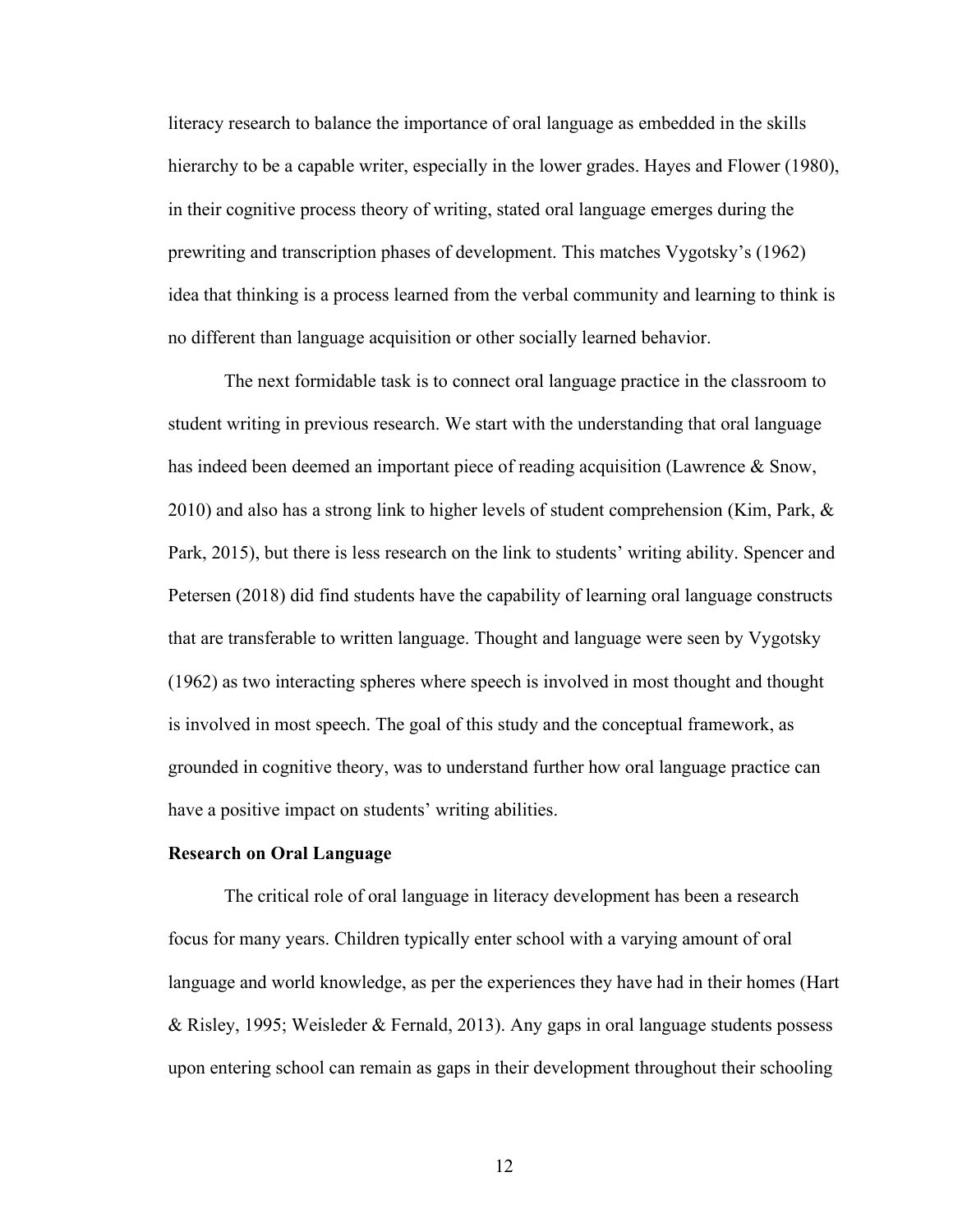years (Juel et al., 2003) unless they receive scaffolded instruction that meets them where they are to help them obtain higher levels of confidence in that specific area. In looking at oral language in terms of general literacy development, early researchers defined language as an early tool for communication that does not need to be explicitly taught as it innately develops, but as children grow the ability to move into higher-level communication and conversation depends on growth in the following domains: phonology, semantics, syntax, morphology, and pragmatics (Honig, 2007). Chomsky (1965), through the theory of language development, posited that language is hard-wired in the brain and, no matter the language or early environment, is part of our very DNA to be able to communicate via speech. As baby babbles turn to clear and concise speech, the sounds of the letters and words, the words and grammar used, and the formal and informal tone of speech start to carry meaning in everyday life through family, school, and any other social situations. Honig (2007) stated that children enter kindergarten with a vocabulary of roughly 14,000 words. The ability to harness and build on what students bring into the classroom is important to the continued development of all students in the area of literacy skills. Beck and McKeown (2007) stated that working to increase and practice vocabulary involves providing students with endless opportunities to continue to use and grow their vocabulary through varied contexts in the classroom. This is where researchers started to take a closer look at the importance of oral language, sometimes stated as "vocabulary use," and its connection to comprehension (Hirsch, 2003; Kim, Al Otaiba, & Wanzek, 2015; Kim, Park, & Park, 2015; Lawrence & Snow, 2010).

In moving from developmental theory to practical application in the classroom, the definition within the extant literature shifted to one that fits closely with my study.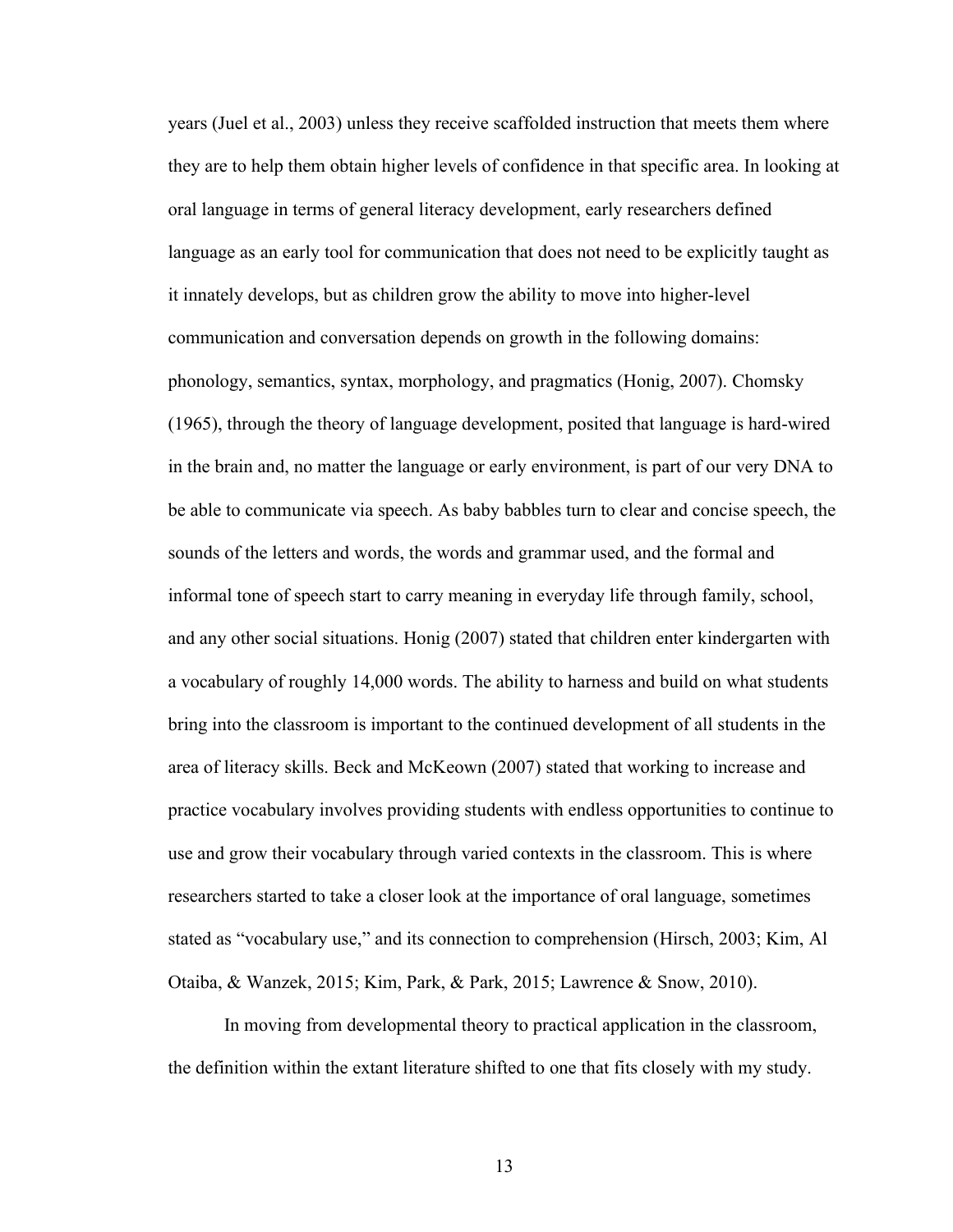Connelly et al. (2012) used the labels of oral language and language skills synonymously in their study to refer to "patterns of performances across measure of morphosyntax, vocabulary and semantics in relation to receptive and expressive measures" (p. 283). Kim, Al Otaiba, and Wanzek (2015) used the general measures of vocabulary, grammatical knowledge, and sentence memory to look at students' oral language skills. Peterson et al. (2016) took an even more broad approach and stated "oral language skills are those that involve listening in order to communicate with others" (p. 16). Kim, Park, and Park (2015) described discourse-level oral language skills as listening comprehension and the oral retell of narrative texts. Arfé et al. (2016) chose to look at the constructs of naming and sentence comprehension to measure students' oral language abilities.

Spencer and Petersen (2018) gathered teachers' feedback about their practice of using oral language skills in their classrooms with a particular focus on teacher modeling, retell, individual retell, and team generation. To empower students to be confident writers, they need access to constructs of oral language they can practice daily as part of their oral discourse. The structured oral language curriculum on which teachers were trained and used daily in the treatment group in my study incorporated the following pieces: naming, describing, listening to a story and answering simple and complex questions, and then retelling the story, all while practicing using complete sentences.

#### <span id="page-25-0"></span>**Research on Writing Development**

Abraham Lincoln (1836) stated "writing, the art of communicating thoughts of the mind through the eye, is the great invention of the world" (p. 12). Many argue that writing is the pillar of communication in society. In order to understand where oral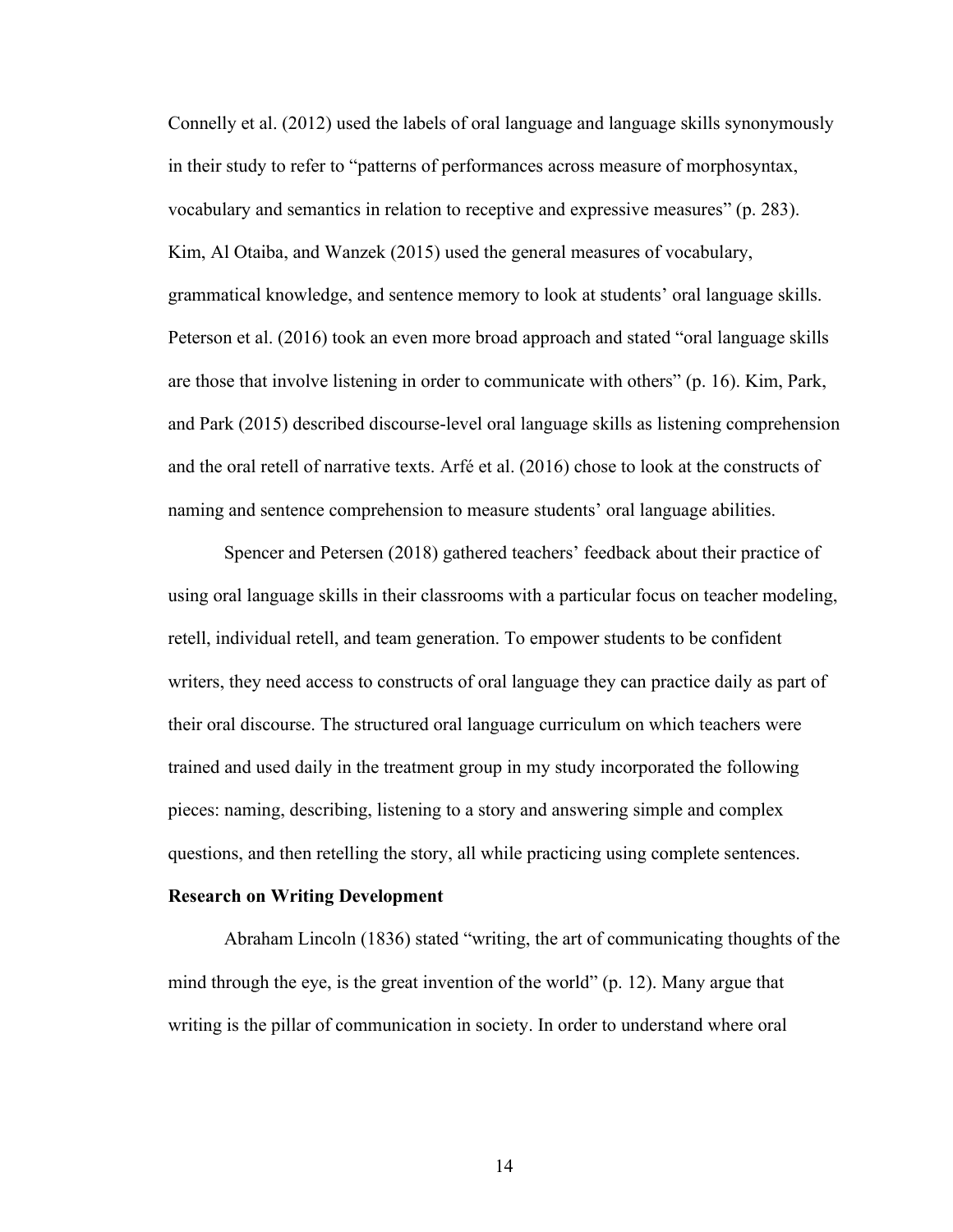language fits into the development of writing, it is important to first understand the process of becoming a writer.

Juel et al. (1986) drew on the norms established by Hayes and Flower (1980) and created a model entitled the simple view of writing that showed writing as a function of two skills––ideation and transcription. Ideation refers to brainstorming and organizing the text as the student writes, whereas transcription means the physical act of writing. Juel et al. (1986) found oral language is explicitly linked to the phase of ideation, which is then used to capture transcription, which is related to writing for children in the early elementary grades.

The not so simple view of writing was proposed by Berninger and Winn (2006) and involves three parts: transcription, text generation, and executive functioning. These three clusters, in comparison to the simple view of reading, tend to underscore the importance of self-regulation, attention, and working memory. Bereiter and Scardamalia (1987) created the knowledge-telling model, which showed children's early writing is focused on a knowledge-telling approach. Simply stated, the writing products students produce encompass what students know about the topic, otherwise known as content knowledge, and the genre in which they are writing.

The principal definition of writing development as deemed relevant for this research project was developed by Hayes and Flower (1980) as they presented groundbreaking evidence supporting their cognitive process theory of writing; this work moved the field away from thinking only about writing happening in stages into the realm of understanding the broader processes that need to happen for successful writing. There are three major elements within this model: the task environment, the writer's ability to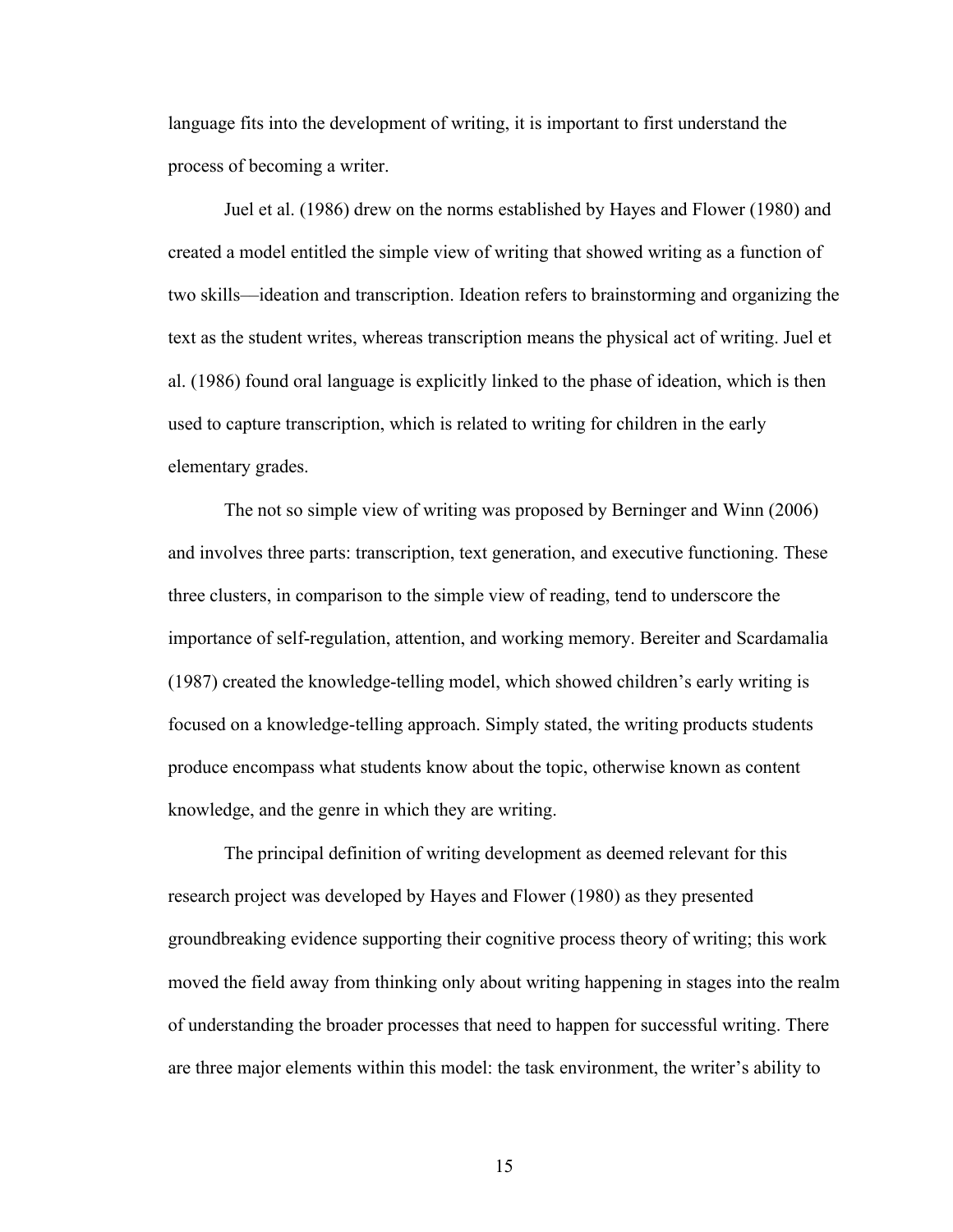use their long-term memory, and the writing processes. The hierarchical phases that fall into the writing processes include the writer planning before writing, next moving to transcription and text generation during writing, and then review after writing. If we were to focus on the writer planning before writing happens, we would see a writer generating ideas, organizing thoughts, and setting goals, which would mean accessing their oral language abilities, including vocabulary, and academic and content terms. During the transcription phase, the writer must be able to harvest and incorporate text generation that includes oral language, world knowledge, word choice, cohesion, and self-regulation. The last step in the writing process, according to Hayes and Flower (1980), is reviewing. This step involves the writer evaluating their work to determine whether their goals were achieved and engaging in revision to determine whether there is a need to elaborate or make changes to word choices. Oral language emerges during the prewriting and transcription phases (Hayes & Flower, 1980). In my own approach to working with students over the years, as stated prior, I have found that if a student cannot say it, they cannot write it. Therefore, I contend that if we can expose students to oral language in an explicit way, such as through structured, daily mini-lessons and practice, we will see a positive impact on their writing. In reviewing these models of developing writing, it is evident that oral language plays an important role in every theoretical model of writing that has been presented. The research shows oral language is a necessary part of the writing process, so now I focus on their connection.

#### <span id="page-27-0"></span>**Research on Oral Language and the Connection to Writing**

We know and understand that oral language has been established as a developmental necessity in order to gain access to reading (Lawrence & Snow, 2010) and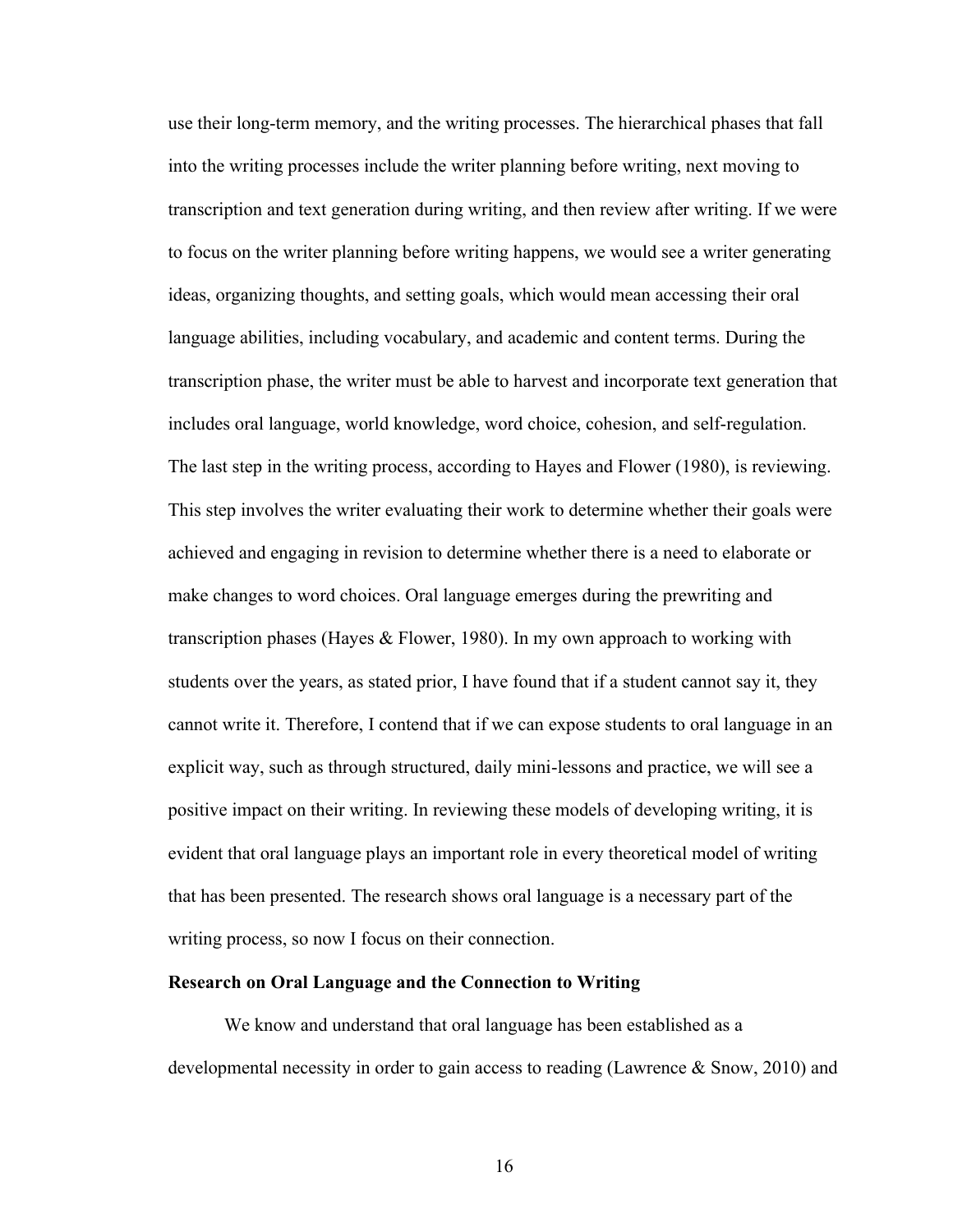has been deeply studied as an important link for students to have in order to achieve high levels of comprehension (Kim, Park, & Park, 2015), but less is known about its link to writing ability. The major research findings have shown "oral sentence generation contribute[s] directly to written sentence generation" (Dockrell et al., 2019, p. 82) and "oral narration precedes the development of written narration" (Spencer & Petersen, 2018, p. 573). Putting a structured oral language practice into place in a classroom and then monitoring students' writing progress enables educators to track whether there is truly an impact on students' writing ability. Establishing a link between using a structured oral language curriculum and improvements in writing transcends research into practical classroom practice.

Some studies have linked oral language to writing ability, though none contained a focus on the premise of daily structured oral curriculum practice leading to an increase in writing ability. Dockrell et al. (2019) reported there is preliminary evidence that "oral sentence fluency supports written text generation over time and across languages" (p. 82). Connelly et al. (2012) stated "writing bursts are highly associated with linguistic skills" (p. 285). Bursts are the number of words produced at one time before a break is needed to think about what information should come next. Their findings, as they applied to adults, showed "those with greater oral language experience produced longer and faster writing bursts than those with less oral language experience" (Connelly et al., 2012, p. 286).

Kim, Park, and Park (2015) looked at models of writing and found the following skill sets seem to contribute to writing for those who are developing their writing skills: transcription skills, oral language, executive function (primarily working memory), selfregulation (attention), and content and discourse knowledge. This backs up Hirsch's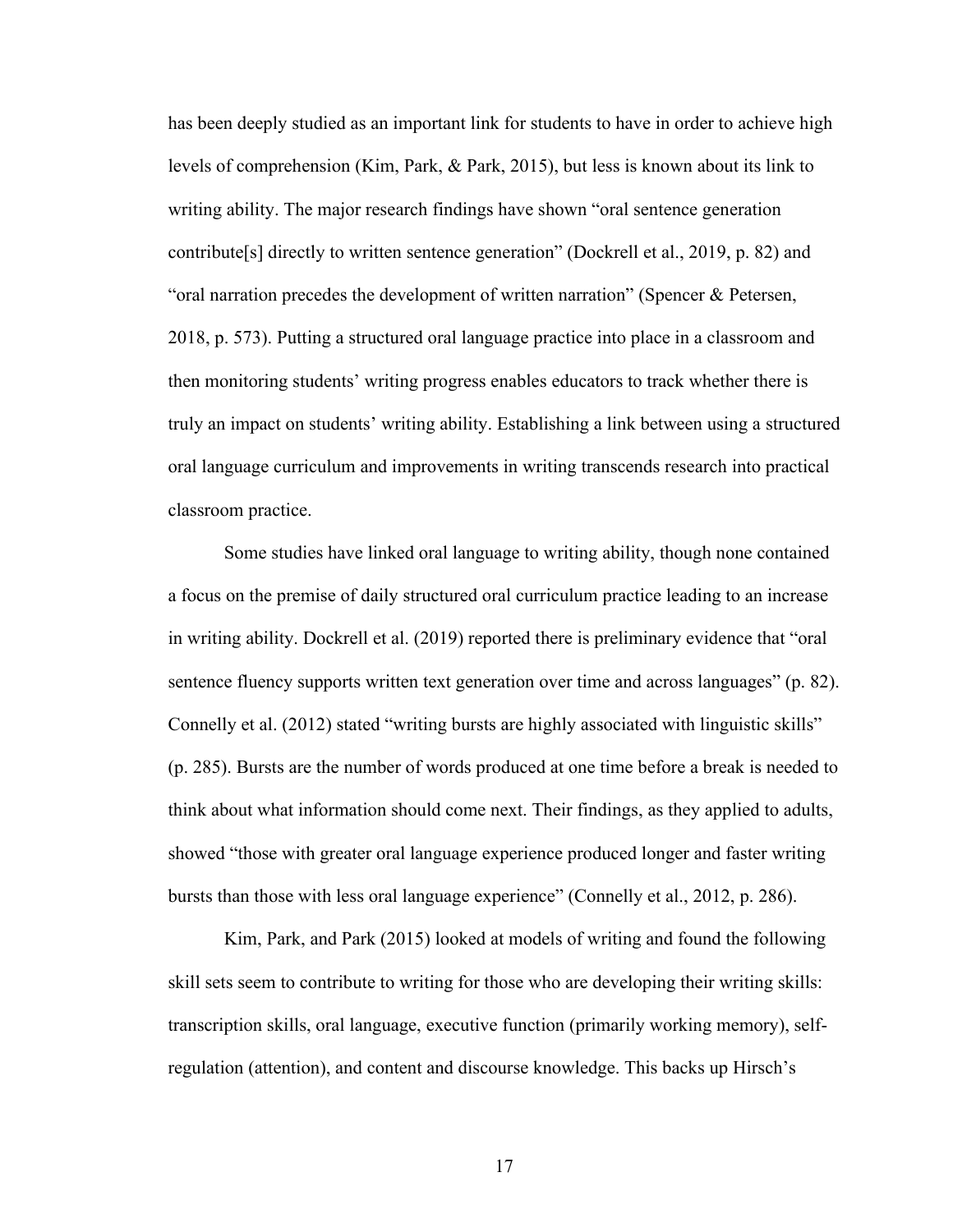(2003) findings as he looked at using immersion in a topic to build oral language and vocabulary with his own students. He noticed a remarkable discovery as he watched his students over many years and their growth in writing. Student growth in composition improved when more time was spent on a topic, as students had the ability to talk about and increase their depth and breadth of knowledge about the topic. They were given the time to talk about the topic before writing. Hirsch stated:

The organization of their papers got better, their spelling improved, their style improved, and their ideas improved. Why? When the mind becomes familiar with a subject, its limited resources can turn to other aspects of the writing process, just as in the reading process. (p. 27)

This supports the importance of Peterson et al.'s (2016) study that included interviews of teachers about their experiences with oral language and writing. Many participants highlighted the importance of using oral language to support writing. First-grade teachers explained it well by saying, "We do a lot before we write; we always do all the talking first" (p. 17). The study results in general showed setting up spaces in classrooms for children to interact while they write helps them to generate content for their writing and rehearse ideas before they write.

#### <span id="page-29-0"></span>**A Gap in the Literature**

There are only a handful of research studies on the application of an oral language curriculum in the classroom. Dockrell et al. (2019) conducted a study to further understand the problems experienced by struggling writers and stated "oral sentence generation contributed directly to written sentence generation" (p. 84). They designed their study to identify the writing measure that best discriminated struggling writers from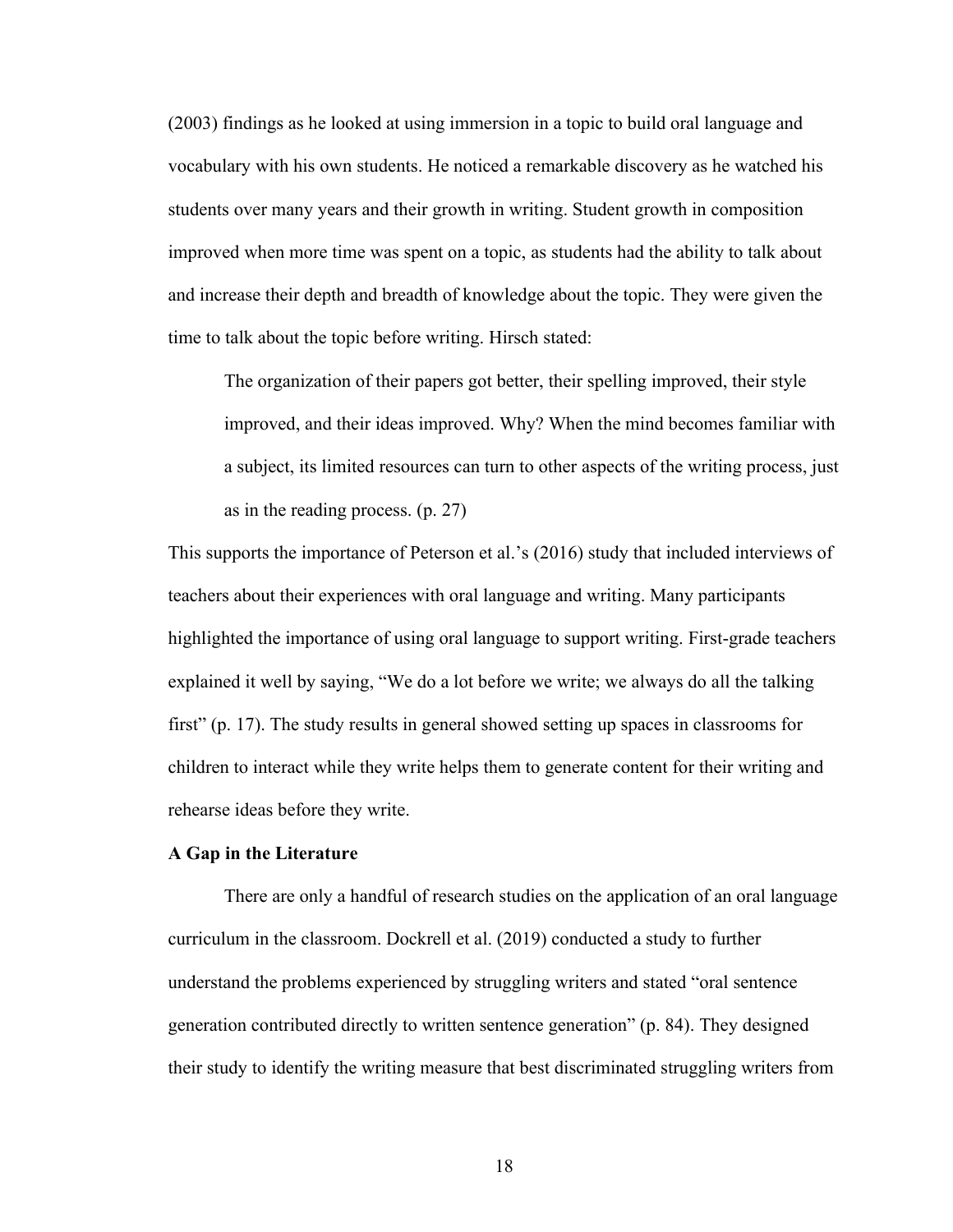their peers, and the proximal and distal factors that contributed to their performance. The performance of 96 students with a mean age of 10 years, 4 months, with 39 independently identified as struggling writers using a norm-referenced standardized test, was examined at word, sentence, and text levels. Findings showed written sentence generation was the most specific measure to identify struggling writers, which could be predicted by oral sentence level skills and handwriting fluency.

Spencer and Petersen (2018) cited previous researchers, saying, "Although oral and written narration are strongly associated, the development of oral narration precedes the development of written narration" (p. 574). What this means is that students have the capability to learn oral language constructs that are transferable to written language. Spencer and Petersen looked at four first-grade students who were exposed to oral narrative instruction in six sessions separate from their classroom instruction that were spread out over a 2-week period. All students but one showed meaningful improvement in story writing and continued to produce narratives above baseline after the conclusion of the 2-week period.

In their study of 97 Korean-speaking first-grade students, Kim, Park, and Park (2015) examined the relations of discourse-level oral language skills (which they classified as listening comprehension, oral retell, and the production of narrative texts) to written composition. In their study, the researchers looked at oral retell and listening comprehension but did not examine the full scope of implementing a daily classroom practice that included using naming and describing with student discourse-level oral language skills. Their findings showed general discourse-level oral language skills and the underlying listening comprehension and oral retell are important for reading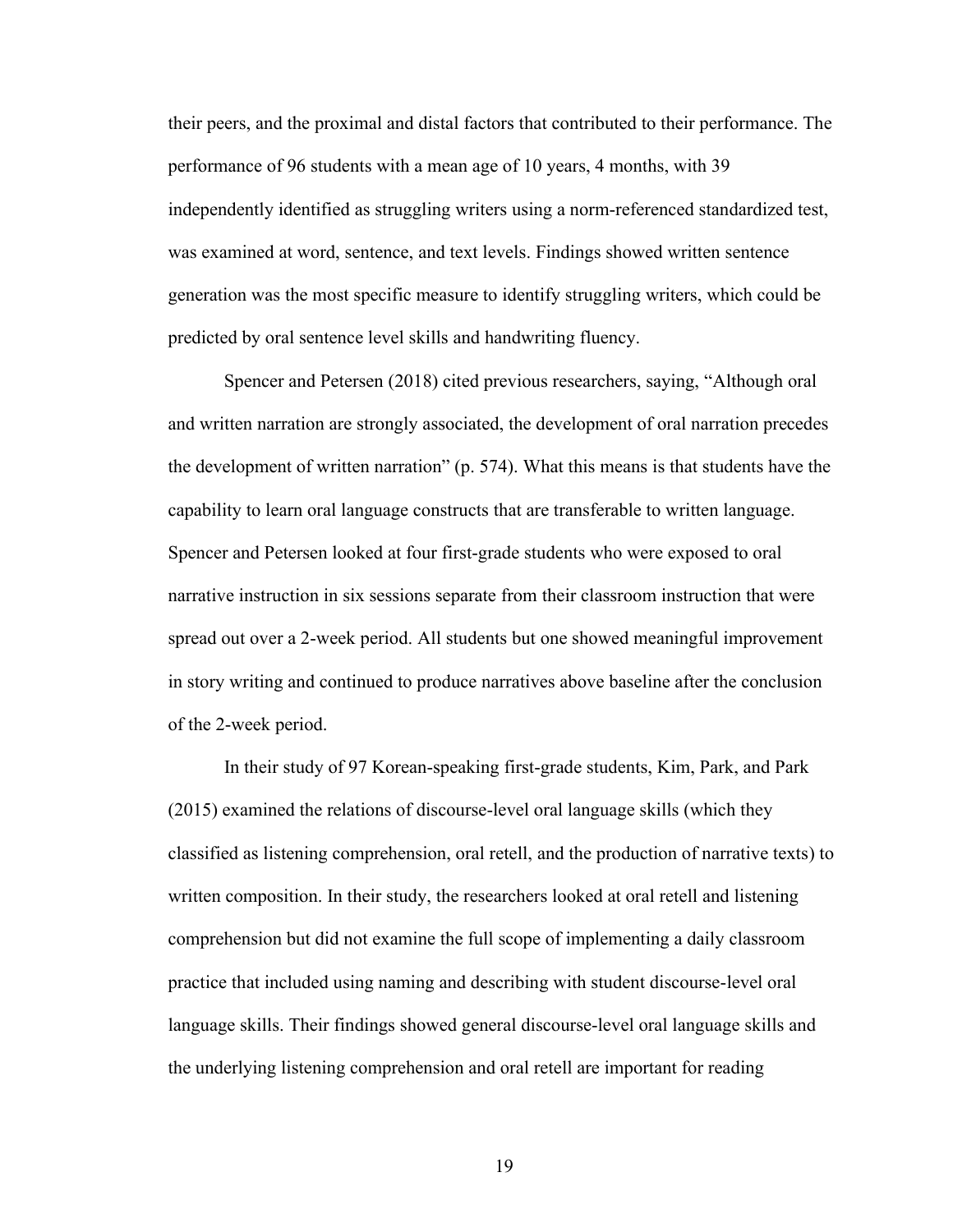comprehension, though they did not reach conventional statistical significance in relation to writing quality.

Peterson et al. (2016) had an interesting finding in their qualitative research study of 36 primary teachers in four Northern Canadian provinces, with interview responses indicating the teachers were very honest and admitted they did not know how to teach oral language. Many of the teacher participants identified a greater need for knowledge and teaching approaches to encourage children to use oral discourse in a range of contexts within the classroom. In my research, my goal was to establish a teaching protocol for oral language that can be taught explicitly in 5–10 minutes daily and across content areas once teachers understand the concept of incorporating the constructs of oral language into their daily routine. The gap in the literature surrounding oral language practice in the classroom and the impact on third-grade student writing is a void that deserves exploration and analysis.

#### <span id="page-31-0"></span>**Research Measures Used**

I found it quite fascinating to look at the different measures used to score oral language skills and writing ability, as they are as varied as the definitions of oral language that are currently being used in the research. Spencer and Petersen (2018) looked at story grammar and language complexity and combined them to get a composite score for their study participants. Arfé et al. (2016) looked at writing at the word level, sentence level, and spelling. For oral language, they looked at lexical retrieval and receptive grammar. Dockrell et al. (2019) looked at expressive vocabulary, receptive vocabulary, and oral sentence generation. Kim, Al Otaiba, and Wanzek (2015), in studying students' oral language skills, looked at vocabulary, grammatical knowledge,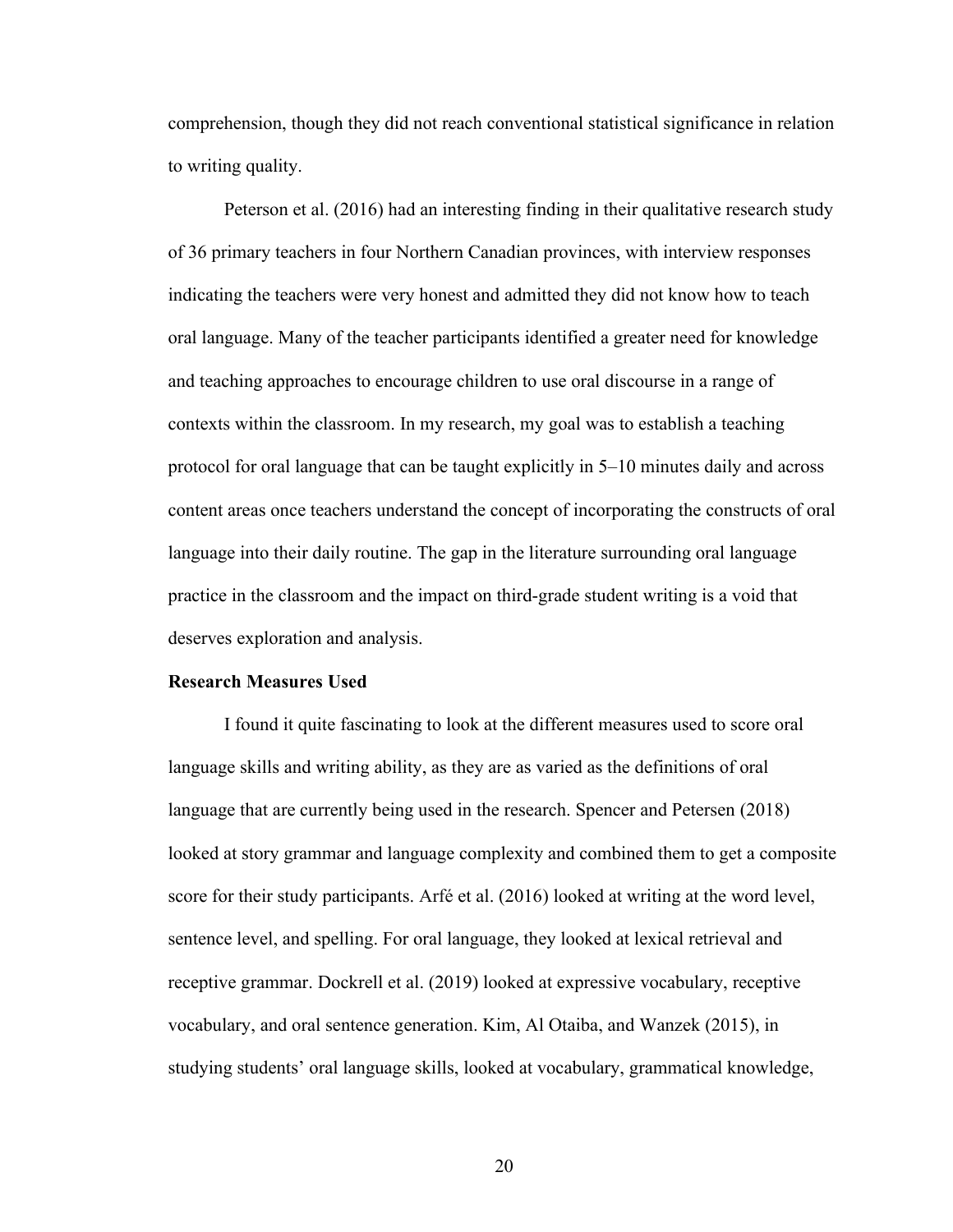and sentence memory. I feel all of these measures are a close representation of the constructs as I envisioned them for my study, but the closest study in terms of measures used was the one conducted by Kim, Park, and Park (2015) as they looked at student written composition, reading comprehension, listening comprehension, oral retell and production, word reading, handwriting fluency, and spelling. I used the Test of Written Language–4th edition (TOWL-4) as developed by Hammill and Larsen (2009), which measures vocabulary, spelling, punctuation, logical sentences, sentence combining, contextual conventions, and story composition. I looked at the individual scores as well as combined them to generate a composite score to gauge student growth.

# <span id="page-32-0"></span>**Conclusion**

The important findings in this literature review reflect how early writing is seen to build on the development of oral language and transcription skills, according to Berninger and Winn (2006) and Kim, Al Otaiba, and Wanzek (2015). This lays the groundwork for understanding that incorporating oral language in a more structured classroom practice can have an impact on student writing. In looking at the existing theories of writing development, oral language has proven to be important during the prewriting and transcription phases (e.g., the theory of developmental writing by Hayes & Flower [1987]). In each successive study, oral language was found to be important for student achievement in at least the beginning phase of brainstorming and also in the text generation phases.

Major research findings have shown "oral sentence generation contribute[s] directly to written sentence generation" (Dockrell et al., 2019, p. 82) and "oral narration precedes the development of written narration" (Spencer & Petersen, 2018, p. 578). In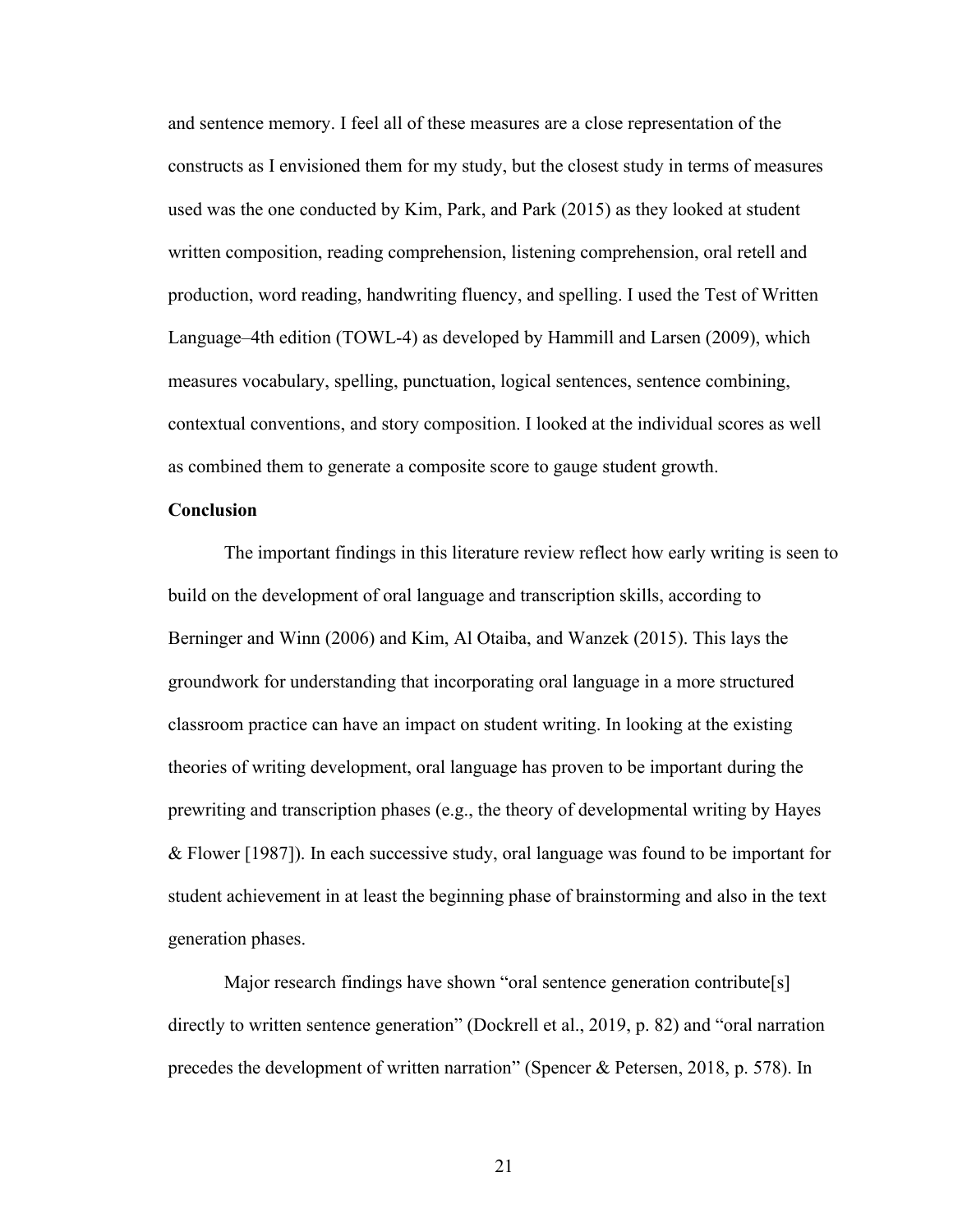looking at the definitions of oral language in research, the field has not reached consensus as to how to operationalize this term. Current research correlates with bits and pieces of the definition used in this dissertation, but there is no perfect match.

The broad understanding of oral language, according to Moats (2000), is that it is a system of spoken words to communicate that comprises at least five key components that include phonological skills, pragmatics, syntax, morphology, and semantics. These components are necessary to communicate and learn through conversation and social discourse to lead to increased overall literacy skills, with my research specifically designed to look at the impact on student writing. The more concrete operational definition of structured oral language curriculum moves these components into explicit daily skill work that includes naming, describing, listening to an oral story, and answering questions about the story and then practicing the skill of retelling the story. The two research studies that had the closest definitions to mine were those of Kim, Park, and Park (2015), where the researchers described discourse-level oral language skills such as listening comprehension, oral retell, and the production of narrative texts, and Arfé et al. (2016), who chose to look at naming and sentence comprehension to measure students' oral language abilities.

What is currently missing from the research is more specific information as to which specific oral language constructs can be connected to written language in the classroom. If we can start to identify exactly which pieces of oral language are known indicators of good teaching practices, that will lead to more competent writing, which is something that can be translated to the classroom setting to help all students. In my research, I looked at certain constructs of oral discourse (i.e., practice of naming,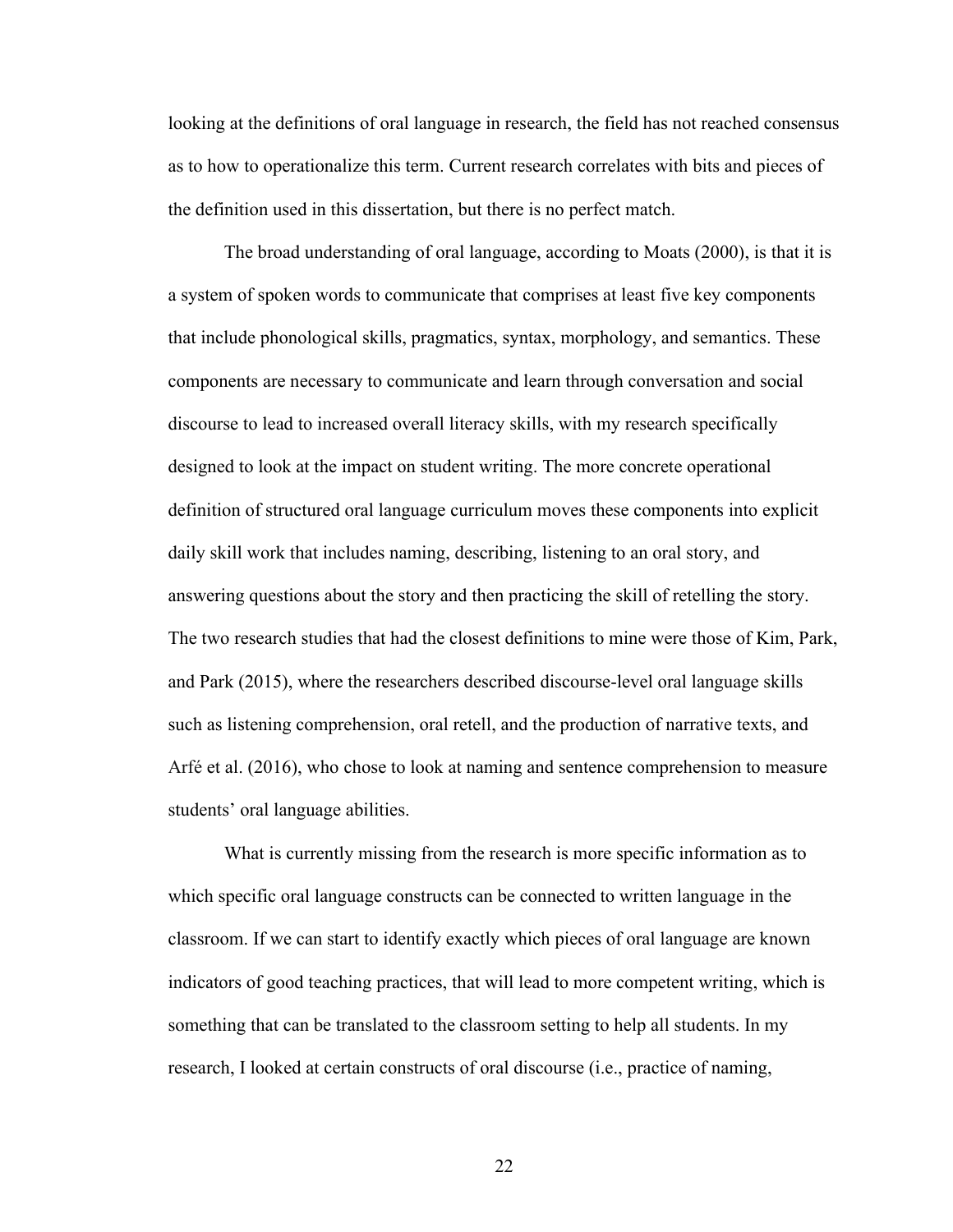describing, listening and answering questions to a story and retelling and speaking in complete sentences) to determine their impact on student writing in third-grade classrooms. A 5- to 10-minute structured oral language practice is a tool all teachers can use to improve student writing.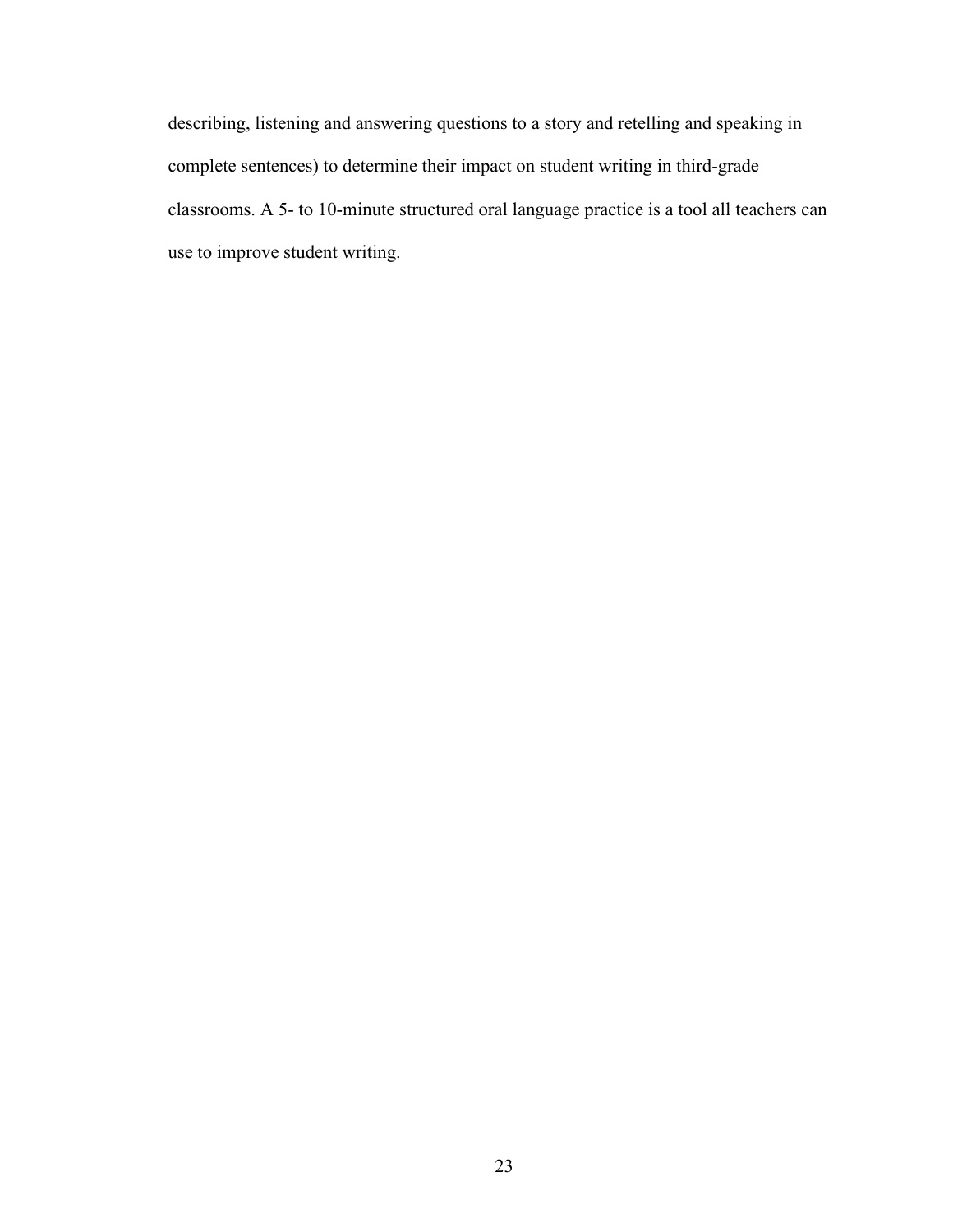## **CHAPTER 3: METHODOLOGY**

### <span id="page-35-1"></span><span id="page-35-0"></span>**Methods and Procedures**

The research paradigm I used in this study was constructivist because the use of oral language daily in a classroom was intended to address the problem of finding ways to create more competent writers. In this study, I investigated third-grade general education students, as third graders are in the typical developmental writing window where they can write an essay with a simple thesis statement, examples and supporting details, and a thoughtful concluding sentence. They are building competent skills in the writing process, such as research or brainstorming, planning, organizing, revising, and editing, with an eye on grammar, punctuation, and spelling, according to the Texas Essential Knowledge and Skills for Grade 3 (Texas Education Agency, 2021a). I measured student proficiency through the pre- and posttest screening measures administered to students in a treatment group who were exposed to structured oral language curriculum and those in a control group who were not exposed to the curriculum. My goal, which originated in reflecting on my last 15 years of classroom practice and experience, was to conduct a data-driven study to show statistical evidence of student growth in writing after explicit exposure to classroom oral language practices.

#### <span id="page-35-2"></span>**Research Questions**

The following questions guided this quasi-experimental study:

1. Will using explicit structured oral language practice with students daily in the classroom have an impact on their overall writing skills? Hypothesis: There is a strong relationship between a third-grade student's oral language exposure and practice in the classroom and their writing ability.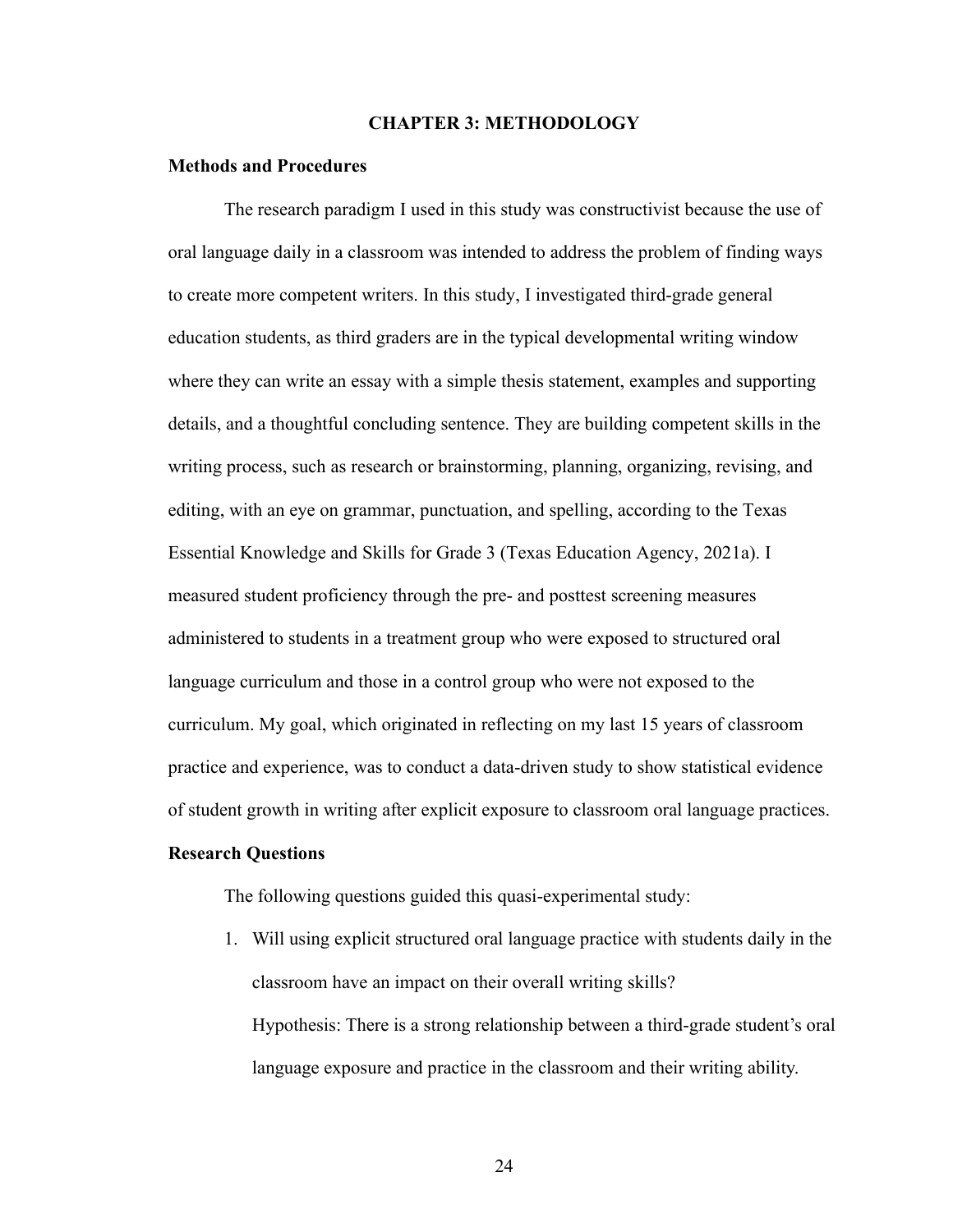2. Can structured oral language curriculum, practiced with fidelity 5–10 minutes a day in third-grade classrooms over the course of 3 months, improve student writing in the areas of vocabulary, spelling, punctuation, logical sentences, sentence combining, contextual conventions, story composition, or overall writing scores?

Hypothesis: Third-grade students who have been exposed to a daily oral language curriculum over a 3-month period will have a statistically significant increase in one or more areas of vocabulary, spelling, punctuation, logical sentences, sentence combining, contextual conventions, story composition, and overall writing scores as opposed to their counterparts who do not receive daily oral language practice.

### **Research Design and Data Analysis**

The purpose of this quasi-experimental study was to examine whether structured classroom oral language practice, when implemented daily for 5–10 minutes, would have an impact on student writing. The independent variable in was the treatment of structured oral language curriculum in a third-grade classroom. My decision to work with teachers on the idea of explicit oral language in the classroom stemmed from the idea that if a student cannot say it, they cannot write it. Showing a positive response to daily exposure of oral language in the classroom meant there would be a return of productive and significant gains in students' writing abilities.

To study the impact of daily structured oral language on the writing abilities of third-grade students, I implemented a quasi-experimental design with a nonequivalent control group (Creswell & Creswell, 2018), which follows the model shown in Figure 1. I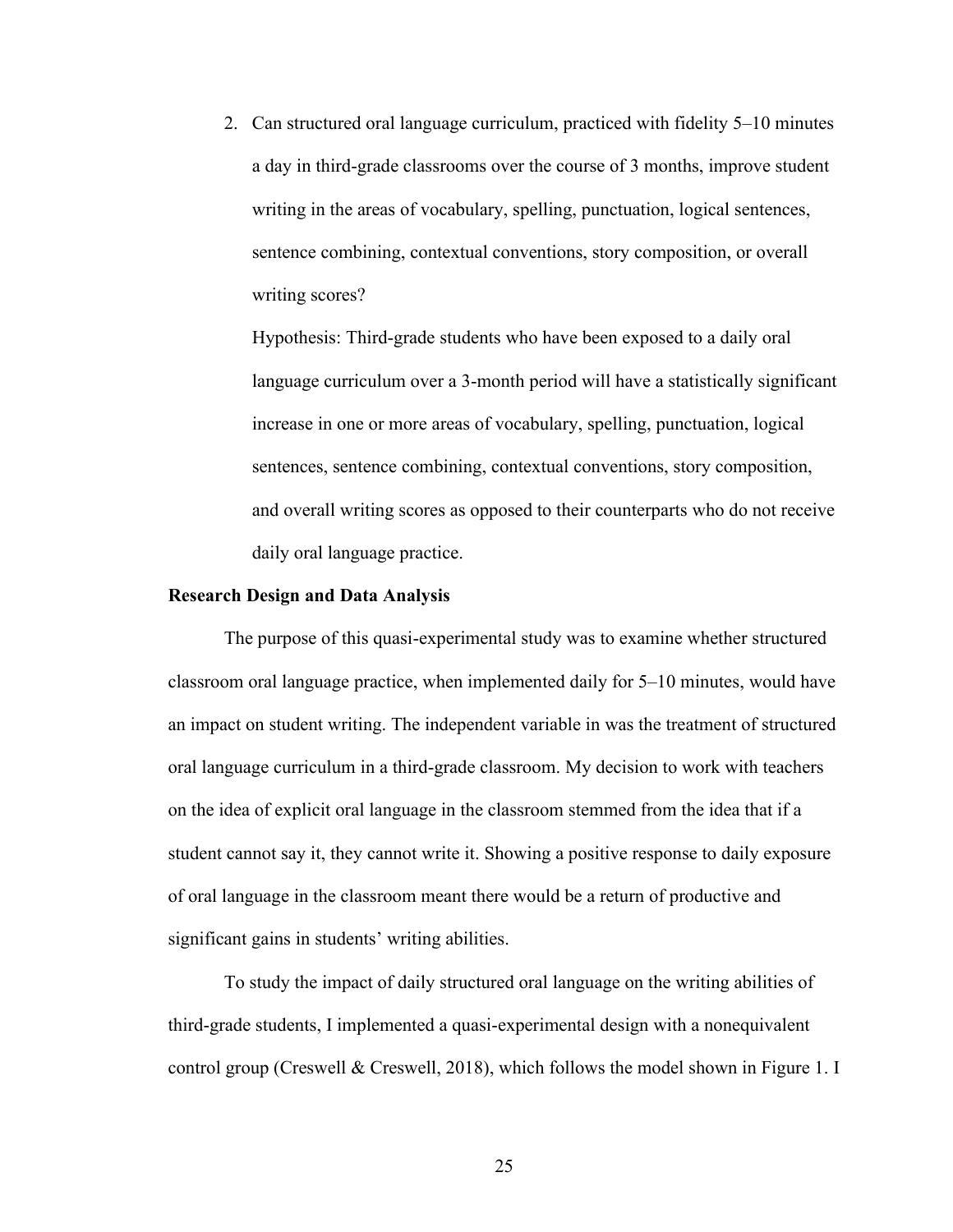chose this design to establish a cause-and-effect relationship between my independent variable (i.e., structured oral language curriculum) and dependent variable (i.e., impact of the intervention on student writing as measured by the TOWL-4). There was no random assignment of individuals as the subjects were assigned to groups based on non-random criteria, that being their classroom. The experimental Group A and the control Group B were selected without random assignment. Both groups took a pretest and posttest, and only the experimental group received the treatment. The treatment in this design was a structured oral language curriculum that was implemented for 5–10 minutes daily in the third-grade classroom in the experimental group.

## **Figure 1**

*Quasi-Experimental Research Model With a Nonequivalent Control Group Design* 

To answer Research Question 1, I administered the TOWL-4 (Hammill & Larsen, 2009), a norm-referenced, comprehensive diagnostic test of written expression. To look at the overall progress of the students in the treatment group versus the control group, I conducted a paired samples *t* test on the pre- and posttest data to check for measured growth within the control group and growth within the treatment group, taking a close look at means and standard deviations and any areas of growth with a higher standard deviation.

For Research Question 2, I also administered the TOWL-4 (Hammill & Larsen, 2009). I ran a paired samples *t* test where the data were paired through pre- and posttest matched data. Each student's pre- and posttest were scored to check for measured growth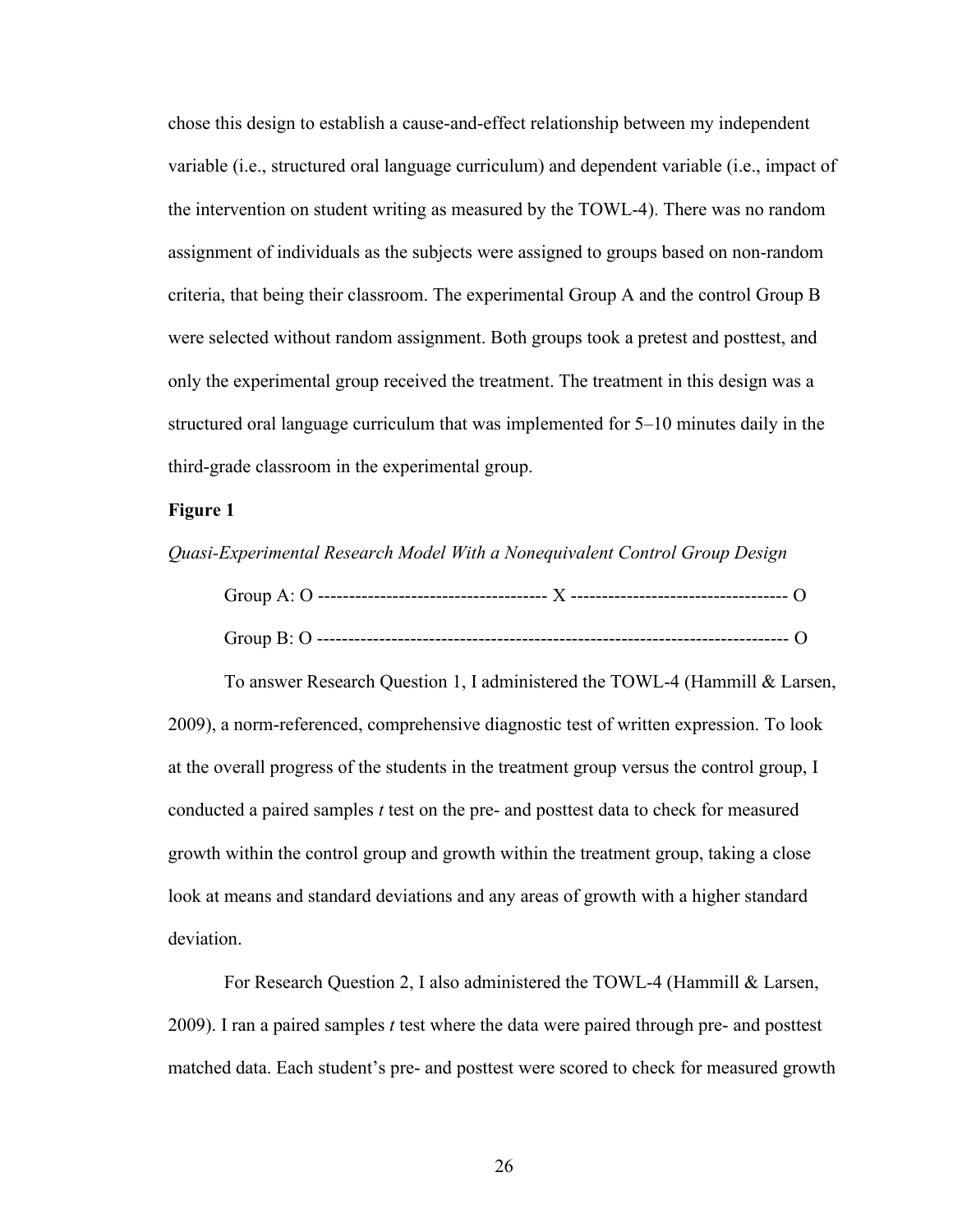by examining the means and standard deviations with those furthest from the mean showing higher growth. There was an assumption of a normal distribution, and the outcome variable was interval/ratio. The purpose of running these data was to look for differences between the sets of data and compare the two means of the effect size to reveal whether the treatment was successful in boosting students' writing scores. I conducted all data analysis using SPSS.

### **Reliability and Validity of the Research Design**

The research design had two possible threats to internal validity: history and study attrition (Creswell & Creswell, 2018). History was a potential threat to the internal validity of this study because of the amount of time that passed during the study, as it was conducted during a global pandemic that affected the different campuses in different ways. Due to COVID-19 protocols, schools were on rather independent schedules, even though they were in the same school district, based on their number and rate of infections. One of these schools, the treatment school, did have an extended weekend of an additional two all-remote learning days because of their higher numbers of infection, whereas the control school did not miss those two additional days. Study attrition followed the same line of thinking in that students were, and continue to be, in a volatile situation during COVID-19 and the economic and personal impacts on families are causing a higher than usual percentage of student attrition (up to 20%–22% on both of these campuses). This is higher than normal based on recent years prior to COVID-19.

A concern surrounding external validity, again due to COVID-19, was the interaction of history and treatment (Creswell & Creswell, 2018). The results of this research were time-bound and took place during a time of inconsistency of learning in the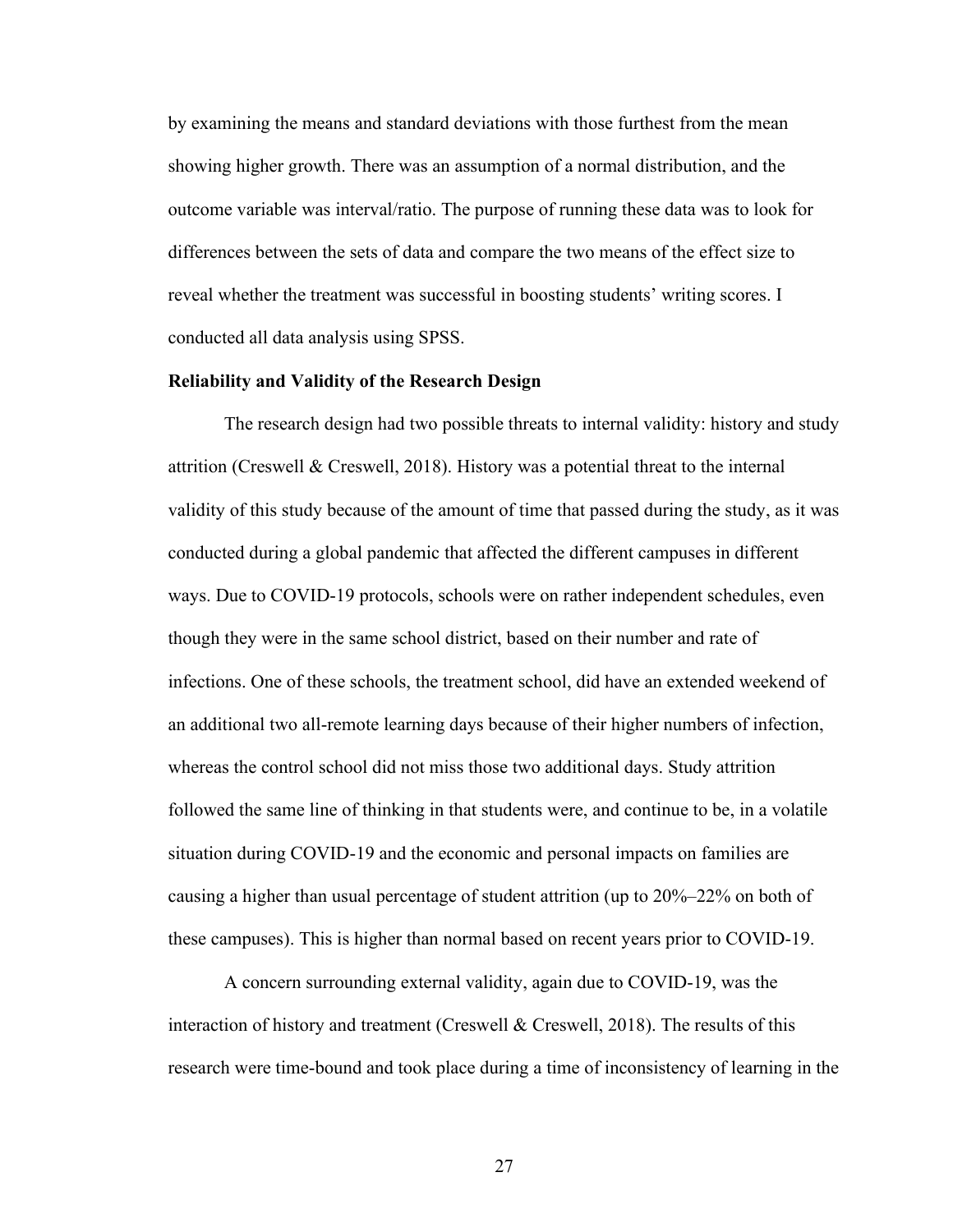classroom so the idea that these exact results can be replicated is daunting. The reliability of this research design was controlled by the consistency of the test administration and scoring of the TOWL-4 (Hammill & Larsen, 2009).

## **Population**

The population in the study consisted of third-grade students from two public schools in a large urban district. Both schools, at the time of this study, were similar in socioeconomic status as over 98% of their students qualified for free or reduced lunch. These particular schools were chosen because of their similar performances on the STAAR state test. With 51% (Campus 1) and 59% (Campus 2), both were classified as "approaching grade level for reading" per 2019 released data. Campus 1 demographics included 94% African American, 3% Hispanic, and 1% each of White, Asian, and multirace. Additionally, 6% of the student population qualified for special education programs and less than 5% of the student population was classified as English language learners. Campus 2's demographics included 77% Hispanic, 19% African American, and 3% White. Additionally, 8% of the student population qualified for special education programs and less than 28% of the student population was English language learners, based on the time of this study. The schools were similar in size with a range of 700–800 students enrolled in pre-kindergarten through Grade 5. Campus 1 and Campus 2 were both implementing the Scott Foresman: Reading Street as their English language arts (ELA) curriculum for third grade as mandated by the district and campus leaders. The experiment consisted of a one-way, two-group design to determine the effect of daily oral language curriculum on writing skills. The third-grade students were drawn from non-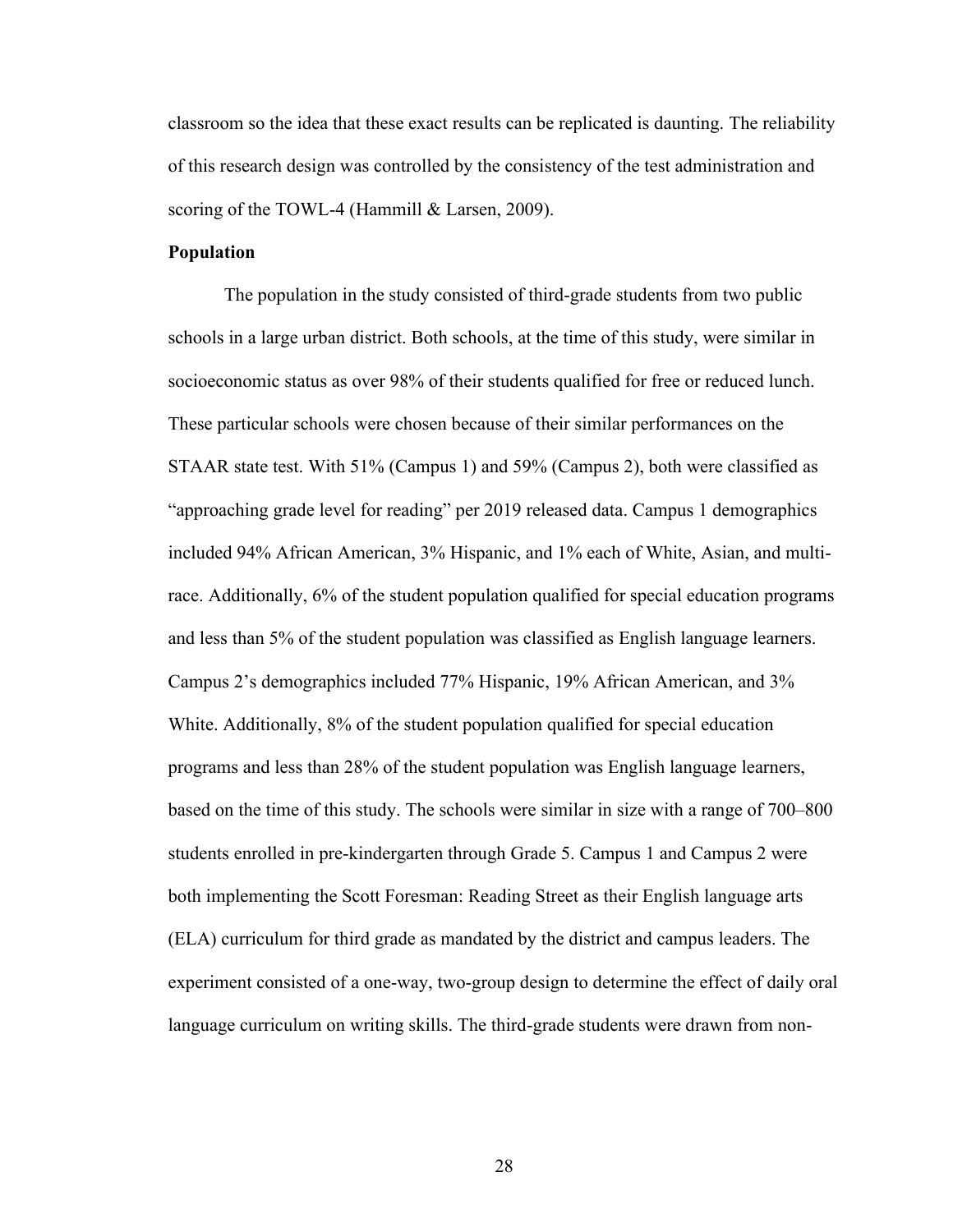ESL classrooms and the only criterion was that they needed to currently be enrolled in third grade.

This was a quasi-experimental study in nature because one school and its students within were chosen to be the control group and the other school and its students within were, by default, chosen to be the treatment group. The inclusion criterion for these classrooms was that the students needed to be English speaking with the only exclusion criterion being that the students needed to be currently enrolled in third grade. The number of participants in the study was 21 on each campus, for a total of 42 students taking part in the study.

## **Sample**

The sample was 42 third-grade students selected through convenience sampling. These students represented the larger population of third-grade students in a large urban district. The students who were chosen on these elementary campuses were enrolled in the third-grade classes that were used, as based on the administration's willingness to participate in this research study.

### **Instruments**

### *Treatment/Intervention Protocol*

The oral language curriculum, developed by Dr. Suzanne Carreker (2003), was practiced daily by classroom teachers was provided to the teachers with training and prepared units of study to use in their classrooms. I provided teachers a 1-hour training that occurred during 30 minutes of their planning period over 2 consecutive days, which consisted of understanding how to use the curriculum and strategies in their own classroom. A manual with 21 units that contain specific activities, such as naming,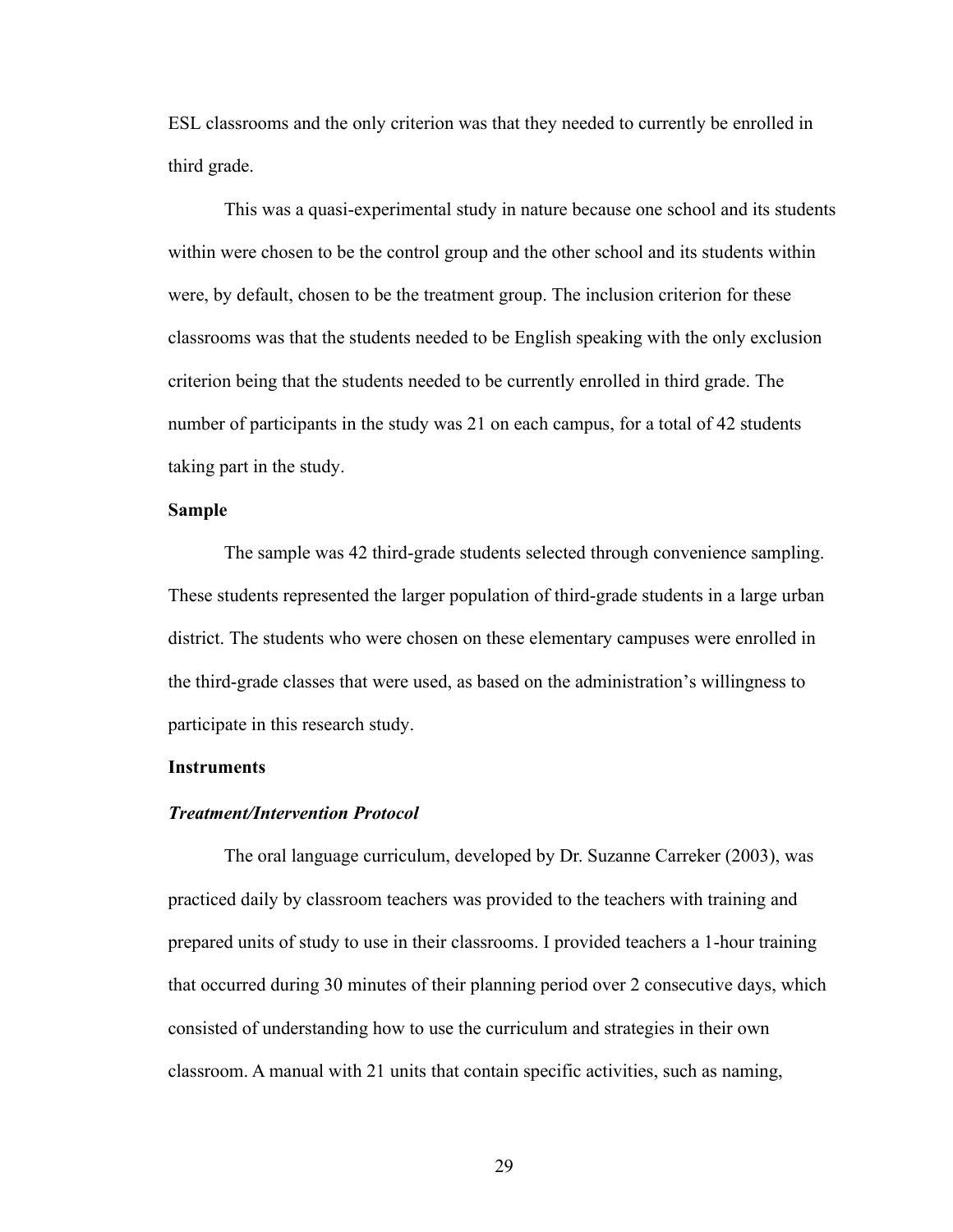describing, listening to a story and answering simple and complex questions, and practice

in the retelling of the story, was given to the teachers. Figure 1 is a sample unit of study.

# **Figure 2**

*Sample Oral Language Unit*

| Unit 3: Animals    |                                                                        |
|--------------------|------------------------------------------------------------------------|
| Day $1$            | Teacher leads students through naming animals:                         |
| <b>Activity 1:</b> | 1. Let's name animals                                                  |
| <b>Naming</b>      | 2. Let's name animals that we see on a farm                            |
|                    | 3. Let's name animals that we see in the zoo                           |
|                    | 4. Let's name animals that live in the jungle                          |
|                    | 5. Let's name animals that live in the ocean                           |
| Day 2              | (Teacher needs pictures of a horse and a zebra)                        |
| <b>Activity 2:</b> | First, the teacher shows a picture of a horse and leads students       |
| <b>Describing</b>  | through the discussion of:                                             |
|                    | 1. Name of animal                                                      |
|                    | Name categories/groups that a horse belongs in (farm<br>2.             |
|                    | animals, work animals, animals you can ride, etc.)                     |
|                    | Function of a horse – what is it used for? (ride it, farm work,<br>3.  |
|                    | $etc.$ )                                                               |
|                    | 4. Color                                                               |
|                    | 5. Size                                                                |
|                    | Then the teacher shows the picture of a zebra and asks<br>6.           |
|                    | students to compare the horse to the zebra.                            |
|                    | Students compare the colors, sizes, and functions of these two<br>7.   |
|                    | animals.                                                               |
| Day 3              | (The teacher needs a picture of a snake, bird, rabbit and puppy)       |
| <b>Activity 3:</b> | The teacher reads a story entitled Abdul's Birthday Present from the   |
| <b>Listening</b>   | manual and uses the pictures as an anchor chart for students and then  |
| to a story         | asks simple and complex questions about the story. Teacher can ask     |
| and                | students to speak in complete sentences to answer, even using          |
| answering          | sentence stems that a student can fill in if necessary.                |
| questions          |                                                                        |
| Day 4              | 1. The teacher models the retelling of Abdul's Birthday Present        |
| <b>Activity 4:</b> | using the pictures from the prior day and using complete               |
| <b>Retelling</b>   | sentences.                                                             |
| the story          | Students retell the story with a partner<br>2.                         |
|                    | Students take turns retelling the story at least 2 more times as<br>3. |
|                    | a whole class, with a different partner or with the teacher            |

This oral language curriculum from Neuhaus Education Center was originally

designed to be part of a full Orton-Gillingham curriculum that includes phonology,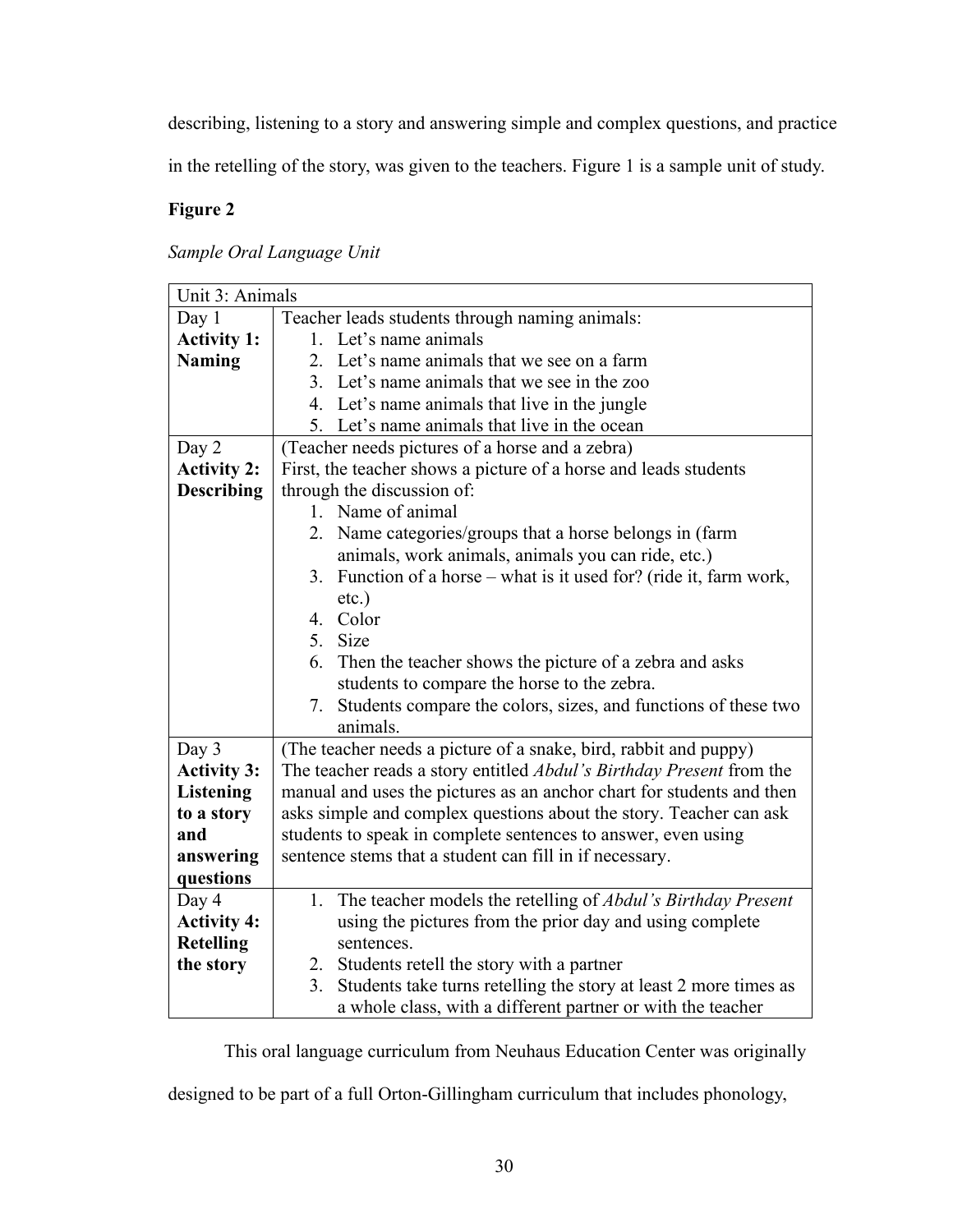decoding, encoding, fluency, and oral language and listening comprehension with roots in structured literacy practices to serve as a remediation program for students who have been diagnosed with a reading disability, namely dyslexia.

I focused my research on isolating the structured oral language piece of the remediation lesson and turned its implementation practice into the general education classroom to gauge its potential impact on other literacy skills, namely student writing. The treatment was carried out in daily practice for 5 to 10 minutes in the classrooms during the students' ELA block. I conducted an informal check-in with the teacher every other week to observe a live oral language lesson (virtually during this COVID-19 time) to check for fidelity of the program. I served as a nonparticipant observer during this time and did not use this information as part of the data set, but rather as casual observation to speak on the fidelity of use.

## *TOWL-4 Assessment*

I administered the TOWL-4 (Hammill & Larsen, 2009), a norm-referenced, comprehensive diagnostic test of written expression, as the pre- and posttest measure. The TOWL-4 features two forms (Form A and Form B), each of which represents conventional, linguistic, and conceptual aspects of writing. There are seven subtests, and five (vocabulary, spelling, punctuation, sentence logic, and combining sentences) use a contrived format and two (contextual conventions and story composition) use a spontaneous format. The issues of sensitivity, specificity, false positives, and bias have been addressed through the test creation and manual (Hammill & Larsen, 2009).

The TOWL-4 *Examiner's Manual* presents evidence to support the reliability of the assessment. Coefficient alpha values are provided for each subtest at different ages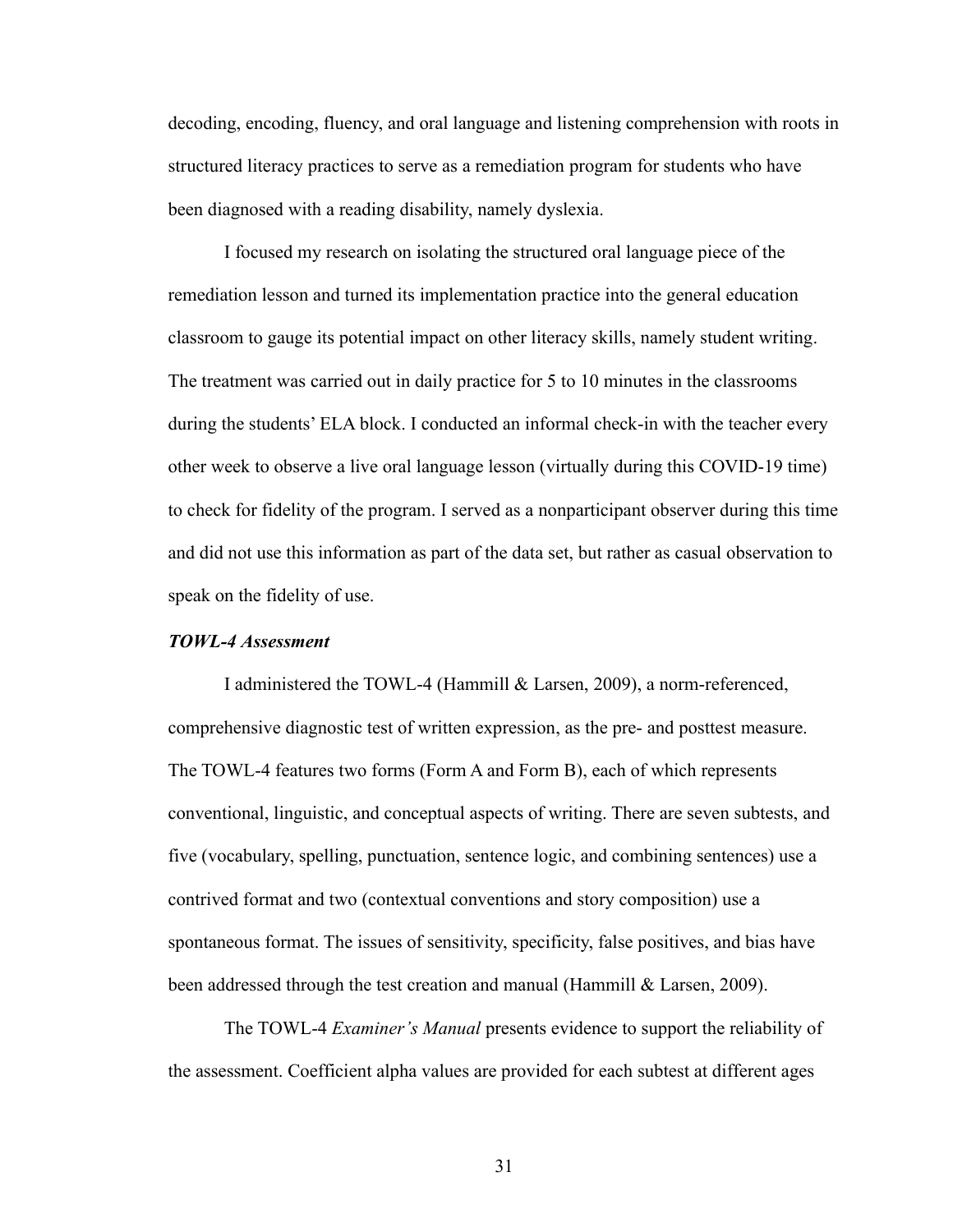and grades. These showed internal consistency for most subtests (.72–.96) and for composite scores (.82–.96). Test–retest reliability was mostly within acceptable ranges (93% rounded to .80 or above). Interscorer differences fell within acceptable ranges (.80– .99). The information presented shows the TOWL-4 has reasonable internal consistency and test–retest reliability, with the exception of a few subtest scores in the .71–.75 range.

The TOWL-4 *Examiner's Manual* provided support for the content validity by providing a detailed description of the test format and content. A rationale for the specific content of each subtest was provided. The TOWL-4 was normed on a sample of 2,205 students across 17 states during the period of 2006 to 2007. These four demographic sites across 17 states were chosen by the authors as representative regions of the United States based on "geographic region, gender, race, ethnicity, household income, education level of the parents, and disabling condition" (Hammill & Larsen, 2009, p. 56).

The pretest was the first step in this research study and took place prior to training the treatment group teachers. The test was administered by the teachers in person for materials management as I proctored via a virtual platform to give instructions and enforce time limits as necessary during the test. The posttest took place at the end of treatment and prior to dismissal for summer break, about 3 months after the pretest.

### **Procedures for Collecting Data**

I was responsible for the collection of all data. Both participating schools were in a hybrid teaching model, with students and teachers in the classroom and those with underlying conditions or possible exposure learning remotely. With COVID-19 protocols in place, I used a remote function to proctor the test via Zoom. Pretest and posttest data forms and pencils were dropped off at the two schools. During a Zoom meeting, the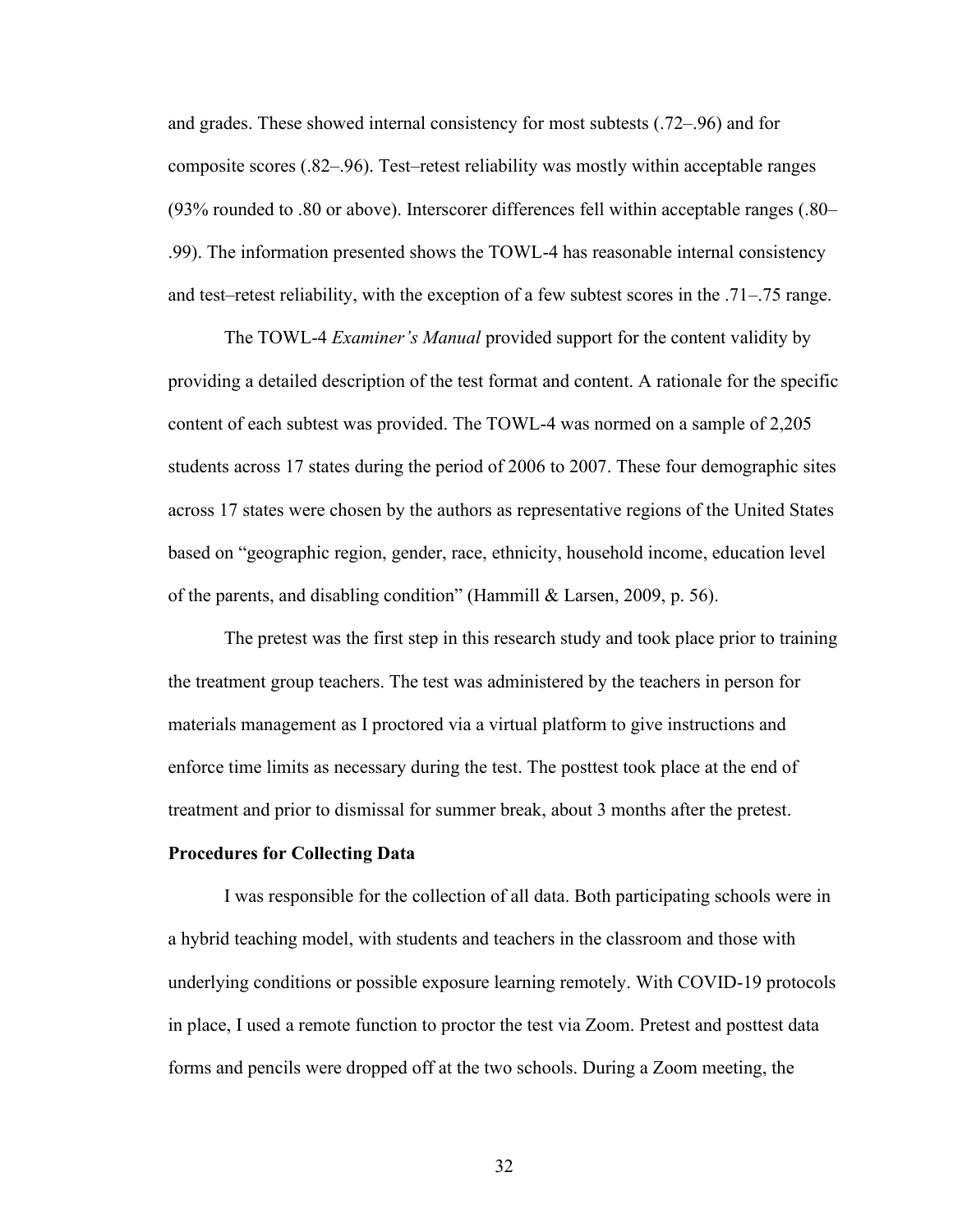classroom teacher passed out the supplies (test booklets and pencils) with me overseeing the classroom. Students were prompted to put their first name and last initial and their student identification numbers on the testing booklets. Then the students followed my directions as I led them through the TOWL-4 (Hammill & Larsen, 2009) testing protocol as prescribed in the *Examiner's Manual*. When the testing was complete, teachers collected all test booklets and deposited them into a file folder for me to pick up at the end of the day from the school office.

I made an Excel spreadsheet with the participants from each school and assigned each student a random ID number to protect their privacy as the tests were then passed along to a third-party, independent grader. The grading of the tests was done by a third party who had no known knowledge of these schools, the teachers, or the students who attended them. This third-party volunteer graded the booklets based on carefully reading and reviewing the samples contained within the *Examiner's Manual*. She did this in a volunteer role and received no compensation for grading the assessments. The testing booklets were kept in a secure location until my research was finalized and then were shredded. The anecdotal observation forms were kept in the same manner and were destroyed along with the test booklets. All data entered were totally anonymous and kept on a secure server with limited access. I used my own SPSS account to run the data analysis and reports.

### **Data Analysis**

To answer Research Question 1, I administered the TOWL-4 (Hammill & Larsen, 2009), a norm-referenced, comprehensive diagnostic test of written expression. I looked at the overall progress of the students in the treatment group versus the control group, and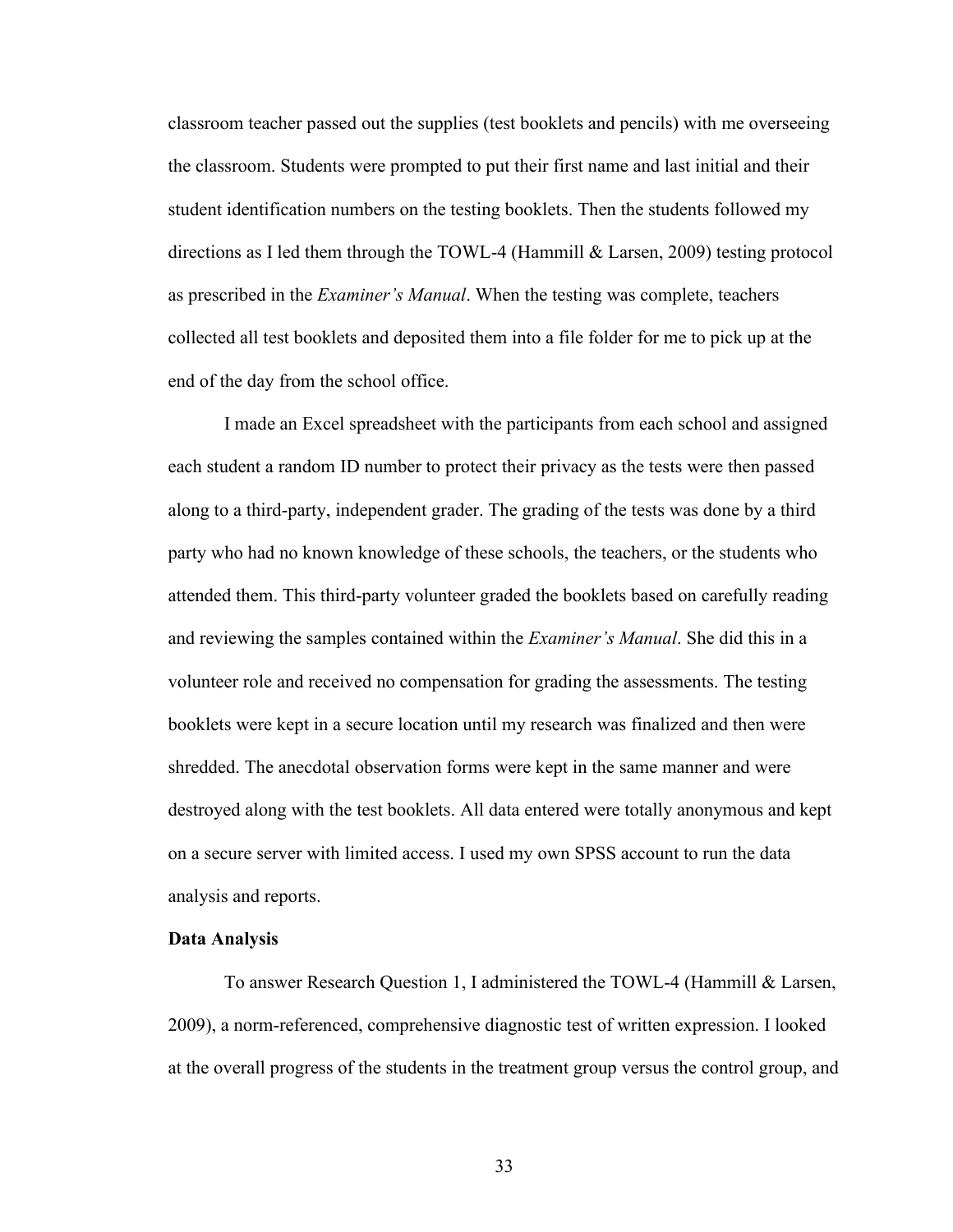therefore I ran the data using a paired samples *t* test to check for measured growth within the control group and growth within the treatment group, taking a close look at means and standard deviations and any areas noted for greater growth.

For Research Question 2, I used the data acquired from administering the TOWL-4 (Hammill & Larsen, 2009). I ran a paired samples *t* test where the data were paired through pre- and posttest matched data. Each student's pre- and posttest were scored to check for measured growth by examining the means and standard deviations with those furthest from the mean showing gains and serving as proof that the oral language curriculum was successful in helping third-grade students improve their writing abilities. There was an assumption of normal distribution, and the purpose of analyzing the data was to look for differences between the sets of data and compare the two means of the effect size.

## **Conclusion**

In an attempt to change the current downward trajectory of students' writing ability, I designed this study to look at the implications of teachers providing a daily oral language lesson of 5–10 minutes to students to build and strengthen their oral language skills. Student performance data from a control school versus a treatment school, using the TOWL-4 (Hammill & Larsen, 2009) with third-grade students, allowed me to analyze the impact of structured oral language curriculum on students' writing skills. If oral language instruction is indeed shown to positively affect students' writing skills, this will give educators and policymakers the idea that we are missing a link to help students be more confident in their language development and therefore their writing abilities.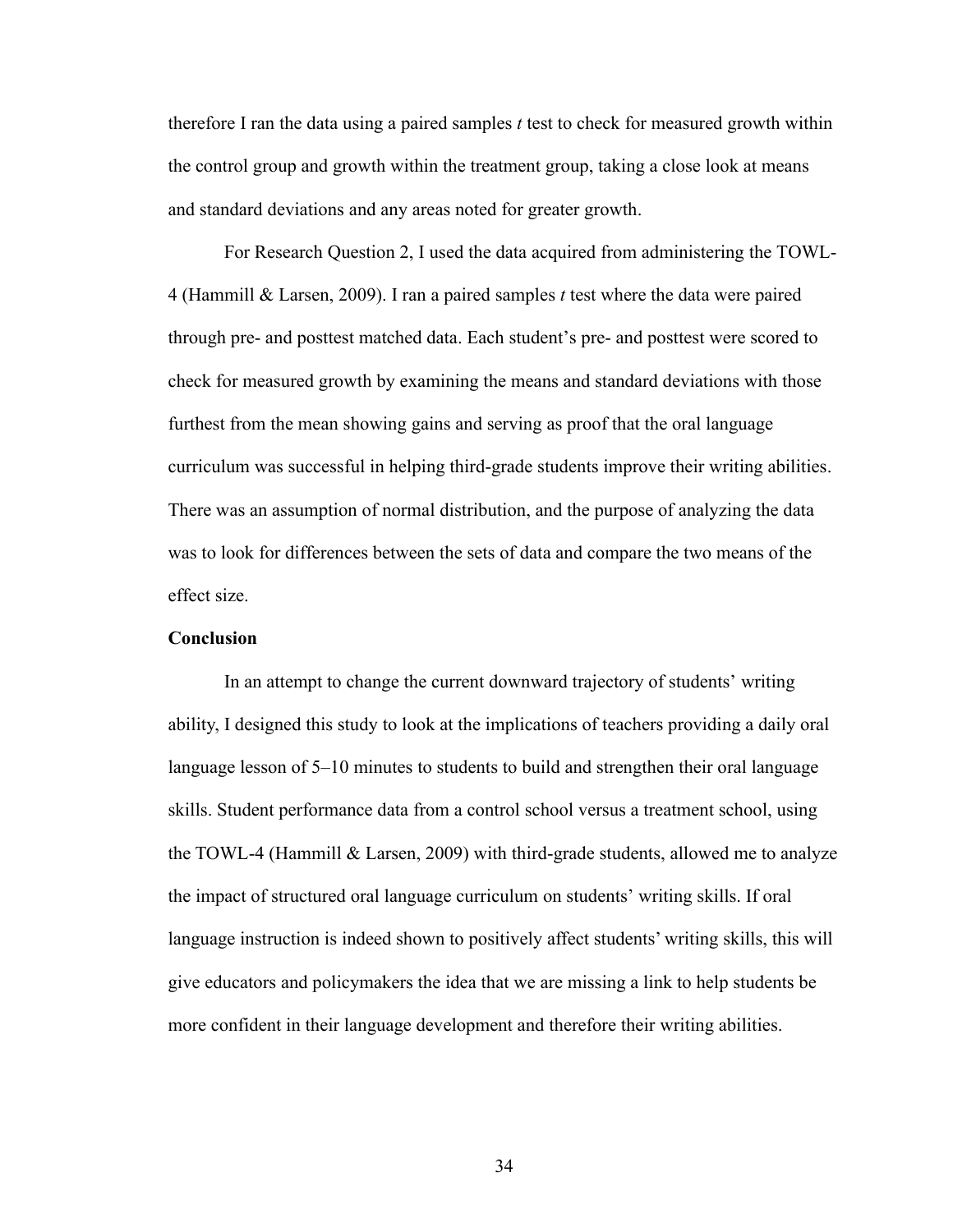### **CHAPTER 4: FINDINGS**

The purpose of this study was to examine the impact of using structured oral language practice in third-grade classrooms on student writing. More specifically, the overarching questions guiding this quasi-experimental study included:

- 1. Will using explicit structured oral language practice with students daily in the classroom have an impact on their overall writing skills?
- 2. Can structured oral language curriculum, practiced with fidelity 5–10 minutes a day in third-grade classrooms over the course of 3 months, improve student writing in the areas of vocabulary, spelling, punctuation, logical sentences, sentence combining, contextual conventions, story composition, or overall writing scores?

This chapter includes a review of the data, treatment, and hypotheses, followed by descriptive statistics as an overview of the study sample and an overview of the results. An in-depth look at the quantitative data follows with a dive into the pre- and posttest scores for the treatment and control groups for the following skills: vocabulary, spelling, punctuation, logical sentences, sentence combining, contextual conventions, story composition, and subtest totals as well as composite score totals.

### **Data, Treatment, and Hypotheses**

There were 42 third-grade participants in the study, with 21 students in the control group and 21 students in the treatment group. The treatment group received 5–10 minutes of structured oral language curriculum daily during the 3-month protocol. As seen in Table 1, the treatment group included nine male and 12 female students, and the control group included 11 male and 10 female students. All of the participants were English-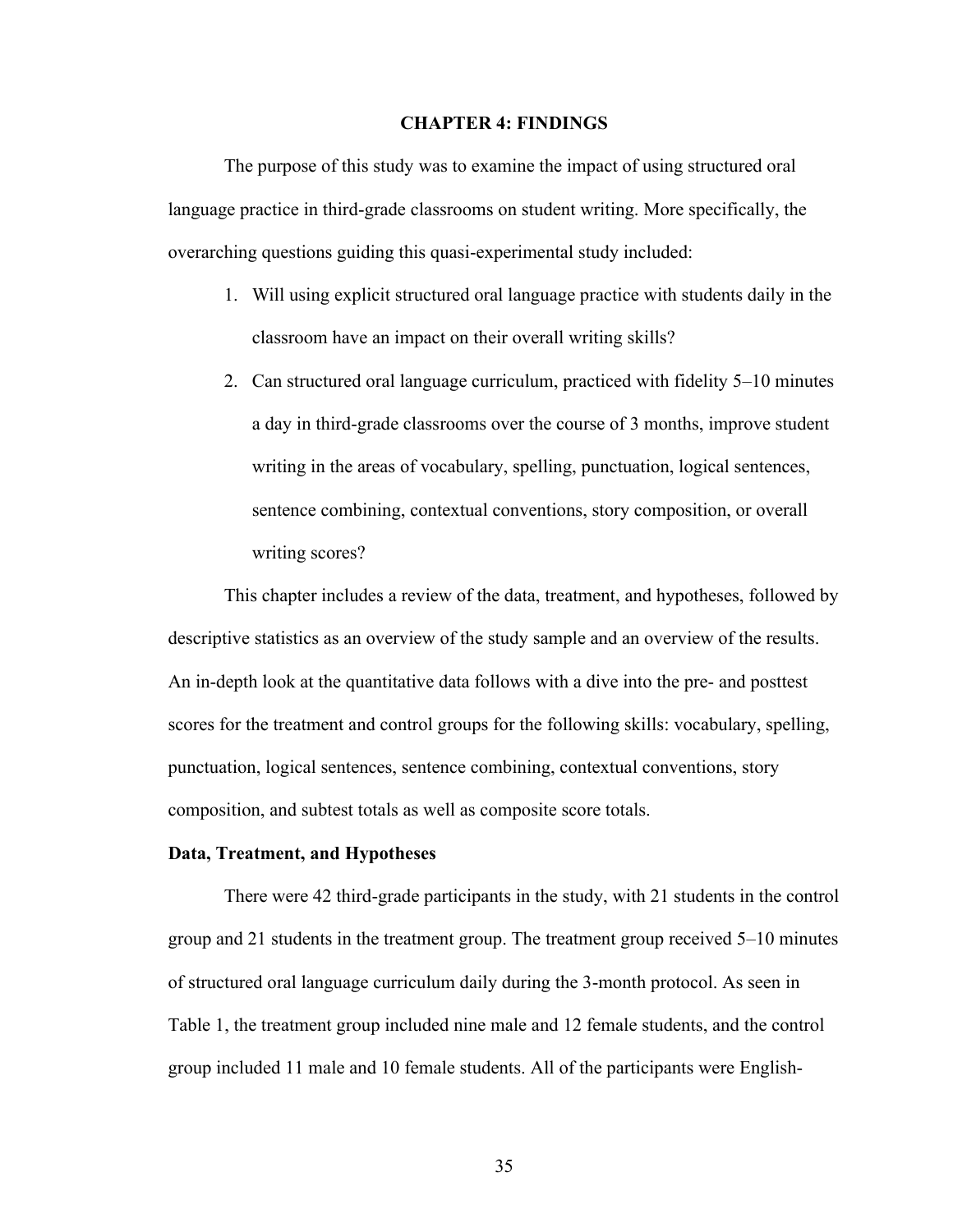speaking students who were attending in-person learning during the Spring 2021

COVID-19 protocol.

# **Table 1**

*Third-Grade Participants*

|           | Gender |        |       |  |  |
|-----------|--------|--------|-------|--|--|
|           | Male   | Female | Total |  |  |
| Treatment |        | 12     | 21    |  |  |
| Control   | 11     | 10     | 21    |  |  |
| Total     | 20     | 22     | 42    |  |  |

For the pre- and posttest, I used the TOWL-4 (Hammill & Larsen, 2009) to assess student knowledge in the following seven areas of literacy, as well as calculated each student's subtest and composite scores. The following is a brief description and example for each subtest within the TOWL-4 (Hammill & Larsen, 2009).

- Vocabulary: The student writes a sentence that incorporates a given word (e.g., a student is given the word "ran" and then writes a sentence using that word, such as "I ran up the hill").
- Spelling: The student writes sentences from teacher dictation.
- Punctuation: The student writes sentences from teacher dictation, using the proper punctuation and capitalization rules.
- Logical sentences: The student is given an illogical sentence and must take steps to make the sentence have proper meaning (e.g., the student is given "John blinked his nose" and the student can change it to "John blinked his eye").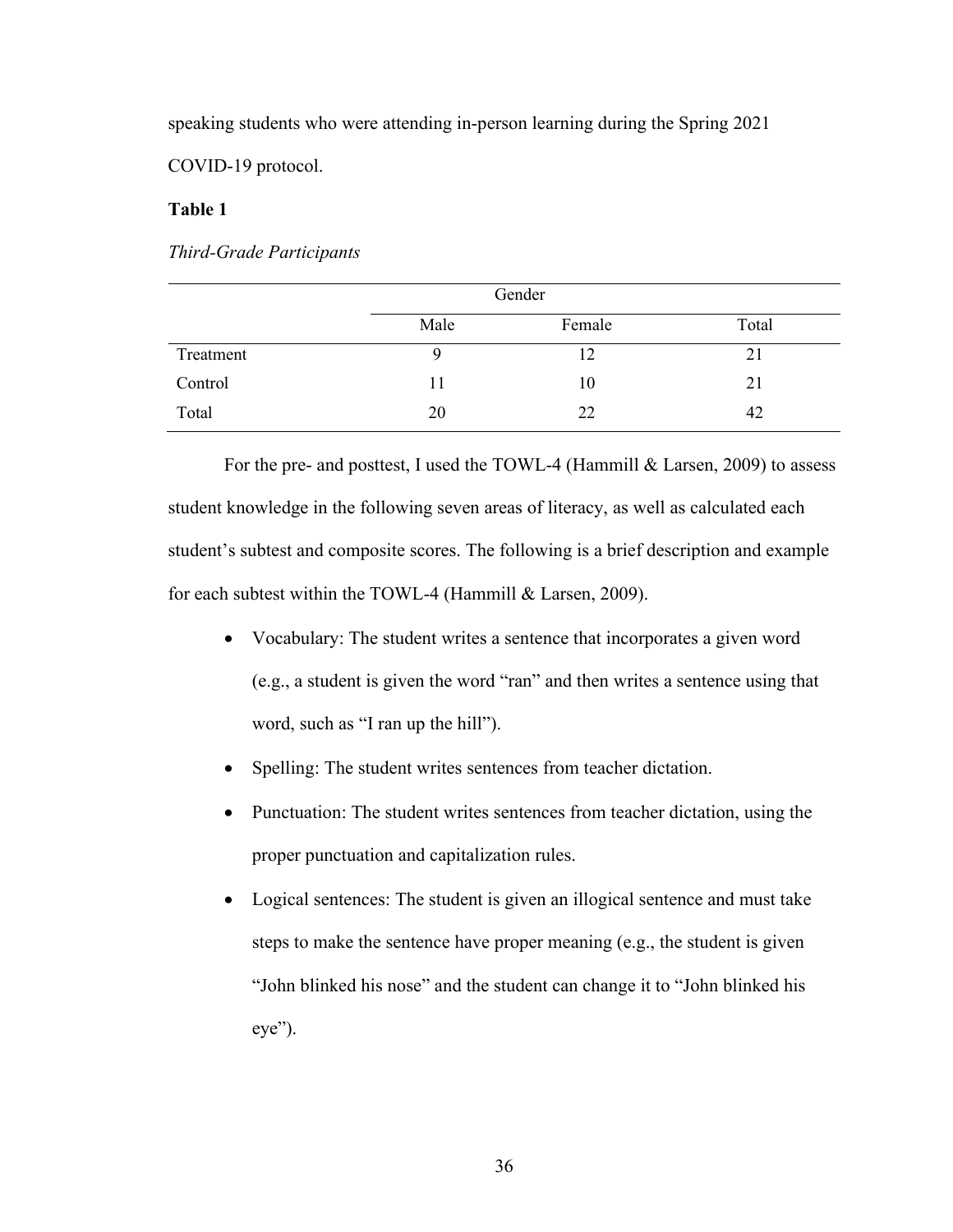- Sentence combining: The student compiles numerous short sentences into one grammatically correct written sentence (e.g., the student is given "John drives fast" and "John has a red car," which the student can combine into "John drives his red car fast").
- Contextual conventions: The student writes a story in response to a given picture. Points are earned for satisfying specific requirements such as punctuation, spelling, and grammatical conventions, which includes sentence construction and noun–verb agreement.
- Story composition: The student's story is evaluated relative to the quality of its composition using vocabulary, plot, prose, development of characters, and interest to the reader.
- Subtest total: The student's scores from the seven above subskills are combined to give a subtest total score.
- Composite score: The results of all seven subtests, looking at spontaneous and contrived formats, are combined to form the composite score according the TOWL-4 *Examiner's Manual* (Hammill & Larsen, 2009).

As we are diving into the study results, I would like to revisit my research questions to build optimal understanding and reverence for the overall idea that oral language practice in the classroom can, and did, have a significant impact on student writing. Regarding my first research question, I expected that the growth of overall literacy (measured by pre- and posttest composite scores on the TOWL-4) would be higher for those in the treatment group compared to the control group, which leads to my first hypothesis: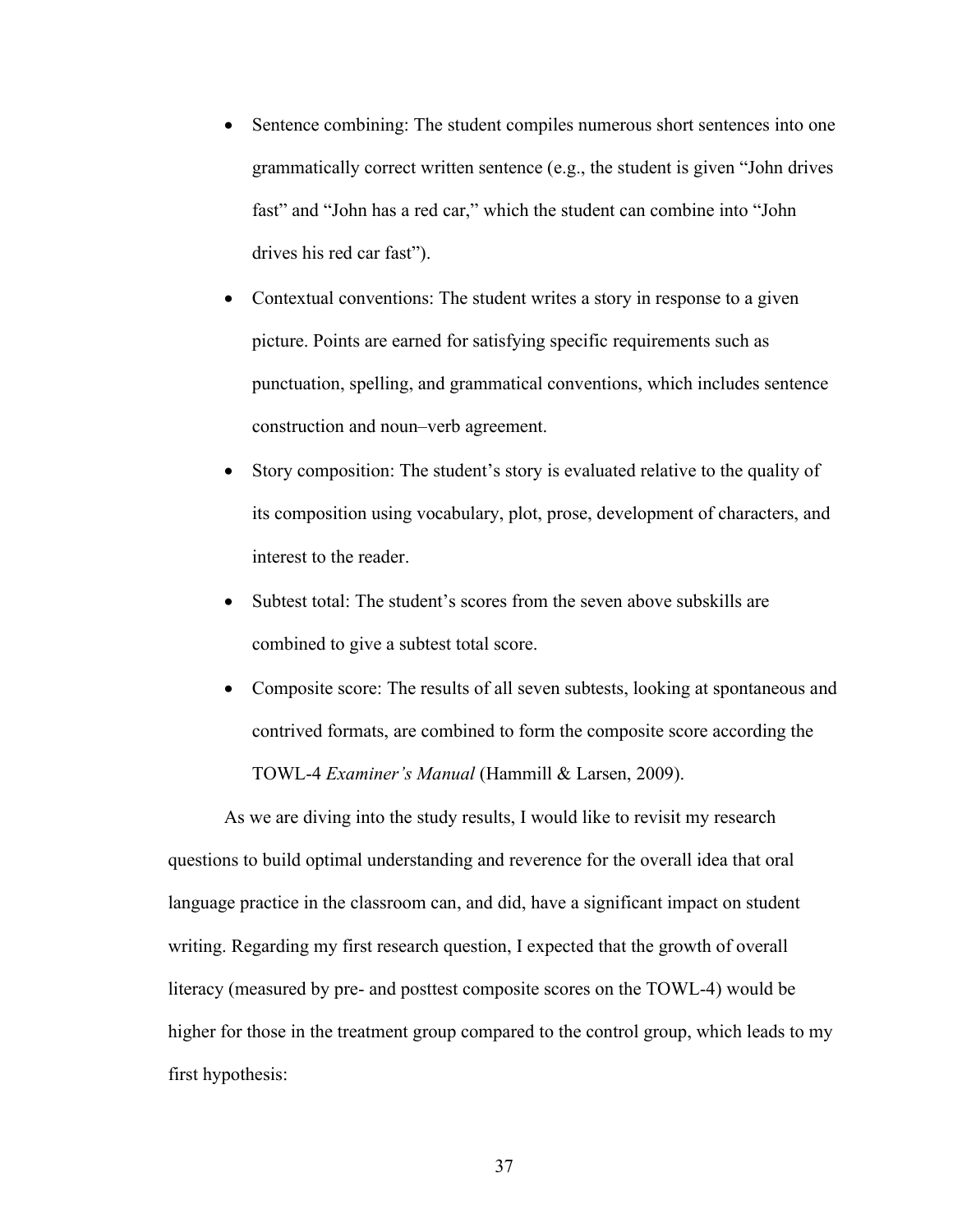Hypothesis 1: There is a strong relationship between a third-grade student's oral language exposure and practice in the classroom and their writing ability.

For my second research question, I expected that the treatment group would have higher scores in all subtest areas (i.e., vocabulary, spelling, punctuation, logical sentences, sentence combining, contextual conventions, story composition, and overall writing scores) after their 3-month exposure to explicit daily oral language curriculum. This led me to my second hypothesis:

Hypothesis 2: Third-grade students that have been exposed to a daily oral language curriculum over a 3-month period will have a statistically significant increase in one or more areas of vocabulary, spelling, punctuation, logical sentences, sentence combining, contextual conventions, story composition, and overall writing scores as opposed to their counterparts who do not receive daily oral language practice.

## **Descriptive Data**

Table 2 yields the results of the data analysis using an independent samples *t* test on the control and treatment groups' pretest scores to determine whether there were any existing significant differences between the groups before treatment was administered. The results showed that for every subtest, subtest total, and composite score, there was no significant difference between the scores of the treatment and control group. This is relevant information because it demonstrates that the treatment and control groups were starting at the same point in the study for fair comparisons in terms of growth.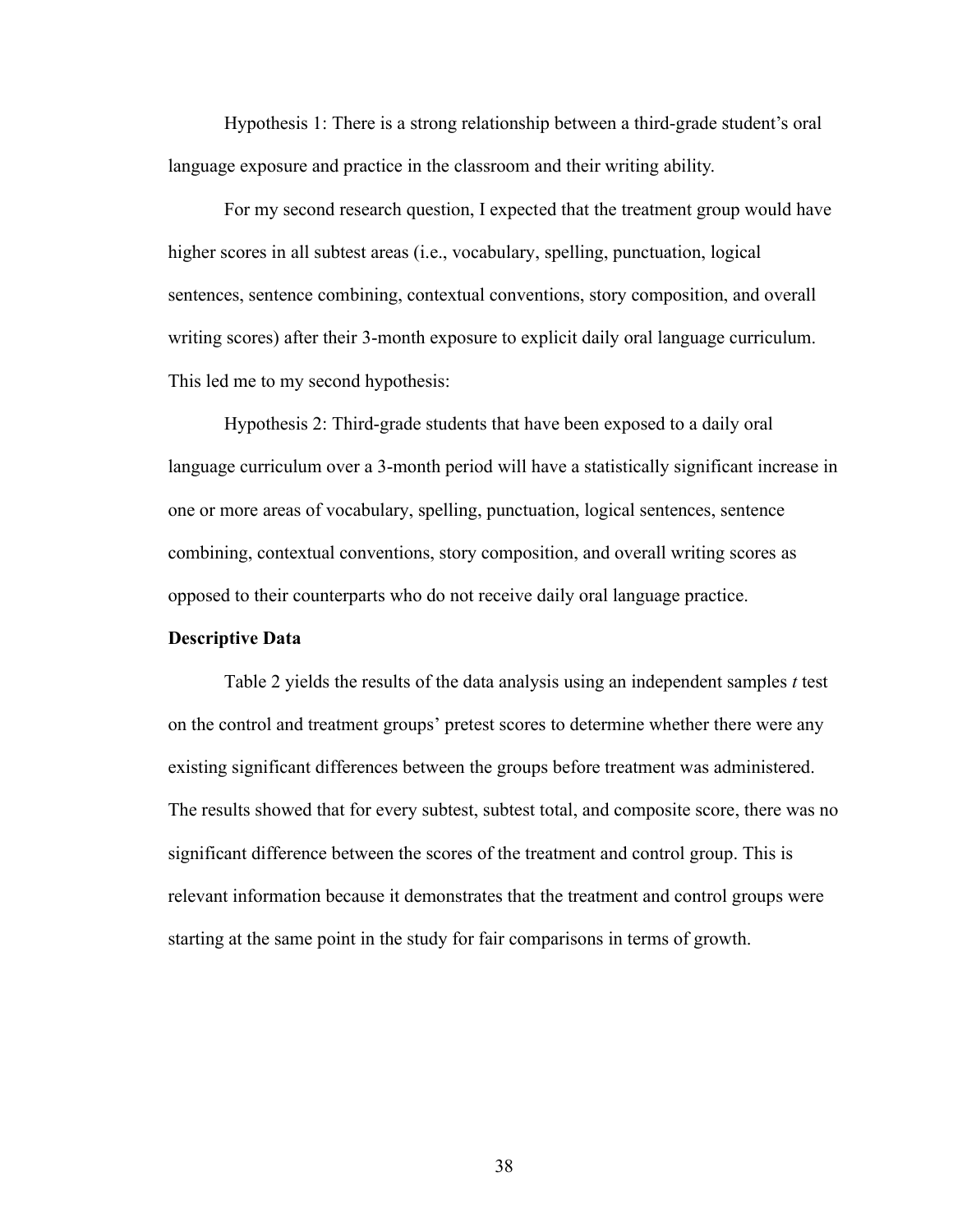# **Table 2**

| Variable                    |                  |    |                       | $t$ test for equality of<br>means |                          | 95% confidence<br>interval of the<br>difference |       |
|-----------------------------|------------------|----|-----------------------|-----------------------------------|--------------------------|-------------------------------------------------|-------|
|                             | $\boldsymbol{t}$ | df | Sig. $(2-$<br>tailed) | Mean<br>difference                | Std. error<br>difference | Lower                                           | Upper |
| Vocabulary                  | .26              | 40 | .80                   | .14                               | .56                      | $-.99$                                          | 1.28  |
| Spelling                    | 1.49             | 40 | .15                   | .91                               | .61                      | $-.33$                                          | 2.14  |
| Punctuation                 | .30              | 40 | .77                   | .19                               | .64                      | $-1.10$                                         | 1.48  |
| Logical<br>sentences        | .80              | 40 | .43                   | .67                               | .84                      | $-1.02$                                         | 2.36  |
| Sentence<br>combining       | .30              | 40 | .76                   | .19                               | .63                      | $-1.09$                                         | 1.47  |
| Contextual<br>conventions   | 1.26             | 40 | .21                   | .62                               | .49                      | $-.37$                                          | 1.61  |
| <b>Story</b><br>composition | $-1.12$          | 40 | .27                   | $-1.09$                           | .97                      | $-3.06$                                         | .87   |
| Subtest total               | .46              | 40 | .65                   | 1.62                              | 3.50                     | $-5.45$                                         | 8.69  |
| Composite<br>score totals   | .39              | 40 | .70                   | 1.33                              | 3.46                     | $-5.65$                                         | 8.32  |

*Independent Samples t Test Results for Pretest Between Sample Groups*

### **Analysis of Quantitative Data**

To answer Research Question 1, I administered the TOWL-4 (Hammill & Larsen, 2009) in an effort to look at the growth and overall progress of the students in the treatment group versus the control group. I used a paired samples *t* test on the pre- and posttest data collected to check for measured growth within the control group and the treatment group, taking a close look at means and standard deviations and any areas of growth with a higher standard deviation.

Tables 3 and 4 display the descriptive statistics for the paired samples *t* test conducted to compare the pre-composite and post-composite test scores on the TOWL-4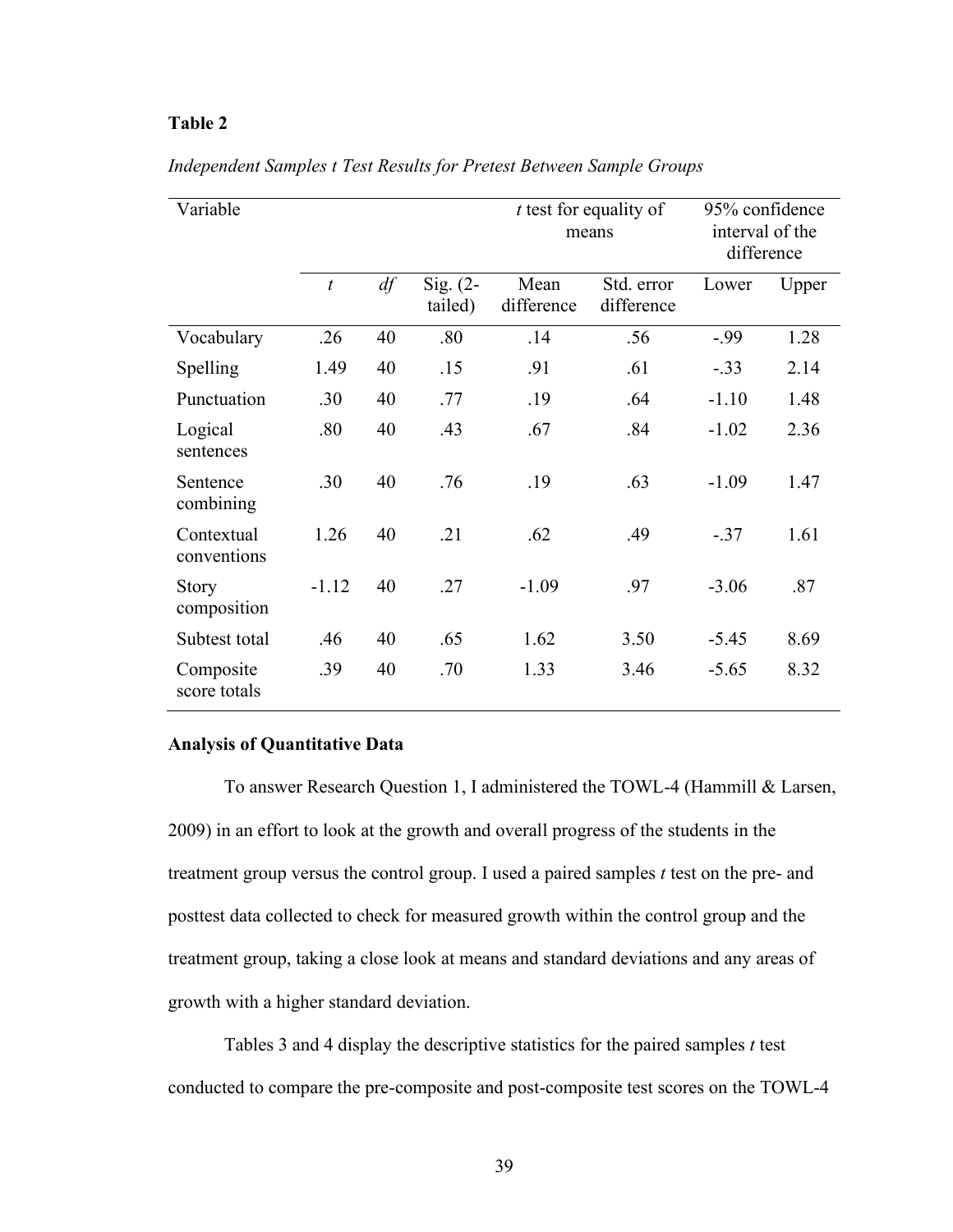for the control and treatment groups. The numbers here are negative because when running in SPSS, it is calculating the equation of (Pre-score - Post-score). The significant *t*-values still indicate these differences are statistically significant. Among those participating in the control group ( $n = 21$ ) as seen in Pair 1, there was statistical significance between their pre-composite scores from April 2021 ( $M = 76.43$ ,  $SD =$ 13.47) and their post-composite scores from June 2021 ( $M = 88.57$ ,  $SD = 13.03$ ); *t*  $=$  -9.36,  $p \le 0.05$ , CI<sub>95</sub> [-14.85, -9.36]. Among those participating in the treatment group (*n*  $= 21$ ) as seen in Pair 2, there was statistical significance between their pre-composite scores from April 2021 ( $M = 75.10$ ,  $SD = 8.31$ ) and their post-composite scores from June 2021 ( $M = 103.57$ ,  $SD = 8.94$ );  $t = -15.70$ ,  $p \le .05$ ,  $CI_{95}$  [-32.26, -24.69]. Therefore, we can reject the null hypothesis that there would be no difference in the pre- and postcomposite scores between the control group as well as reject the null hypothesis that there would be no difference in the pre- and post-composite scores between the treatment group.

The results indicate that though both groups grew in their writing abilities, the treatment group increased their writing abilities more than the control group. The composite scores of the treatment group increased 28.48 points on average compared to an increase of 12.14 points in the control group. These results indicate the students who were exposed to this daily structured oral language curriculum were able to achieve higher writing scores at the conclusion of the study.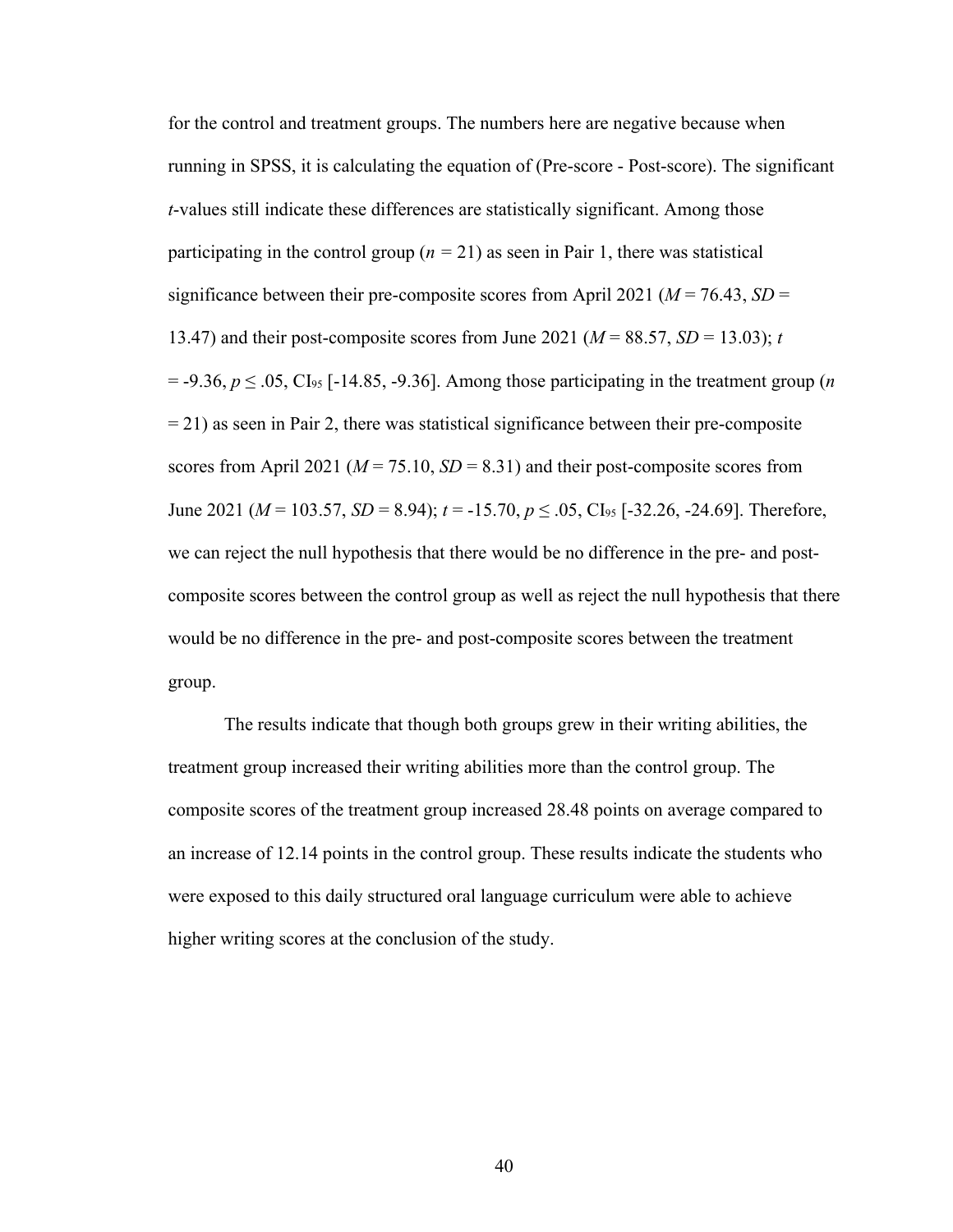# **Table 3**

|           | Paired samples test                                               |          |                       |                    |                                                 |          |          |    |                       |
|-----------|-------------------------------------------------------------------|----------|-----------------------|--------------------|-------------------------------------------------|----------|----------|----|-----------------------|
|           |                                                                   |          |                       | Paired differences |                                                 |          |          |    |                       |
|           |                                                                   |          |                       |                    | 95% confidence<br>interval of the<br>difference |          |          |    |                       |
|           |                                                                   | Mean     | Standard<br>deviation | Std error<br>mean  | Lower                                           | Upper    | t        | df | Sig. $(2-$<br>tailed) |
| Pair<br>1 | Pre-composite and<br>post-composite<br>scores: Control<br>group   | $-12.14$ | 5.94                  | 1.30               | $-14.85$                                        | $-9.36$  | $-9.36$  | 20 | < 0.01                |
| Pair<br>2 | Pre-composite and<br>post-composite<br>scores: Treatment<br>group | $-28.48$ | 8.31                  | 1.81               | $-32.26$                                        | $-24.69$ | $-15.70$ | 20 | < 0.01                |

# *Comparison of Pre- and Post-Composite Scores for Treatment and Control Groups*

# **Table 4**

|        | Paired samples statistics                    |        |    |       |                     |  |  |  |  |
|--------|----------------------------------------------|--------|----|-------|---------------------|--|--|--|--|
|        |                                              | Mean   | N  | SD.   | Standard error mean |  |  |  |  |
| Pair 1 | Pre-composite scores:<br>Control group       | 76.43  | 21 | 13.47 | 2.94                |  |  |  |  |
|        | Post-composite<br>scores: Control group      | 88.57  | 21 | 13.03 | 2.84                |  |  |  |  |
| Pair 2 | Pre-composite scores:<br>Treatment group     | 75.10  | 21 | 8.31  | 1.81                |  |  |  |  |
|        | Post-composite<br>scores: Treatment<br>group | 103.57 | 21 | 8.94  | 1.95                |  |  |  |  |

*Means of Pre- and Post-Composite Scores for Treatment and Control Groups*

Tables 5 and 6 show the results of running an independent samples *t* test on the growth of composite scores (measured by the difference between pre- and posttest composite scores) between the treatment and control groups. This enabled me to see the growth the students in each group made from the pretest to the posttest during this 3 month study. This analysis directly tested whether the growth in scores of the students in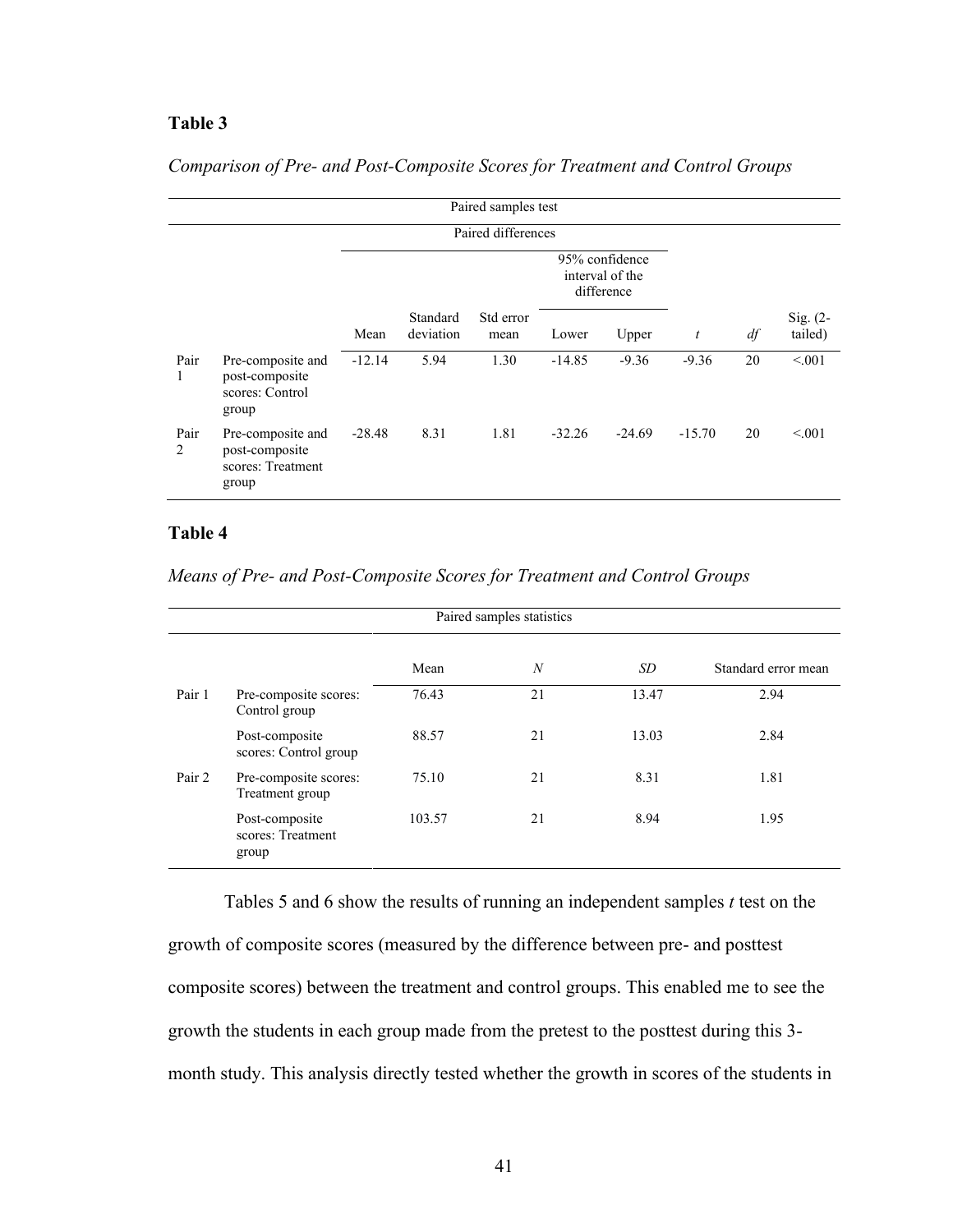the treatment group was significantly higher than that of those in the control group as was suggested by the results presented in Table 3. The purpose of analyzing these data further was to test whether there was statistical evidence that the mean difference between these two groups was significant and the growth of the average student in the treatment group was indeed higher than that of the average student in the control group. There was statistical significance shown in looking at the difference in their post-composite scores and their pre-composite scores in the control group  $(M = -12.14, SD = 5.94)$  and the treatment group ( $M = -28.48$ ,  $SD = 8.31$ );  $t = -7.33$ ,  $p \le .001$ , CI<sub>95</sub> [-20.84, -11.83]. This shows the change in composite test scores was significantly higher for students who were exposed to the daily structured oral language curriculum.

### **Table 5**

| <b>Independent Samples Test</b> |  |  |
|---------------------------------|--|--|
|---------------------------------|--|--|

|                                       |         |    |                        | $t$ test for equality of means |                          | 95% confidence<br>interval |                |  |
|---------------------------------------|---------|----|------------------------|--------------------------------|--------------------------|----------------------------|----------------|--|
|                                       |         | df | Sig. $(2 -$<br>tailed) | Mean<br>difference             | Std. error<br>difference | Lower<br>limit             | Upper<br>limit |  |
| Difference of the<br>composite scores | $-7.33$ | 40 | < 0.01                 | $-16.33$                       | 2.23                     | $-20.84$                   | $-11.83$       |  |

# **Table 6**

# *Difference of the Composite Scores (Post – Pre)*

| Difference of<br>the composite<br>scores | Sample groups |    | M        | SD   | Standard error<br>mean |
|------------------------------------------|---------------|----|----------|------|------------------------|
|                                          | Control       |    | $-12.14$ | 5.94 | 1.30                   |
|                                          | Treatment     | 21 | $-28.48$ | 8.31 | 1.81                   |

For Research Question 2, I analyzed the data collected from the TOWL-4

(Hammill & Larsen, 2009) and analyzed the student results as paired through pre- and posttest matched data. Pre- and posttest scores for each sample group were analyzed in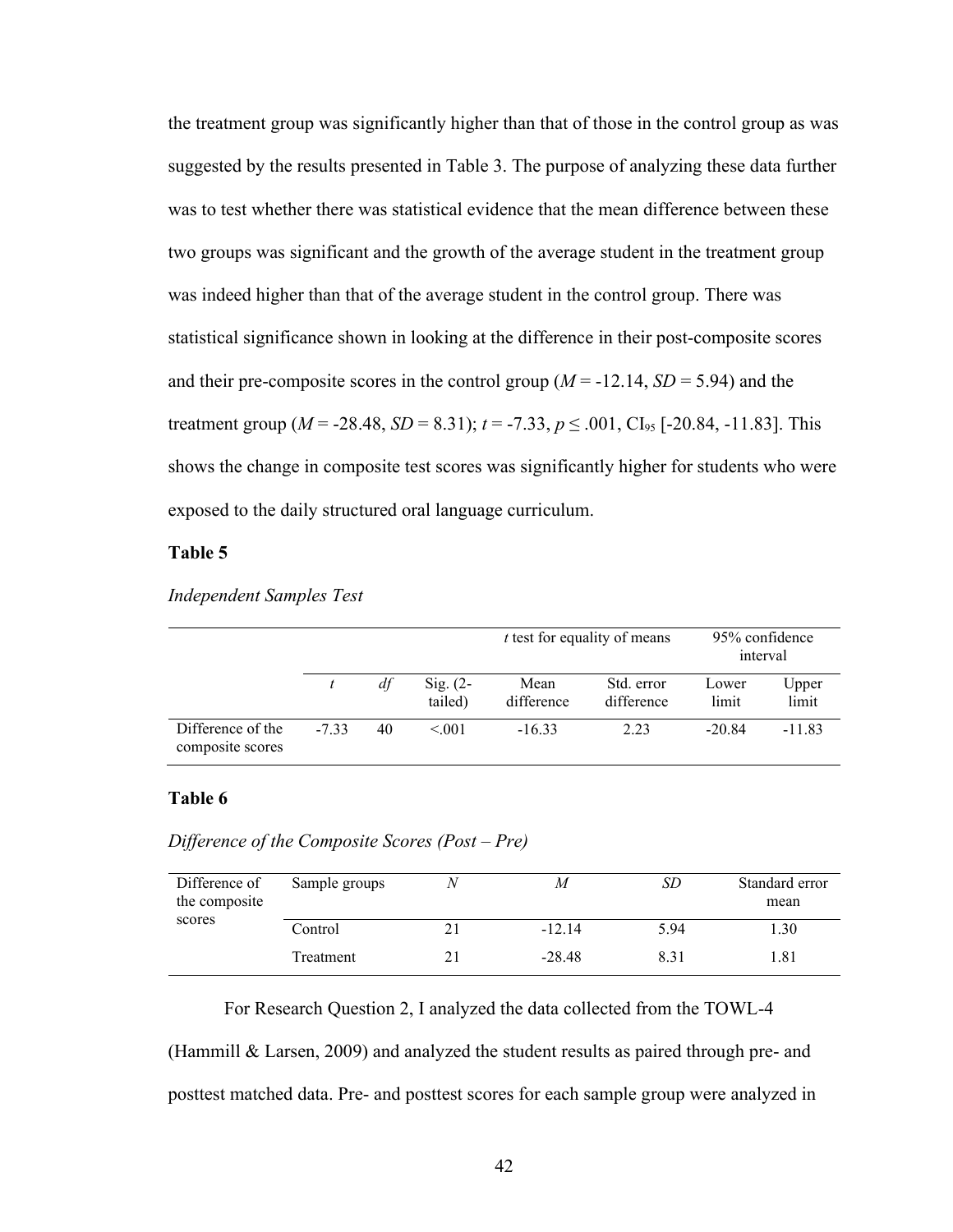SPSS to check for measured growth by examining the means and standard deviations with those further from the mean showing higher growth. The purpose of the data analysis was to look for differences between the sets of data and compare the two means of the effect size to provide a clear indication of whether the daily oral language curriculum classroom practice had an impact on student writing.

A look back at Table 2 reminds us of the relevance of running an independent samples *t* test to show that there were no significant differences between the scores of the treatment and control groups, meaning the starting point for both of these groups was at the same place when the research study began. Table 7 shows the nine variables tested using the TOWL-4 (Hammill  $&$  Larsen, 2009) along with their means in order to compare them to their pre- and post-assessments and the difference between them. This check on growth between the control and treatment groups provides a window into the subskills that were affected the most during the study. This table shows all subtest scores increased after exposure to the structured oral language curriculum. The growth shown is quite remarkable in that the control group grew an average of 1.78 points in each of the seven subtest skills and the treatment group showed an average growth of 4.22 in the same seven subtest skills. There was growth within each variable for both the control and treatment groups, with the treatment group showing the greatest growth in the pre- and posttesting in the following variables: spelling (4.81), logical sentences (5.09), story composition (6.24), and overall composite scores (28.47). In the control group, the same variables tested in the pre- and posttest yielded the following results: spelling (1.52), logical sentences (1.91), story composition (3.05), and overall composite scores (12.14). This stands with my second hypothesis in stating that third-grade students who have been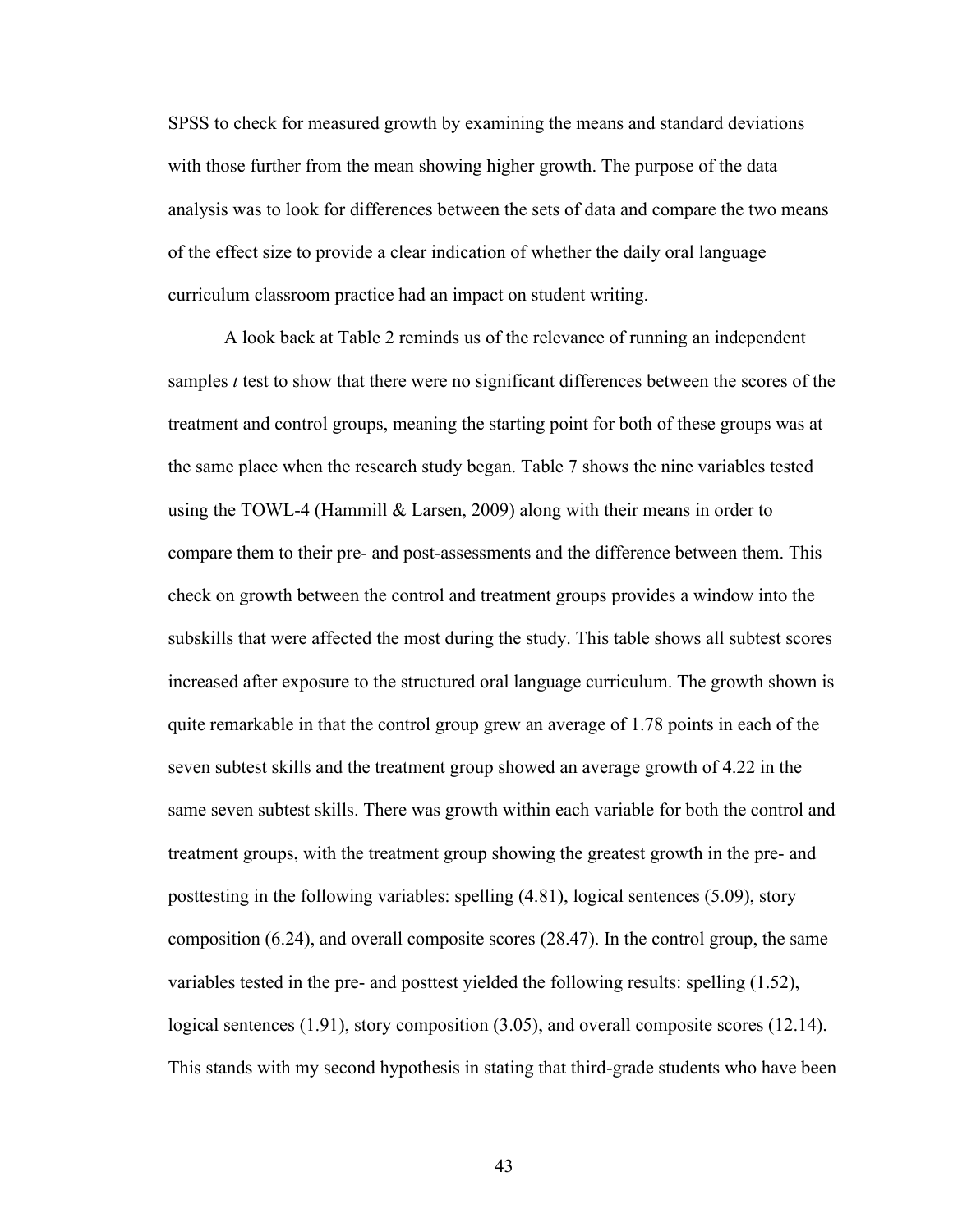exposed to a daily oral language curriculum over a 3-month period will have a statistically significant increase in one or more areas of vocabulary, spelling, punctuation, logical sentences, sentence combining, contextual conventions, story composition, and overall writing scores as opposed to their counterparts who do not receive daily oral language practice. There were statistically significant data to reject the null hypothesis that third-grade students who have been exposed to a daily oral language curriculum over a 3-month period would not have an increase in one or more of the subtest areas as part of the TOWL-4 assessment.

### **Table 7**

|  | Descriptive Look at the Means of the Variables in Control and Treatment Groups |
|--|--------------------------------------------------------------------------------|
|  |                                                                                |

|                           | Control |       |            | Treatment |        |            |  |
|---------------------------|---------|-------|------------|-----------|--------|------------|--|
|                           | Pre-    | Post- | Difference | Pre-      | Post-  | Difference |  |
| Vocabulary                | 5.19    | 7.10  | $+1.91$    | 5.05      | 8.38   | $+3.33$    |  |
| Spelling                  | 6.19    | 7.71  | $+1.52$    | 5.29      | 10.10  | $+4.81$    |  |
| Punctuation               | 6.90    | 8.38  | $+1.48$    | 6.71      | 10.52  | $+3.81$    |  |
| Logical sentences         | 6.71    | 8.62  | $+1.91$    | 6.05      | 11.14  | $+5.09$    |  |
| Sentence<br>combining     | 8.18    | 8.57  | $+0.39$    | 8.00      | 9.95   | $+1.95$    |  |
| Contextual<br>conventions | 5.24    | 7.43  | $+2.19$    | 4.62      | 8.90   | $+4.28$    |  |
| Story composition         | 7.24    | 10.29 | $+3.05$    | 8.33      | 14.57  | $+6.24$    |  |
| Subtest total             | 45.67   | 58.10 | $+12.43$   | 44.05     | 73.57  | $+29.52$   |  |
| Composite score           | 76.43   | 88.57 | $+12.14$   | 75.10     | 103.57 | $+28.47$   |  |

Table 8 conveys the results of the screenings to determine whether there were differences between the various test scores from the treatment and control groups. It is important to evaluate the results to see that for every test there was a significant difference in the posttest scores of students in the treatment group versus those in the control group. The negative *t*-values are there because SPSS analyzed the calculation of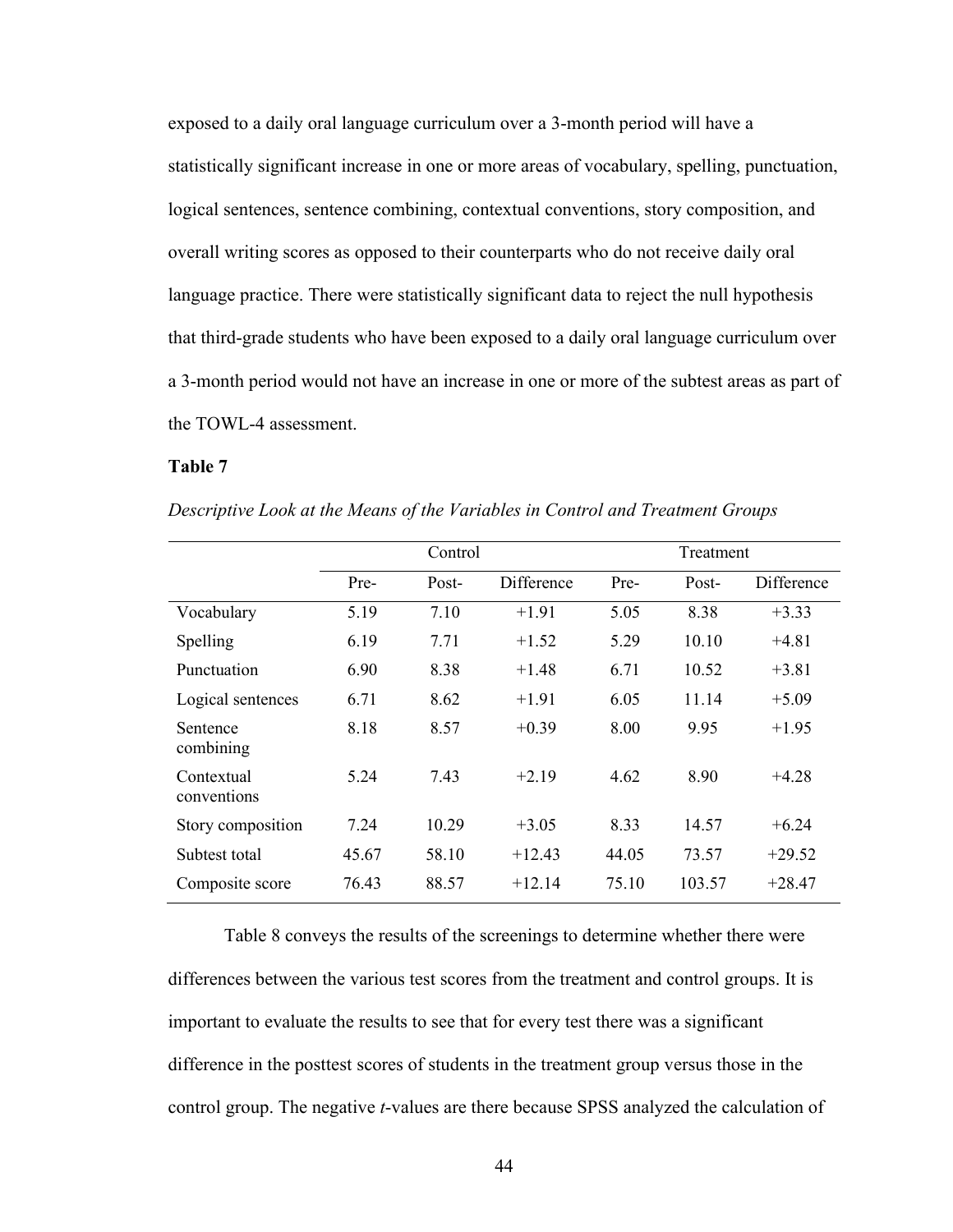(Control - Treatment). The significant *t*-values still indicate these differences were statistically significant, and, in this case, the negative value indicates the mean of the treatment group was significantly higher than the mean of the control group for each of these tests. These results show students in the treatment group scored higher on every test after being exposed to the structured oral language curriculum treatment and that all but one of these differences (Contextual Conventions, which was significant at the 0.10 level) were statistically significant at the .05 level. This matches with the descriptive results of the data in Table 7 to further legitimize the descriptive overview of the mean comparisons. These results show students who were exposed to structured oral language scored significantly higher on the TOWL-4 subtests than students in the control group and suggest that the treatment was indeed successful.

## **Table 8**

| Variable                    |                  |    |                       | $t$ test for equality of means |                          | 95% confidence<br>interval |                |
|-----------------------------|------------------|----|-----------------------|--------------------------------|--------------------------|----------------------------|----------------|
|                             | $\boldsymbol{t}$ | df | Sig. $(2-$<br>tailed) | Mean<br>difference             | Std. error<br>difference | Lower<br>limit             | Upper<br>limit |
| Vocabulary                  | $-2.12$          | 40 | .04                   | $-1.29$                        | .61                      | $-2.51$                    | $-.06$         |
| Spelling                    | $-3.79$          | 40 | < 0.001               | $-2.38$                        | .63                      | $-3.65$                    | $-1.11$        |
| Punctuation                 | $-3.51$          | 40 | .001                  | $-2.14$                        | .61                      | $-3.38$                    | $-.910$        |
| Logical sentences           | $-3.80$          | 40 | .001                  | $-2.52$                        | .67                      | $-3.87$                    | $-1.18$        |
| Sentence<br>combining       | $-2.36$          | 40 | .023                  | $-1.38$                        | .59                      | $-2.57$                    | $-20$          |
| Contextual<br>conventions   | $-1.68$          | 40 | .100                  | $-1.48$                        | .88                      | $-3.25$                    | .30            |
| <b>Story</b><br>composition | $-3.61$          | 40 | < 0.001               | $-4.29$                        | 1.19                     | $-6.69$                    | $-1.88$        |
| Subtest total               | $-4.40$          | 40 | < 0.001               | $-15.48$                       | 3.52                     | $-22.63$                   | $-8.33$        |
| Composite score<br>totals   | $-4.35$          | 40 | < 0.001               | $-15.00$                       | 3.45                     | $-21.97$                   | $-8.03$        |

*Independent Samples t Test Results for Posttests Between Sample Groups*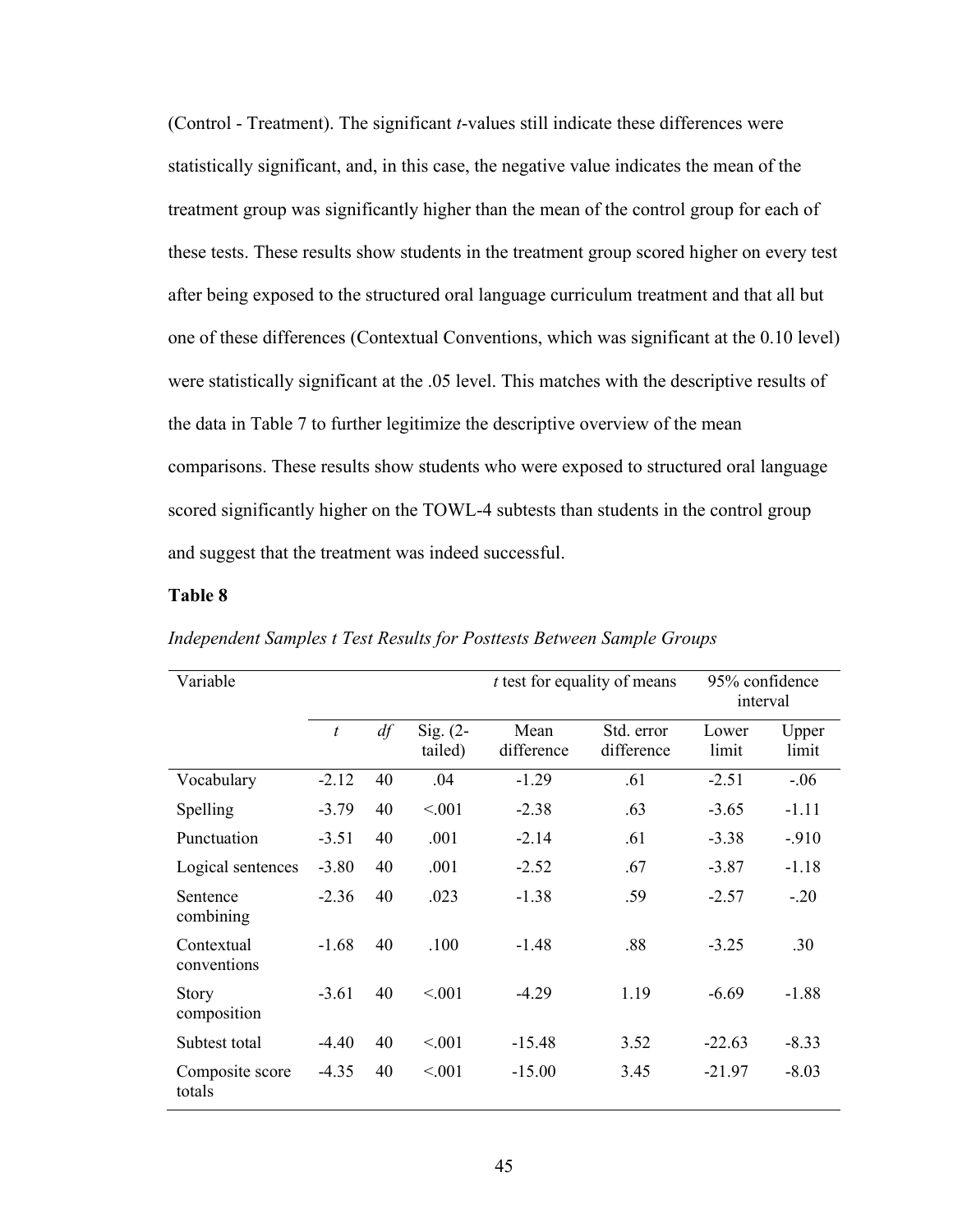These strong results hold the value and importance of using oral language, as introduced in the classroom as a structured oral language curriculum, and what that can mean in terms of increased literacy skills, especially in the development of the higherorder skill of writing. Chapter 5 serves as a vehicle to support and extend the previous research and look to future research to build on the important connection between a student's exposure to structured oral language practice and their writing ability.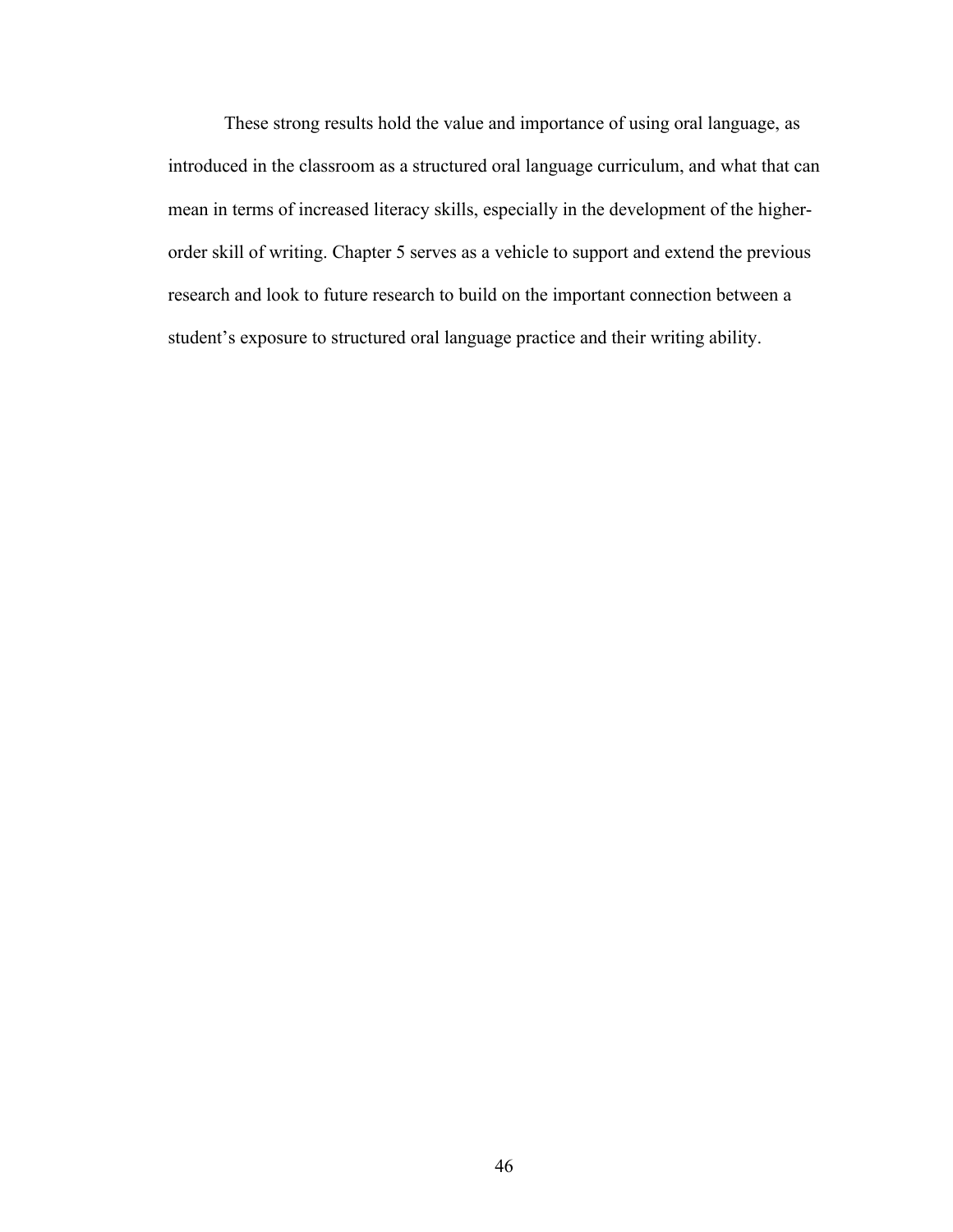### **CHAPTER 5: DISCUSSION**

### **Implication of Findings**

This study was born out of curiosity because of what I saw and experienced in my own classroom––that if students had explicit practice in structured oral language, then their writing abilities seemed to improve. I saw evidence that if students had the chance to rehearse, brainstorm orally, and talk about upcoming writing subjects, their writing became increasingly colorful and rich. When students had a chance to orally retell a story, then the story structure, vocabulary, and flow became part of their vernacular and therefore part of their skillset. In this study, I looked at two very similar third-grade classrooms in two elementary schools within the same public school district, both using the same language arts curriculum as the heart of their ELA block, and added the component of a structured oral language curriculum to one classroom to determine whether it would increase students' writing abilities. I discovered proof that what I saw in my own classroom was indeed real and that it could be replicated across other classrooms.

The goal was to show whether increasing students' writing ability could really be as simple as practicing naming, describing, listening to a story and answering questions as well as practicing retelling that story for a mere 5–10 minutes a day. If we can better understand the connection between classroom oral language and classroom writing, then the prescribed remedy can be a rather easy fix in that the structured oral language curriculum can be implemented within the classroom setting and improve student scores and abilities in the communication form of writing. Finding the power and value of words is something students start to learn as they practice and find their voice. I based my study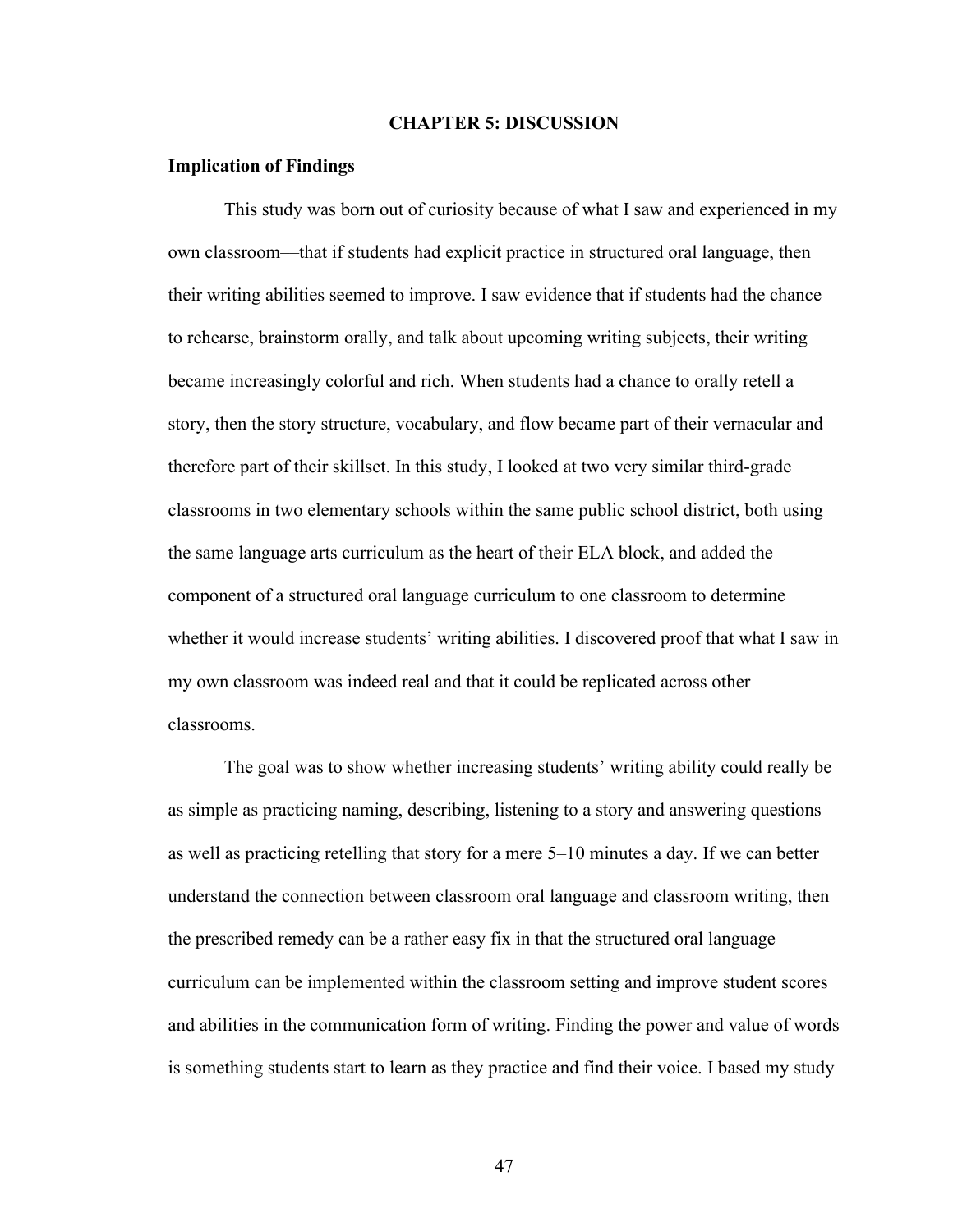on the lens of cognitive theory because learning is a very active and constructive process. Humans, by their very nature, learn as they form mental representations of information and continually build upon those when new learning is added (Mayer, 2012). Processing information by forming mental representations is at the heart of allowing students to talk about a particular topic, subject, category, or object through explicit structured oral language curriculum before writing about said topic. Through the continuous cycle of construction and reconstruction, students are adding to their knowledge and growing in their thought processes that can translate into stronger overall writing skills. Burkholder and Pelaez (2000) believed social interaction and verbal rehearsal are the keys to creating a space for continual knowledge building. According to Vygotsky (1962), there is a place in our developmental pattern where "thought becomes fused with language and thereafter they develop together" (p. 12). My study pairs perfectly with Vygotsky's cognitive development theory in the idea that social interaction precedes development and learning from other members of society, as in this case it is educators who are scaffolding this learning. Engaging in social interactions leads to continual and cyclical knowledge building and overall language and literacy skills. As we expose students to new vocabulary and access their world knowledge to continually grow their basic knowledge base, it will show in the increased development of their writing abilities as shown in this research study. This study extended this cognitive development theory to push the importance of oral language in the classroom and the impact it can have on students' writing ability.

Language indeed plays an important role in shaping thought (Vygotsky, 1978), and that was the foundation of the research questions in this quasi-experimental study.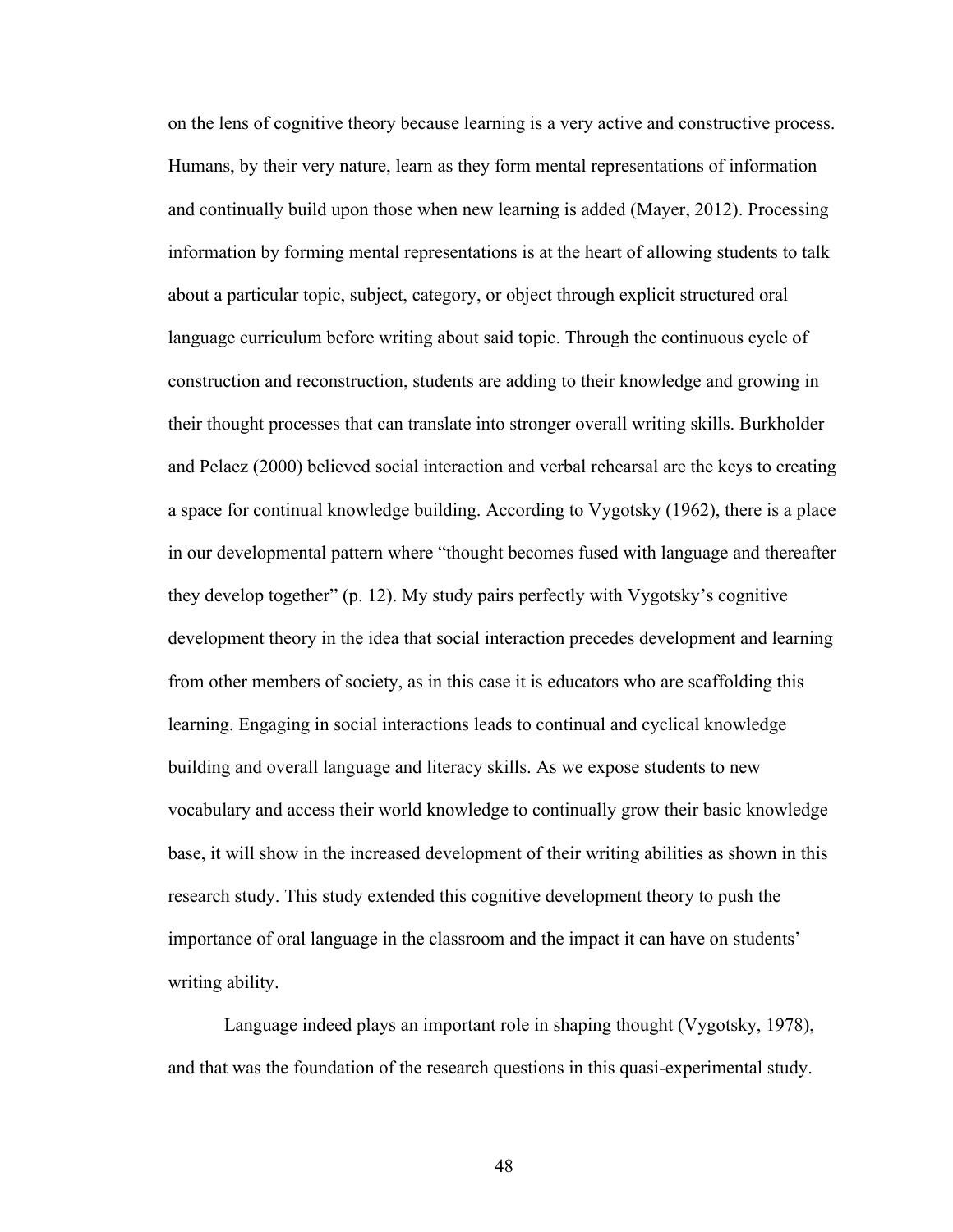My first research question positioned me to detect whether there was growth in students' writing ability by asking: Will using explicit structured oral language practice with students daily in the classroom have an impact on their overall writing skills? In answering this question through my data analysis, I found the treatment group had statistically significant growth within every writing subtest skill, which included vocabulary, spelling, punctuation, creating logical sentences, combining sentences, writing within contextual conventions, overall story composition, and overall scores that were given in a subtest total as well as scaled composite scores.

I designed my second research question to discern whether the treatment curriculum used in this study would, simply put, be successful. My second query posed the following: Can structured oral language curriculum, practiced with fidelity 5–10 minutes a day in third-grade classrooms over the course of 3 months, improve student writing in the areas of vocabulary, spelling, punctuation, logical sentences, sentence combining, contextual conventions, story composition, or overall writing scores? The major finding to arise out of my second research question was that the implementation of a structured oral language curriculum for 5–10 minutes a day in the classroom was indeed successful at boosting students' writing scores, as shown in the results of the treatment group versus the control group.

### **Relationship to Prior Research**

Chomsky (1965), through the theory of language development, posited that language is hard-wired in the brain and, no matter the language or early environment, it is part of our genes to be able to communicate via speech. Researchers defined language as an early tool for communication that does not need to be explicitly taught as it innately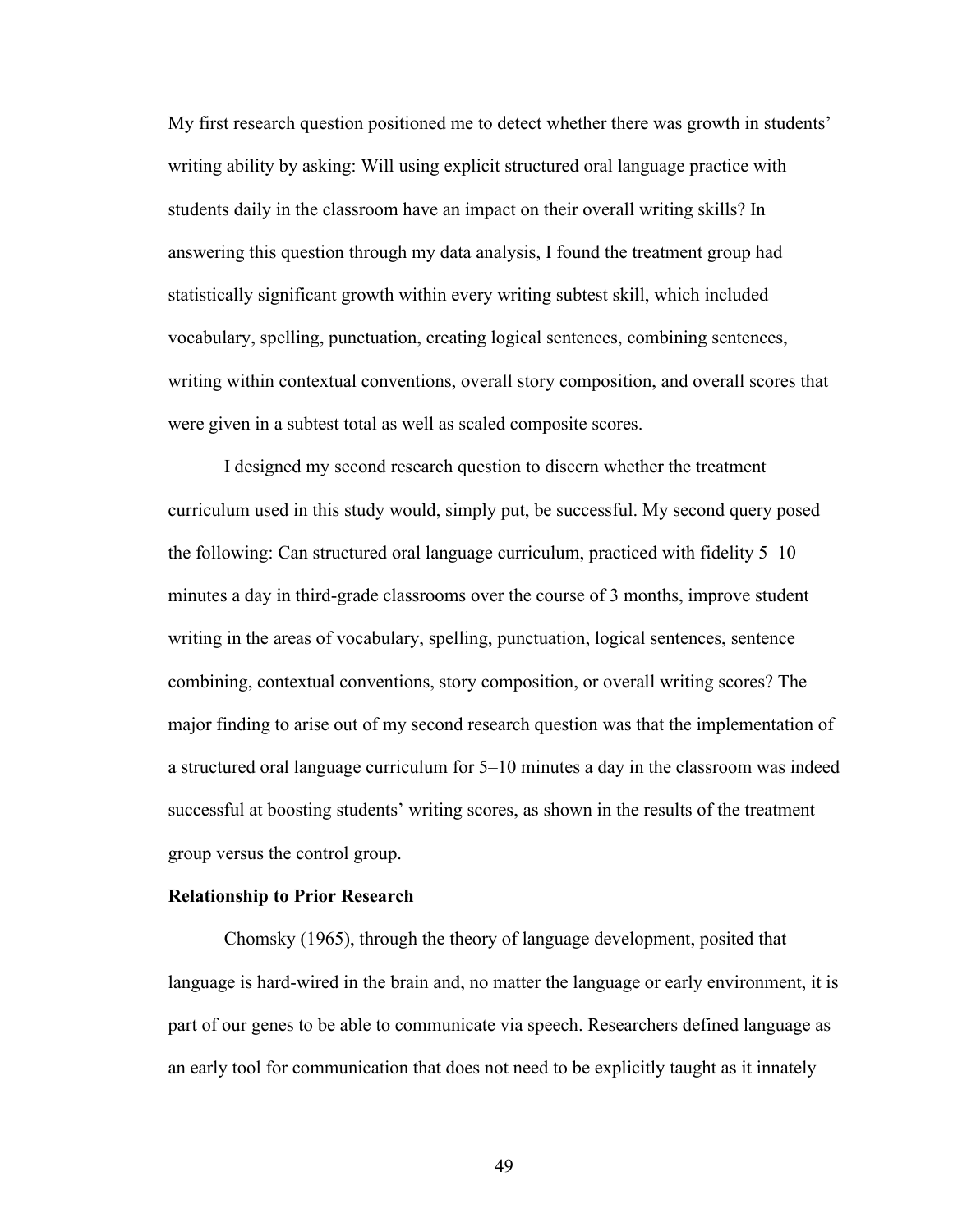develops, but as children grow, the ability to move into higher-level communication and conversation depends on the growth of all domains of language that include phonology, semantics, syntax, morphology, and pragmatics (Honig, 2007). Beck and McKeown (2007) stated working to increase and practice vocabulary involves providing students with endless opportunities to continue to use and grow their vocabulary through varied contexts in the classroom. This supports my study in that practicing structured oral language curriculum regularly in the classroom gives students vast opportunities to share what they know and continually add to their knowledge.

Oral language has been established as a prerequisite to reading acquisition (Lawrence & Snow, 2010) and has been studied as an important link for students to have high levels of comprehension (Kim, Park, & Park, 2015), but very little is known about this advanced link to writing ability. The major research findings have shown "oral sentence generation contribute[s] directly to written sentence generation" (Dockrell et al., 2019, p. 82) and "oral narration precedes the development of written narration" (Spencer & Petersen, 2018, p. 573). This research extrapolated from those models of writing to include students having oral language as part of their transcription skills (Kim, Park,  $\&$ Park, 2015), self-regulation when writing, as well as their content and discourse knowledge. This has been proven true in my research as well so I can systematically support and extend the previous research, especially the research done by Hirsch (2003), where he explored the idea that if students are immersed in a topic and allowed to grow their knowledge and vocabulary prior to writing about it, their growth in writing will be remarkable.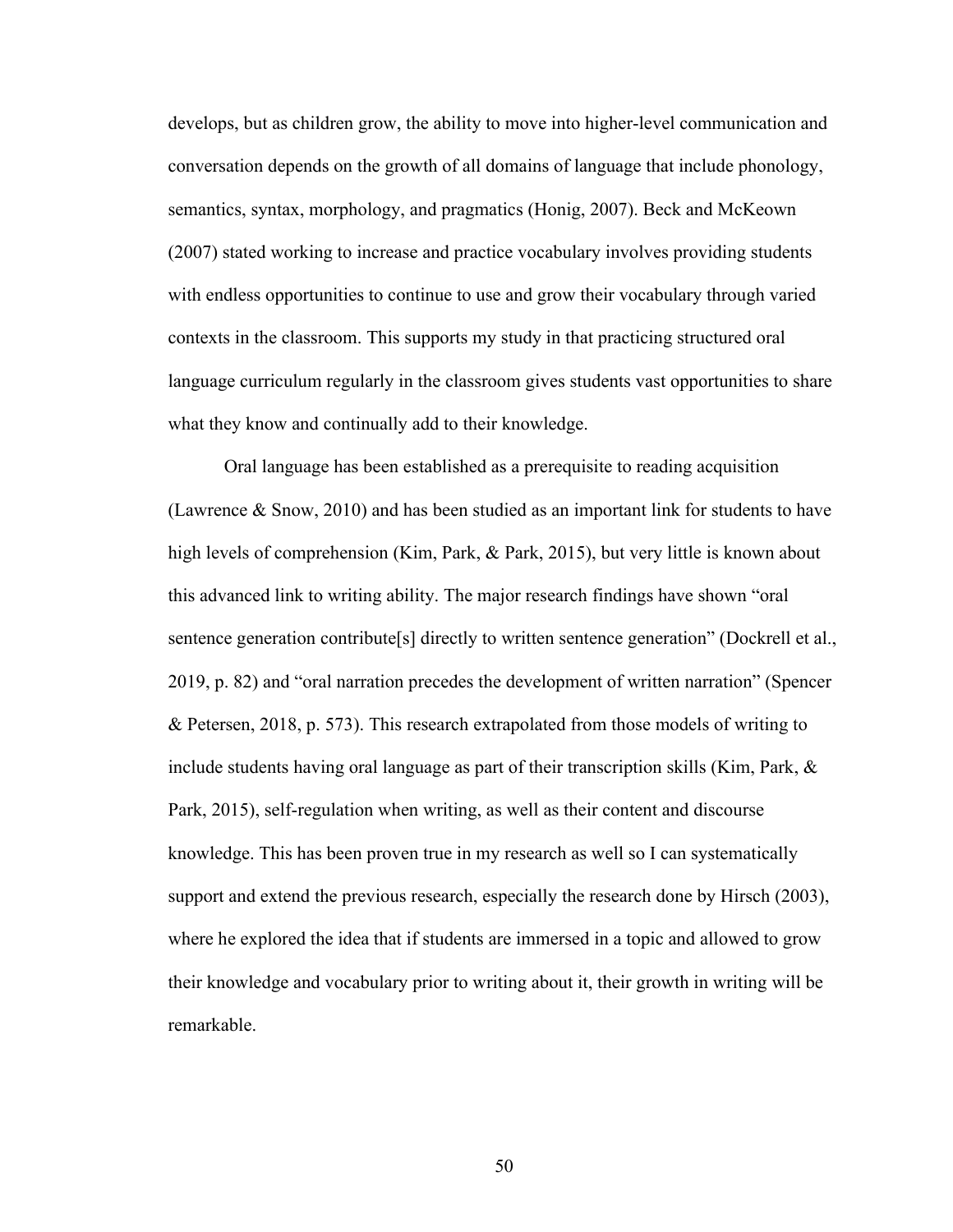Oral language was described as a prerequisite for writing according to Hayes and Flower (1980) when they intimately describe the need for oral language in all phases of writing, including the planning phase where students must be able to plan, generate ideas, and organize their thoughts about their writing project. During the writing, or transcription phase, a writer must draw on their oral language foundation to bring together their world knowledge with their word choice, cohesion, and self-regulation as they are composing. My research clearly showed evidence that the advancement of story composition was one of the biggest gains that was made out of all of the subtest skills in the treatment group. Oral language is a key ingredient for students to become successful writers, and that was proven in this research as after exposing students to a 5- to 10 minute structured oral language curriculum, students increased all of their skills in writing, particularly in the areas of spelling, writing logical sentences, story composition, and overall composite scores.

My research fully supports and extends the current research on the topic of using a structured oral language curriculum to help students increase not only their vocabulary, but also their writing abilities. My hope is that I pushed the thinking to extend beyond linking oral language practice to vocabulary and to see the positive impact it can have on every stage of literacy development for students, but especially in the area of writing.

### **Limitations of the Research**

This research design had two possible threats to internal validity: history and study attrition (Creswell & Creswell, 2018). History was a potential threat to the internal validity due to the time of the study (April to June 2021) on different campuses as this study occurred during a global pandemic. During the 3 months of this study, schools were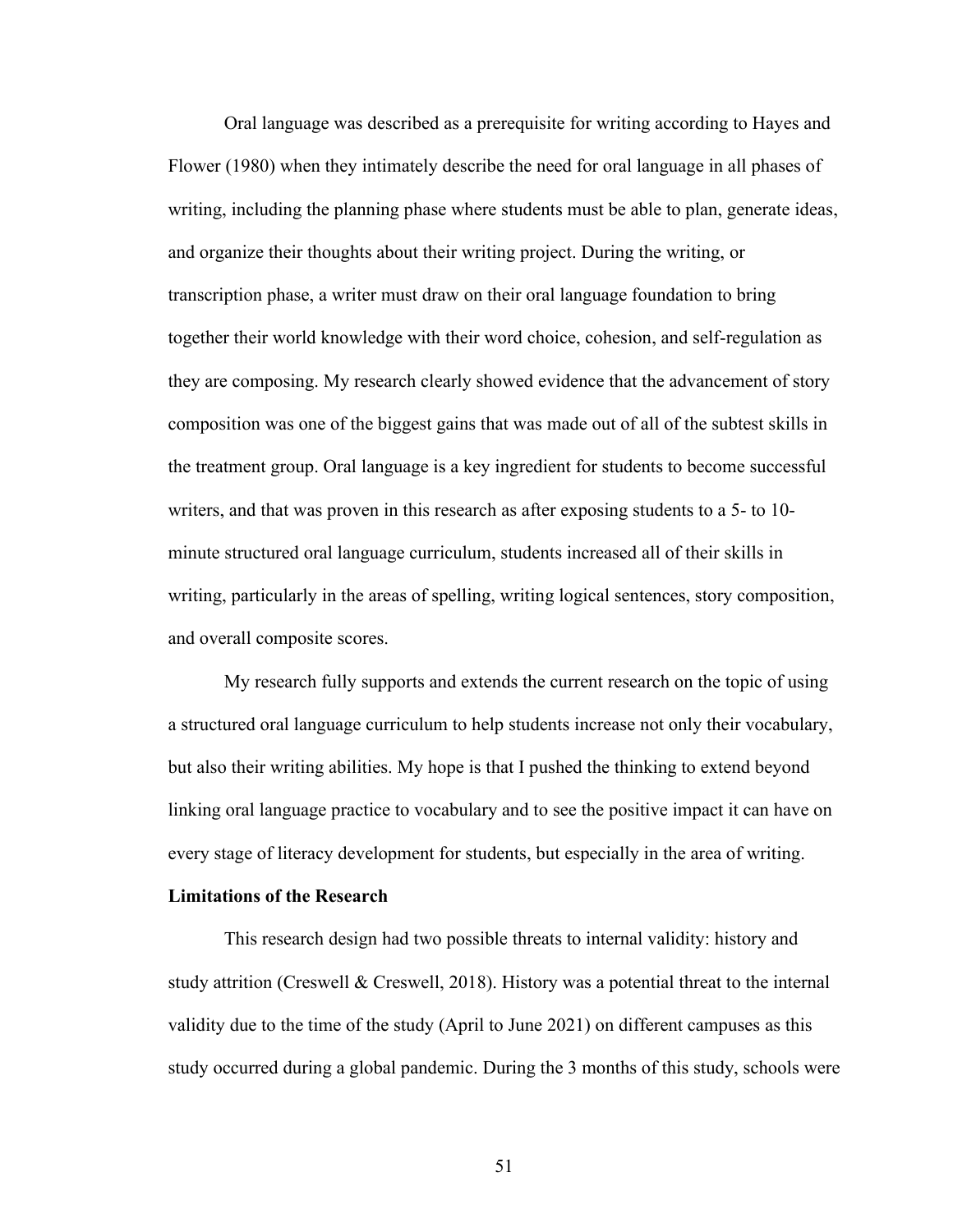in COVID-19 protocols, meaning that even though these schools were in the same school district, they had independent schedules based on the number and rate of infections happening in their immediate community. There was no way to secure what was happening externally with events even though they were just a few miles apart, as each school was operating with a bit of autonomy to best serve their students at that moment. Study attrition followed the same line of thinking in that students were, and continue to be, in a volatile situation during COVID-19 and the economic and personal impacts on families are causing a higher than usual percentage of student attrition (up to 20%–22% on both of these campuses). Students dropped out of the study at a high rate because I could only test the students who were present in school during this hybrid model of classroom operation. The total population goal was originally 100 students on both campuses, but the reality during this time was 42 students on both campuses. One other limitation of the study was the difference in populations, as one campus included 28% of English language learners and the other campus had a 5% population of English language learners. For both campuses, I tried to compensate to make sure language was not a factor in the testing so it was preliminarily decided that I would work with teachers who did not have second language learners in their classroom, which was granted by the principals of both schools.

A concern related to external validity, again due to COVID-19, was the interaction of history and treatment (Creswell & Creswell, 2018). The results of this research were time-bound and took place during a time of inconsistency in learning in the classroom. The reliability of this research design was controlled by the consistency of the test administration and scoring of the TOWL-4 (Hammill & Larsen, 2009).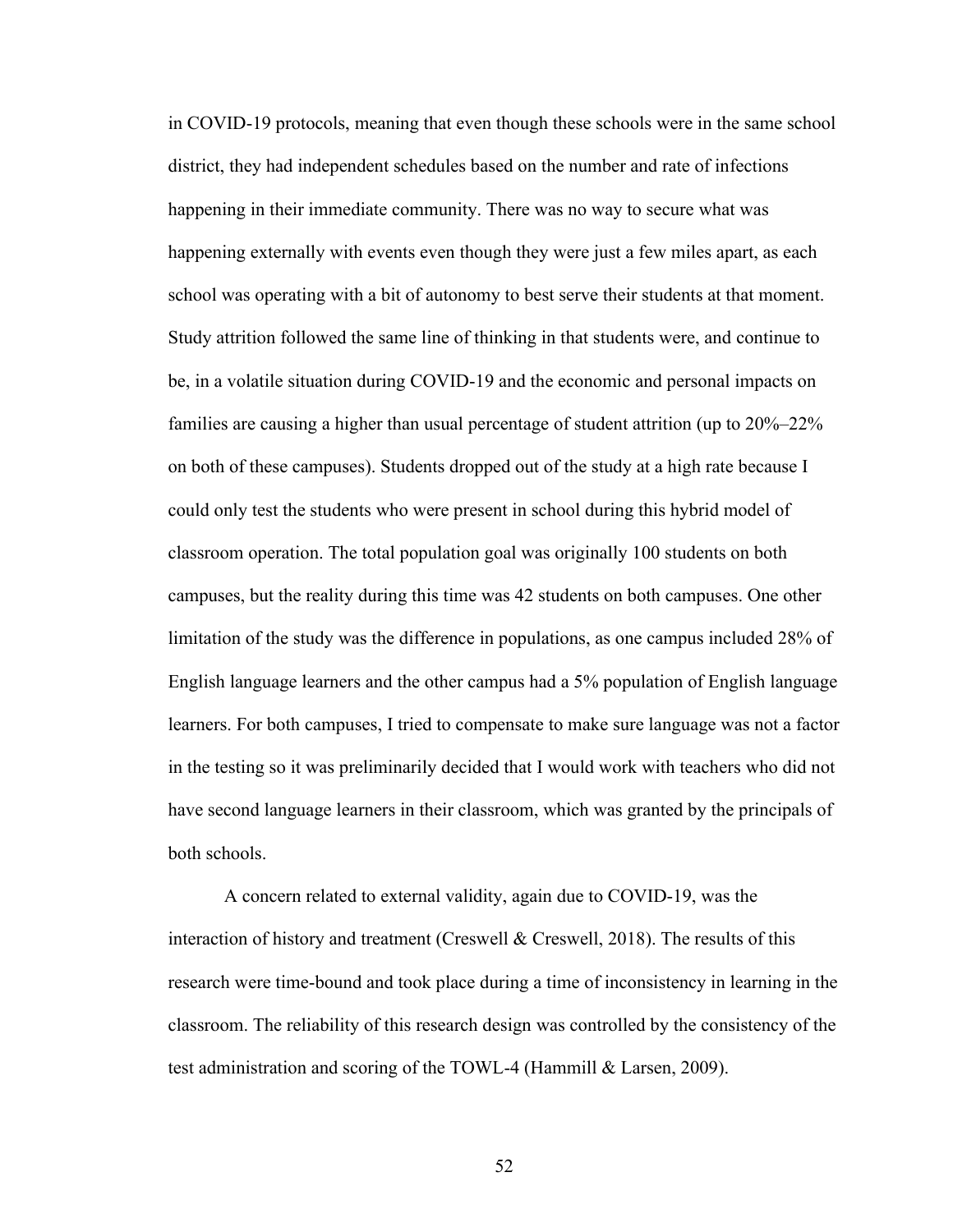Threats to statistical conclusion validity (Creswell  $\&$  Creswell, 2018) for this study included random irrelevancies in the setting and random heterogeneity of respondents. For random irrelevancies, it would be wise to recognize that the teachers and students were distracted by the COVID-19 protocols in their schools. From April to June of 2021, schools were providing a hybrid model of instruction and schools looked and felt different. There was plexiglass around all of the student desks and everyone needed to take their temperature upon arrival and wear a mask for the entire school day. Because of all of these conditions, there was also a threat to the statistical conclusions due to random heterogeneity of respondents. It is unknown whether the population I ended up testing was a true representation of the student population as the schools were following COVID-19 protocols, which included hybrid learning. Was this sample skewed more toward struggling learners who happened to be in the classroom versus the students currently on grade level or above in their current work? This testing was only done with the students who were in the classroom at the time of the pretest and posttest. I know I was limited to the third-grade population that was present for both the pretest and the posttest, which was 21 students on each campus.

## **Recommendations for Future Research**

Recommendations to other researchers would be to focus on clarifying the definition of oral language in the field so there is a consistent message when we speak about oral language as it applies to the developmental hierarchy of literacy skills as well as a working definition that would apply to the skills and strategies that foster oral language development in the classroom. Researchers need to define and study both facets to strengthen the common verbiage when this topic is discussed in the field. Previous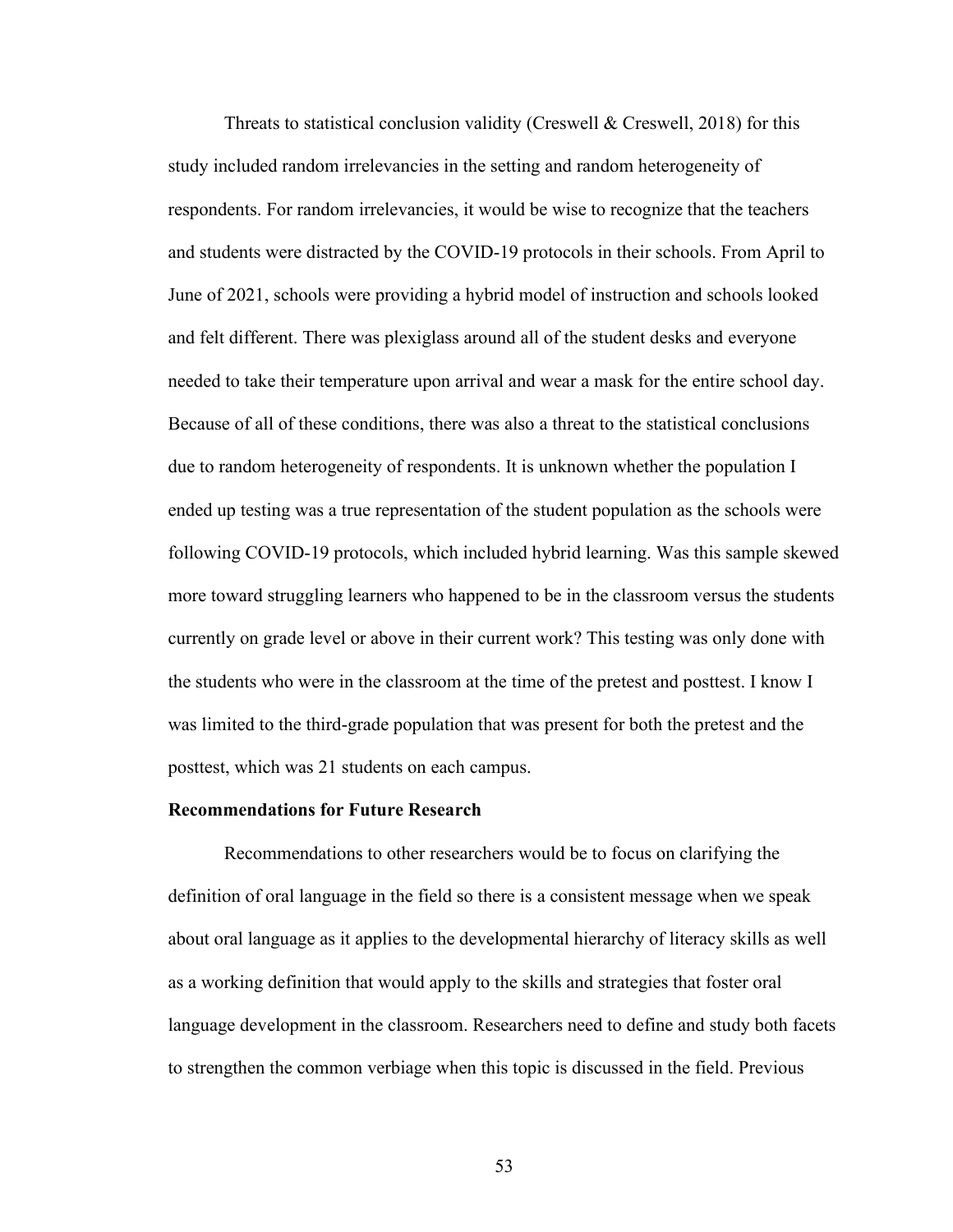researchers defined oral language in their own way to meet their specific goal of research (as I did in this study as well) and having commonalities in the research would clear confusion and help everyone in the field to think collectively moving forward under one umbrella term. The hope is that this topic will gain traction and a similar, yet larger in scale, study will happen to explore the impact of practicing oral language skills in the classroom on student literacy skills. The ultimate goal of this work would be to make this a true stepping-stone to translate a structured oral language curriculum into the classroom. Establishing this link between using a structured oral language curriculum in the classroom and growth in student writing can transcend research and find a place in the pace and flow of a classroom setting.

### **Recommendations for Future Practice**

Peterson et al. (2016) interviewed 36 primary teachers in Canada who admitted, very honestly, that they did not know or understand how to teach oral language. They identified a need for knowledge and strategies to encourage their students to use oral language in a range of contexts within their classrooms, especially before a writing assignment. There needs to be more oral language strategies embedded inside of the writing curriculums sold to school districts and writing curriculum standards need to be written into the Common Core or individual state knowledge and practice standards. This will only happen after larger research projects are conducted that can push forward the need for this specific classroom instruction. We are well aware of student shortcomings in writing, as according to the last NAEP from 2011, 72% of the fourth-grade students in the United States are performing below the level of proficient in writing (National Center for Education Statistics, 2012).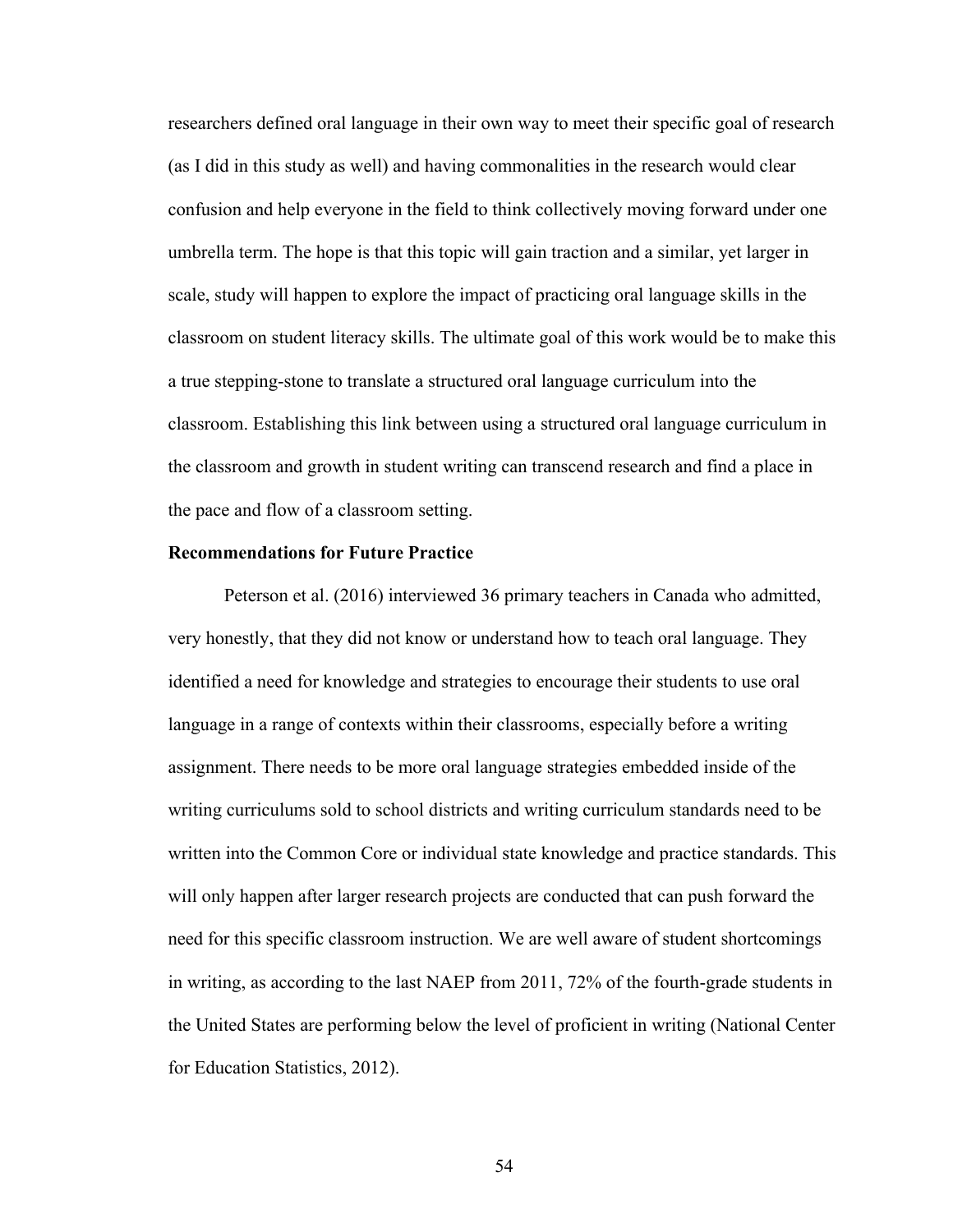Practitioners need access to quality professional development that can help them understand the importance of oral language in both areas––that of the acquisition of developmental skills within the broad scope of literacy skills and the direct link to growth in students' writing ability if students have the chance to rehearse the topic and apply those skills in their writing. As a classroom teacher, I saw first-hand the results of setting up students for success in writing by engaging in simple oral language activities daily. Now there are quantitative data to robustly support that this theory has merit and fills a gap and desperate need in our classrooms.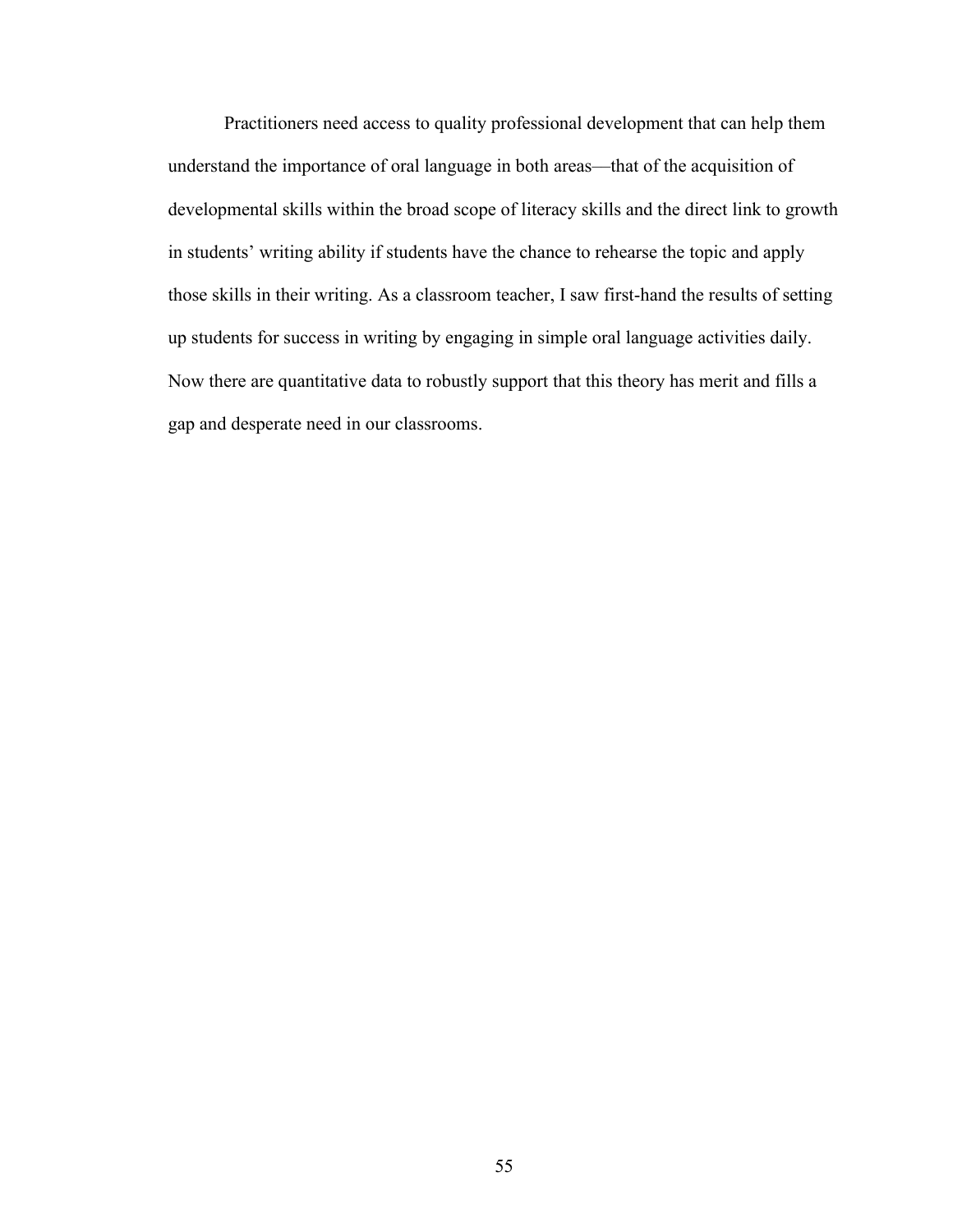### **REFERENCES**

- Arfé, B., Dockrell, J. E., & De Bernardi, B. (2016). The effect of language specific factors on early written composition: The role of spelling, oral language and text generation skills in a shallow orthography. *Reading and Writing: An Interdisciplinary Journal*, *29*(3), 501–527. https://doi.org/10.1007/s11145-015- 9617-5
- Beck, I. L., & McKeown, M. G. (2007). Increasing young low-income children's oral vocabulary repertoires through rich and focused instruction. *The Elementary School Journal*, *107*(3), 251–271. https://doi.org/10.1086/511706
- Bereiter, C., & Scardamalia, M. (1987). *The psychology of written composition*. Lawrence Erlbaum Associates.
- Berninger, V., & Winn, W. (2006). Implications of advancements in brain research and technology for writing development, writing instruction, and educational evolution. In C. MacArthur, S. Graham, & J. Fitzgerald (Eds.), *Handbook of writing research* (pp. 96–114). The Guilford Press.
- Britton, J. (1983). Writing and the story of the world. In B. M. Kroll & C. G. Wells (Eds.), *Explorations in the development of writing: Theory, research, and practice* (pp. 3–30). Wiley Publishing.
- Burkholder, E., & Pelaez, M. (2000). A behavioral interpretation of Vygotsky's theory of thought, language and culture. *Behavioral Development Bulletin*, *9*(1), 7–9. https://doi.org/10.1037/h0100530
- Carreker, S. (2003). *Oral language and listening comprehension* [Kit]. Neuhaus Education Center Press.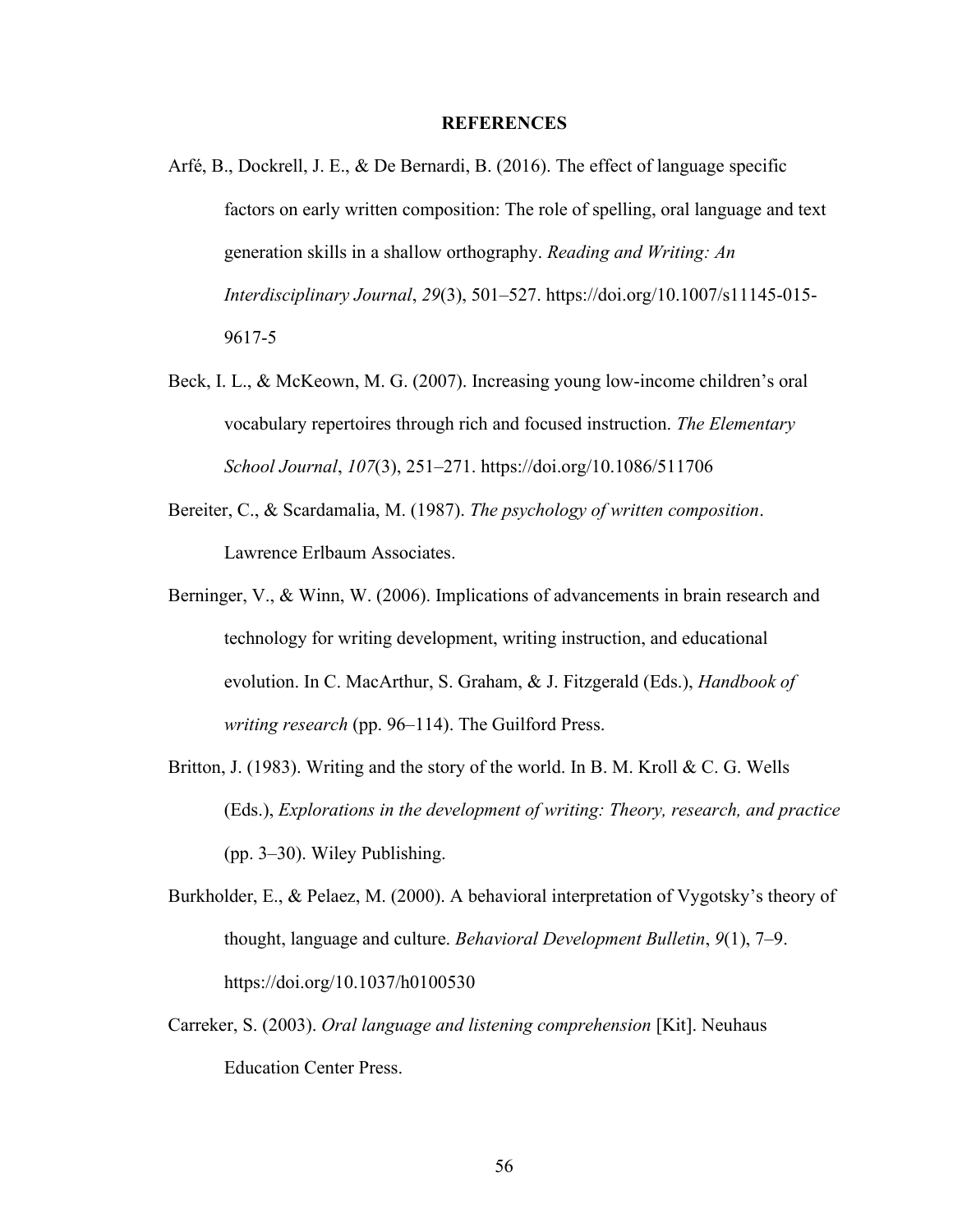Chomsky, N. (1965). *Aspects of the theory of syntax*. MIT Press.

- Connelly, V., Dockrell, J. E., Walter, K., & Critten, S. (2012). Predicting the quality of composition and written language bursts from oral language, spelling, and handwriting skills in children with and without specific language impairment. *Written Communication*, *29*(3), 278–302. https://doi.org/10.1177/0741088312451109
- Creswell, J. W., & Creswell, J. D. (2018). *Research design: Qualitative, quantitative, and mixed methods approaches* (5th ed.). Sage.
- Dockrell, J. E., Connelly, V., & Arfé, B. (2019). Struggling writers in elementary school: Capturing drivers of performance. *Learning & Instruction*, *60*, 75–84. https://doi.org/10.1016/j.learninstruc.2018.11.009
- Foorman, B. R., Herrera, S., Petscher, Y., Mitchell, A., & Truckenmiller, A. (2015). The structure of oral language and reading and their relation to comprehension in kindergarten through Grade 2. *Reading and Writing*, *28*(5), 655–681. http://doi.org/10.1007/s11145-015-9544-5
- Graves, D. H. (1994). *A fresh look at writing*. Heinemann.
- Hammill, D., & Larsen, S. (2009). *Test of Written Language* (4th ed.). Pearson.
- Hart, B., & Risley, T. R. (1995). *Meaningful differences in the everyday experience of young American children*. Paul H. Brookes.
- Hayes, J. R., & Flower, L. S. (1980). Identify the organization of writing processes. In L. W. Gregg & E. R. Steinberg (Eds.), *Cognitive processes in writing* (pp. 3–30). Lawrence Erlbaum Associates.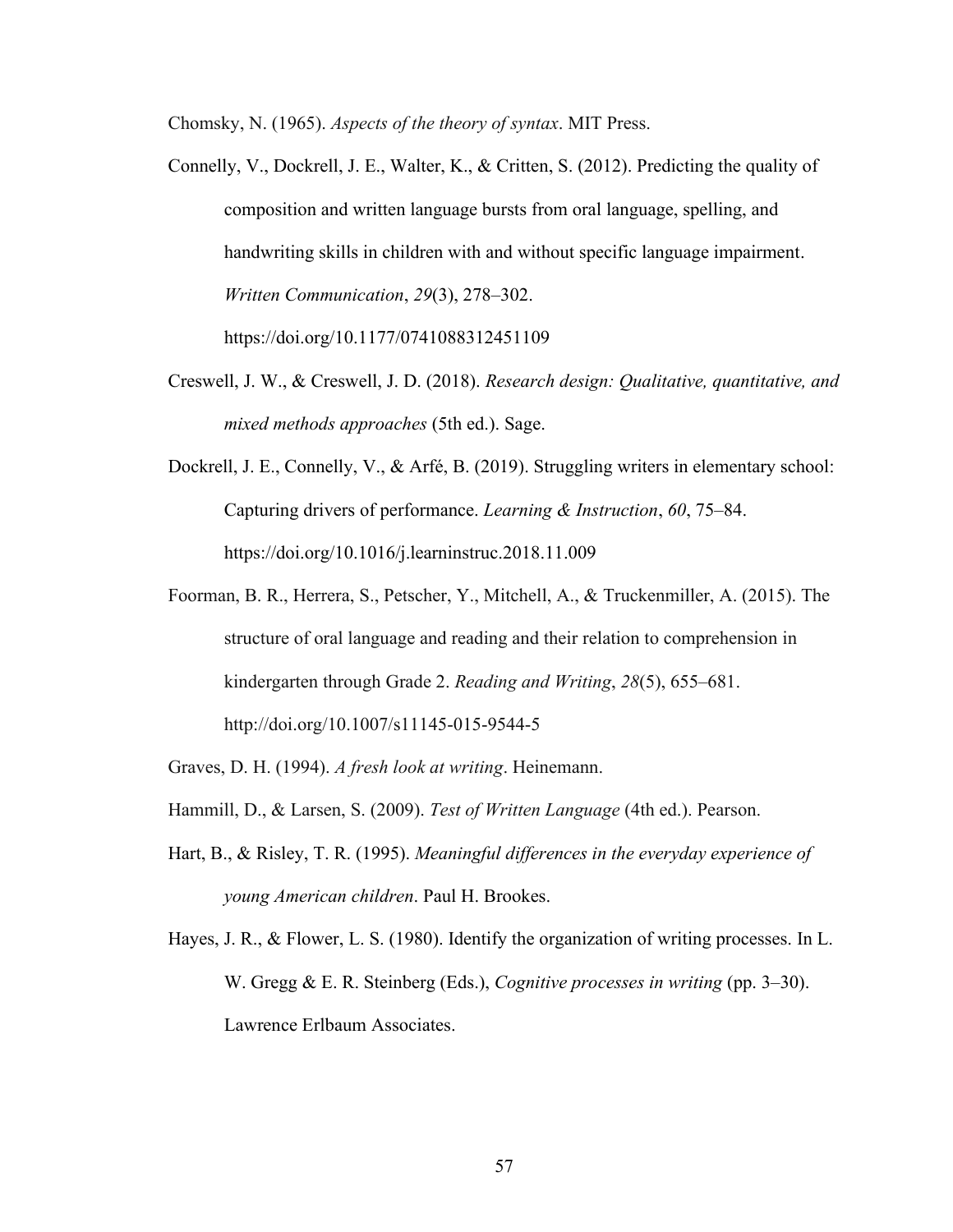- Hayes, J. R., & Flower, L. S. (1987). On the structure of the writing process. *Topics in Language Disorders*, *7*(4), 19–30. https://doi.org/10.1097/00011363-198709000- 00004
- Hirsch, E. (2003). Reading comprehension requires knowledge—of words and the world: Scientific insights into the fourth-grade slump and the nation's stagnant comprehension scores. *American Educator*, *27*, 10–29.
- Honig, A. (2007). Oral language development. *Early Child Development and Care*, *177*(6-7), 581–613. https://doi.org/10.1080/03004430701377482
- Johnson, D. J., & Myklebust, H. R. (1967). *Learning disabilities: Educational principles and practices*. Grune & Stratton.
- Juel, C., Biancarosa, G., Coker, D., & Deffes, R. (2003). Walking with Rosie: A cautionary tale of early reading instruction. *Educational Leadership*, *60*(7), 12– 18.
- Juel, C., Griffith, P., & Gough, P. (1986). Acquisition of literacy: A longitudinal study of children in first and second grade. *Journal of Educational Psychology*, *78*(4), 243–255. https://doi.org/10.1037/0022-0663.78.4.243
- Kim, Y.-S., Al Otaiba, S., & Wanzek, J. (2015). Kindergarten predictors of third grade writing. *Learning & Individual Differences*, *37*, 27–37. https://doi.org/10.1016/j.lindif.2014.11.009
- Kim, Y.-S., Park, C., & Park, Y. (2015). Dimensions of discourse-level oral language skills and their relations to reading comprehension and written composition: An exploratory study. *Reading and Writing: An Interdisciplinary Journal*, *28*, 633– 654. https://doi.org/10.1007/s11145-015-9542-7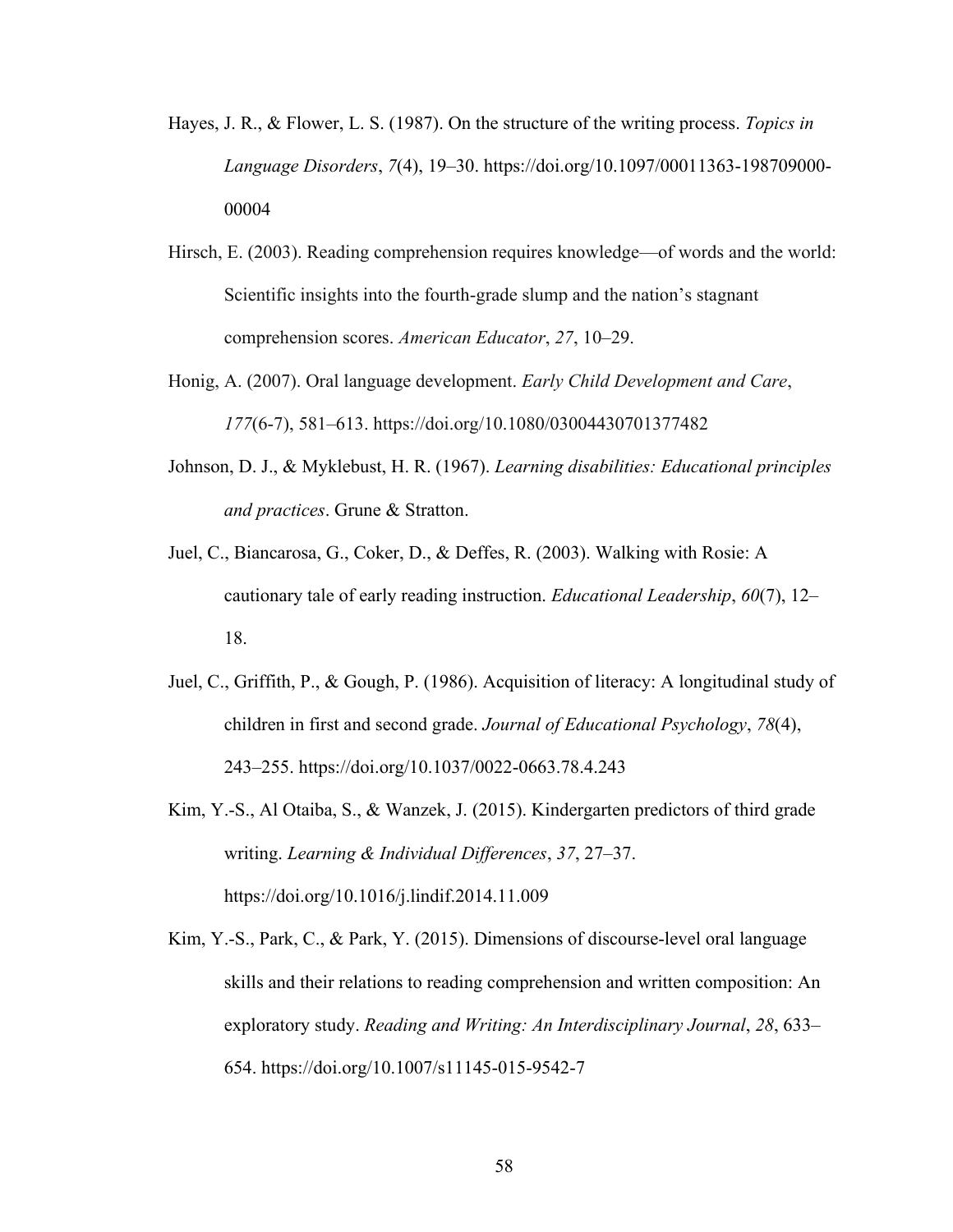- Kozulin, A. (1990). *Vygotsky's psychology: A biography of ideas*. Harvard University Press.
- Lawrence, J., & Snow, C. (2010). Oral discourse and reading comprehension. In M. Kamil, P. D. Pearson, E. B. Moje, & P. Afferbach (Eds.), *Handbook of reading research* (Vol. 4, pp. 320–337). Routledge.

Lincoln, A. (1836). *Speeches and letters of Abraham Lincoln 1832-1836*. Firework Press.

- Mayer, R. E. (2012). Information processing. In K. R. Harris, S. Graham, T. Urdan, C. B. McCormick, G. M. Sinatra, & J. Sweller (Eds.), *APA handbooks in psychology®. APA educational psychology handbook, Vol. 1. Theories, constructs, and critical issues* (pp. 85–99). American Psychological Association. https://doi.org/10.1037/13273-004
- Moats, L. (2000). *Speech to print: Language essentials for teachers*. Paul H. Brooks Publishing.
- National Center for Education Statistics. (2012). *The nation's report card: Writing 2011* (NCES 2012-470). Institute of Education Sciences, U.S. Department of Education.
- National Early Literacy Panel. (2008). *Developing early literacy: Report of the National Early Literacy Panel*. National Institute for Literacy.

Owre, D., & Brennan, M. (2021, July 16). *Developmental norms for speech and language*. American Speech-Language-Hearing Association. https://www.asha.org/slp/schools/prof-consult/norms/

Peterson, S. S., McIntyre, L. J., & Forsyth, D. (2016). Supporting young children's oral language and writing development: Teachers' and early childhood educators'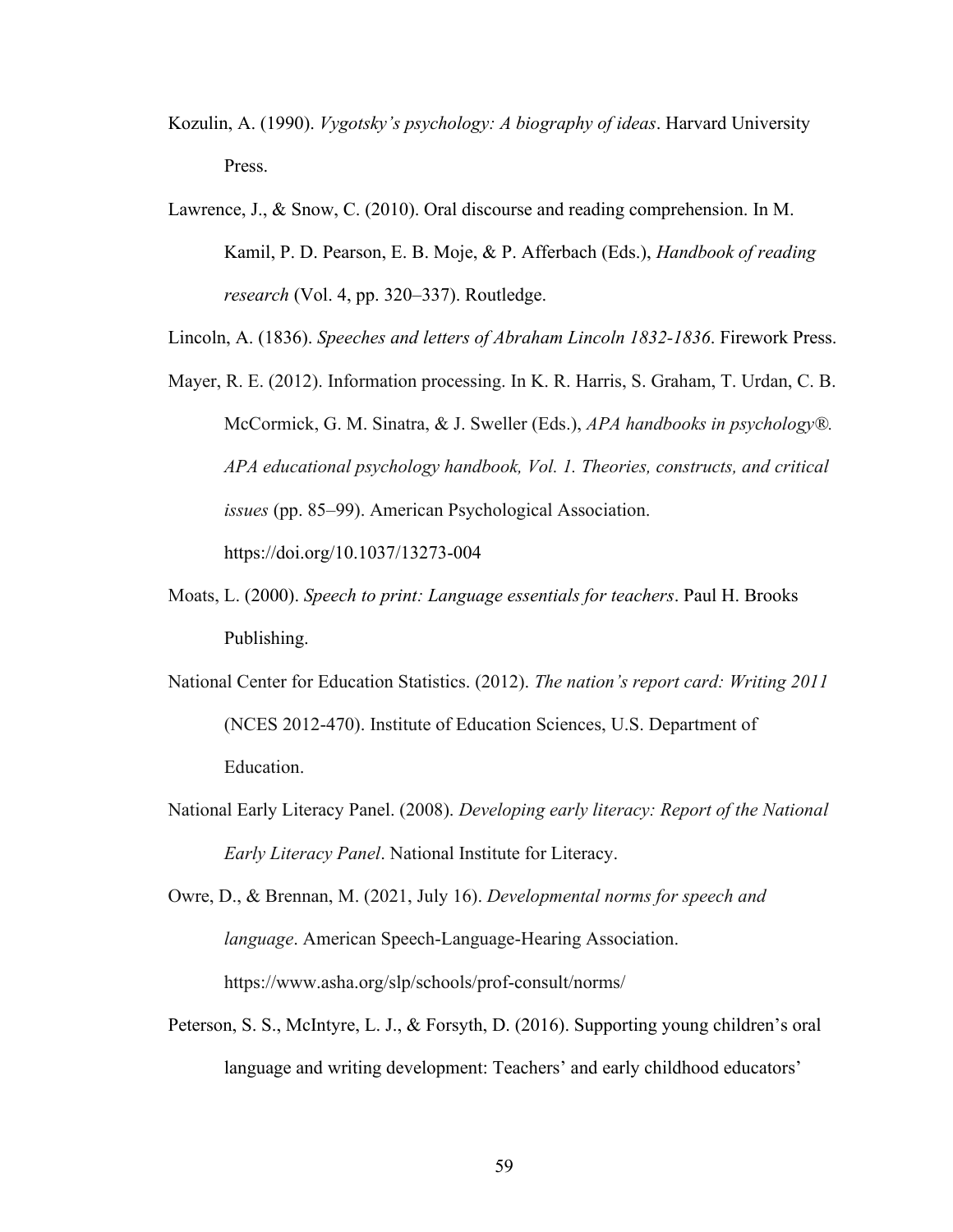goals and practices. *Australasian Journal of Early Childhood*, *41*(3), 11–19. https://doi.org/10.1177/183693911604100303

- Spencer, T. D., & Petersen, D. B. (2018). Bridging oral and written language: An oral narrative language intervention study with writing outcomes. *Language, Speech & Hearing Services in Schools*, *49*(3), 569–581. https://doi.org/10.1044/2018\_LSHSS-17-0030
- Texas Education Agency. (2021a). *19 TAC Chapter 110: Texas Essential Knowledge and Skills for English language arts and reading*. https://tea.texas.gov/about-tea/lawsand-rules/texas-administrative-code/19-tac-chapter-110
- Texas Education Agency. (2021b). *The STAAR Report Card: Student assessment and testing*. https://tea.texas.gov/student-assessment/testing/csr/the-staar-report-card
- Vail, P. L. (1996). *Words fail me: How language works and what happens when it doesn't*. Modern Learning Press.

Vygotsky, L. S. (1962). *Thought and language*. MIT Press.

- Vygotsky, L. S. (1978). *Mind in society: The development of higher psychological processes*. Harvard University Press.
- Weisleder, A., & Fernald, A. (2013). Talking to children matters: Early language experience strengthens processing and builds vocabulary. *Psychological Science*, *24*(11), 2143–2152.<https://doi.org/10.1177/0956797613488145>